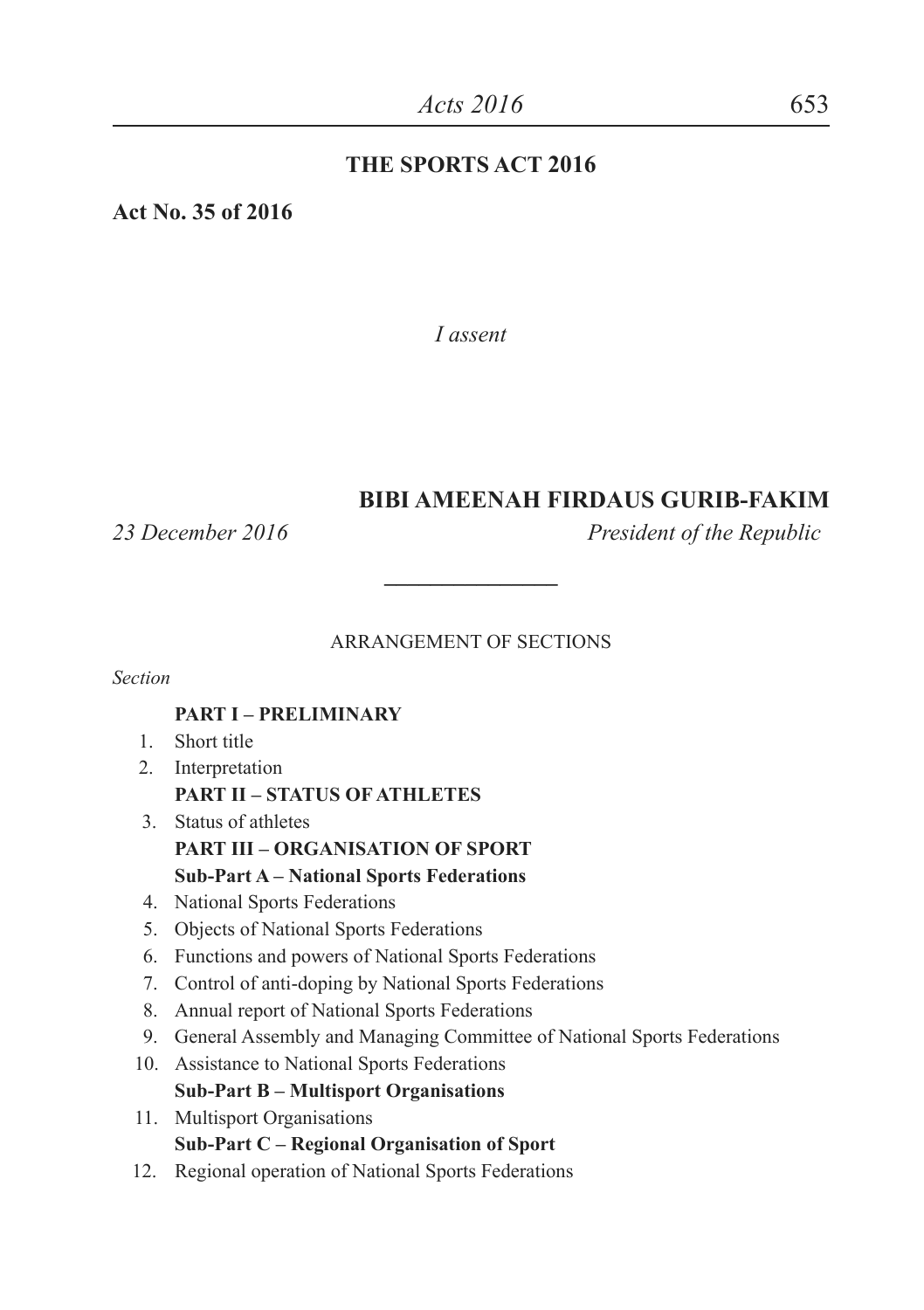|     | <b>Sub-Part D – Sports Clubs</b>                                |
|-----|-----------------------------------------------------------------|
| 13. | Sports clubs                                                    |
|     | <b>PART IV - OLYMPIC COMMITTEES</b>                             |
|     | Sub-Part A - Mauritius Olympic Committee                        |
| 14. | Mauritius Olympic Committee                                     |
|     | Sub-Part B - Mauritius Paralympic Committee                     |
|     | 15. Mauritius Paralympic Committee                              |
|     | <b>PART V - MAURITIUS SPORTS COUNCIL</b>                        |
|     | 16. Establishment of Council                                    |
|     | 17. Functions and powers of Council                             |
|     | 18. Income of Council                                           |
|     | 19. Assistance by Council                                       |
|     | 20. Annual report of Council                                    |
|     | <b>PART VI - NATIONAL ANTI-DOPING ORGANISATION</b>              |
|     | 21. National Anti-Doping Organisation                           |
|     | 22. Objects of NADO                                             |
|     | 23. Functions of NADO                                           |
|     | 24. Cooperation with NADO                                       |
|     | 25. Income of NADO                                              |
|     | 26. Annual report of NADO                                       |
|     | PART VII - NATIONAL WOMEN'S SPORTS COMMISSION                   |
|     | 27. National Women's Sports Commission                          |
|     | 28. Objects and functions of National Women's Sports Commission |
|     | 29. Income of National Women's Sports Commission                |
|     | 30. Annual report of National Women's Sports Commission         |
|     | PART VIII - NATIONAL COUNCIL FOR SPORTS IN SCHOOLS              |
|     | <b>AND UNIVERSITIES</b>                                         |
|     | 31. National Council for Sports in Schools and Universities     |
| 32. | Objects and functions of NCSSU                                  |
|     | 33. Income of NCSSU                                             |

34. Annual report of NCSSU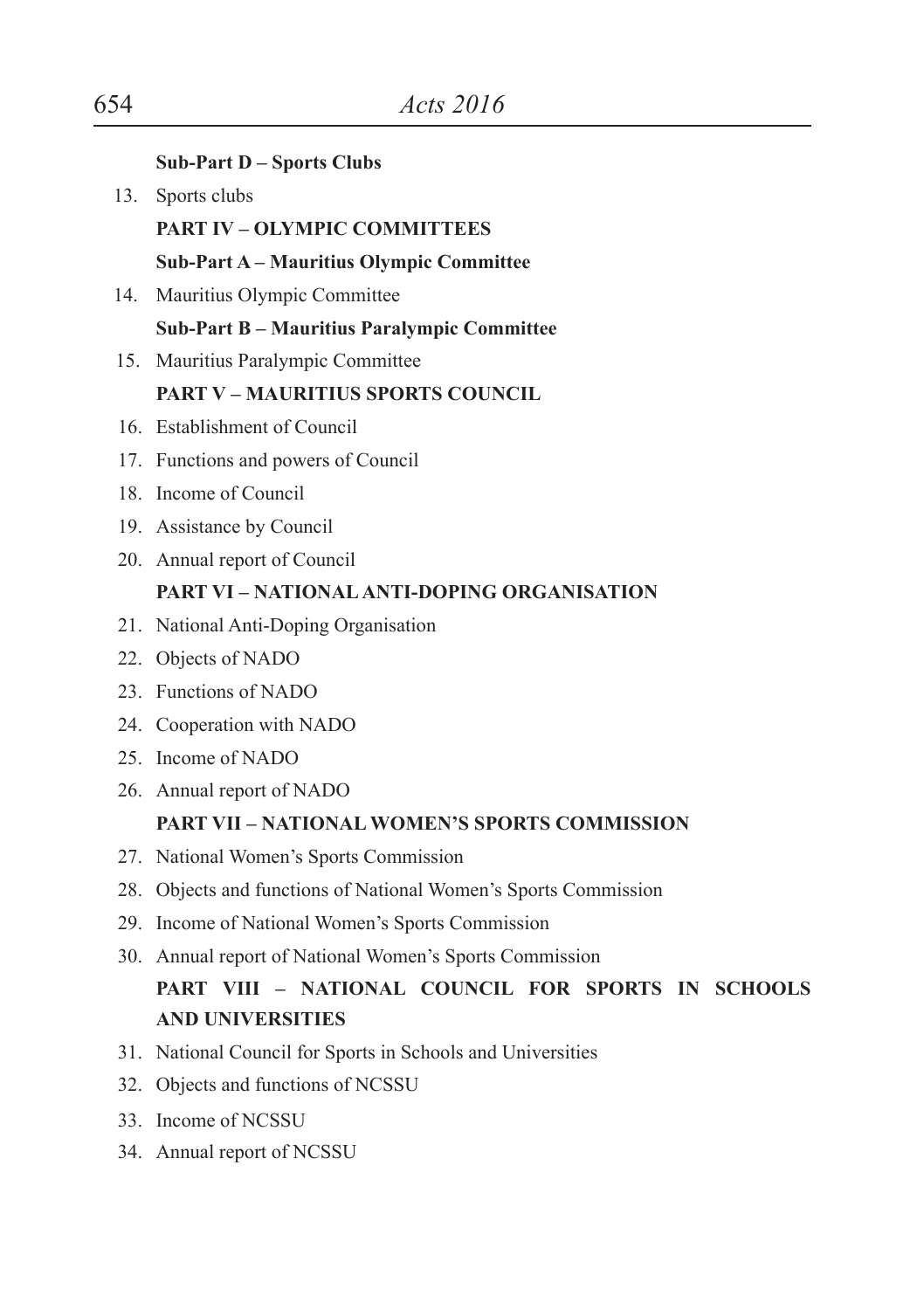#### **PART IX – TRAINING AND SPORTS INSTALLATIONS**

#### **Sub-Part A – National Institute of Sports**

- 35. Establishment of Institute
- 36. Objects of Institute
- 37. Functions of Institute
- 38. Powers of Institute
- 39. The Board
- 40. Chief Executive Officer
- 41. Programme Officer
- 42. Income of Institute
- 43. Annual report of Institute

#### **Sub-Part B – Sports Installations and Equipment**

44. Sports installations and equipment

#### **PART X – SPORTS ARBITRATION TRIBUNAL**

**\_\_\_\_\_\_\_\_\_\_\_\_\_\_\_**

- 45. Sports Arbitration Tribunal
- 46. Ombudsperson for Sports

#### **PART XI – MISCELLANEOUS**

- 47. Sports Academies
- 48. Assistance to sports organisations
- 49. Offences
- 50. Regulations
- 51. Repeal
- 52. Consequential amendments
- 53. Transitional provisions
- 54. Commencement

FIRST SCHEDULE SECOND SCHEDULE THIRD SCHEDULE FOURTH SCHEDULE FIFTH SCHEDULE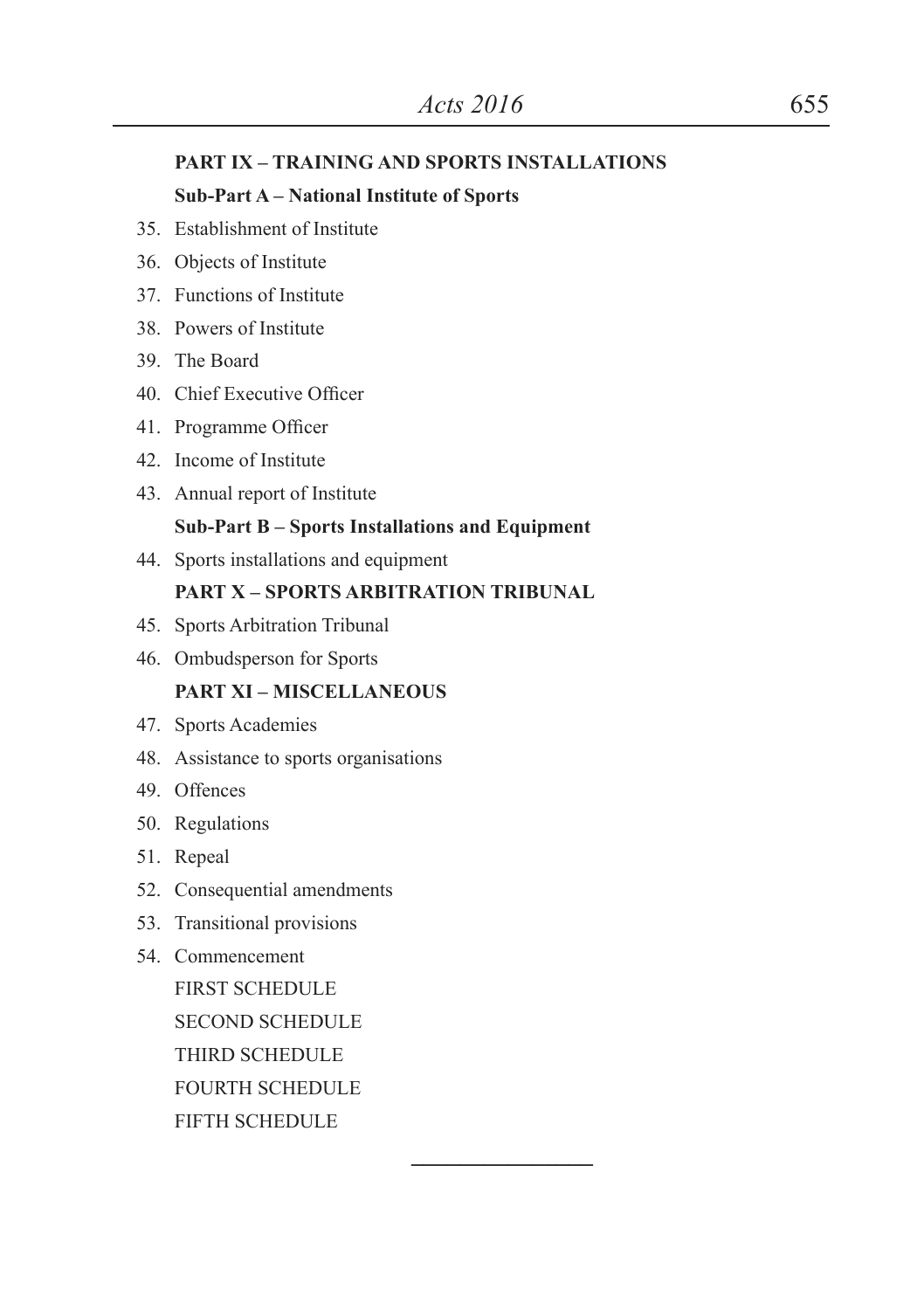# **An Act**

## **To repeal and re-enact the law relating to sports in Mauritius**

ENACTED by the Parliament of Mauritius, as follows –

## **PART I – PRELIMINARY**

## **1. Short title**

This Act may be cited as the Sports Act 2016.

## **2. Interpretation**

In this  $Act -$ 

"athlete" means a person engaged in sports activities with or without a disability;

"committee" has the same meaning as in the Registration of Associations Act;

"corporate sports club" means a club set up for the practice of sports by persons who belong to a trade, calling or profession;

"Council" means the Mauritius Sports Council established under section 16:

"doping", in relation to the practice of sports, means the administration of any prohibited substance or the application of any practice intended to enhance performance artificially;

"General Assembly" means the general meeting of a National Sports Federation;

"*handisports*" means sports for persons with disabilities;

"individual sport" means a sport which an athlete practises on his own;

"IOC" means the International Olympic Committee responsible for the organisation of Olympic Games, having its headquarters in Lausanne, Switzerland;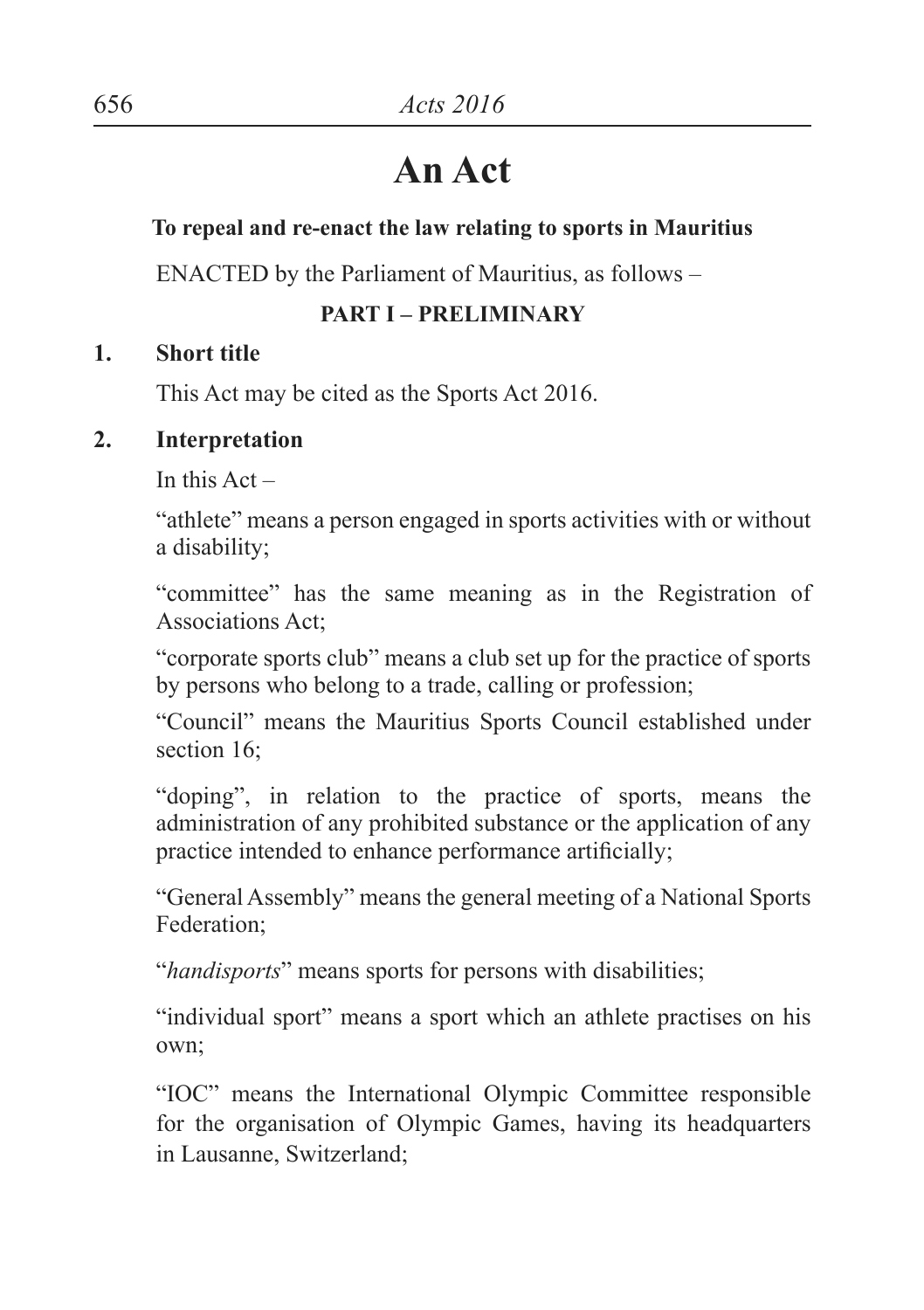"Institute" means the National Institute of Sports established under section 35:

"international governing body", in relation to a sport –

- (a) means its International Sports Federation or other internationally recognised body; and
- (b) includes the IOC;

"International Sports Federation", in relation to a sport, means the international federative body involved in overseeing and coordinating the playing and administration of the sport at international level;

"licence", in relation to an athlete, means a document which authorises the holder to practise a sport for competitive purposes;

"licensee" means the holder of a licence;

"Managing Committee" means the managing committee of a National Sports Federation;

"Mauritius Olympic Committee" means the Mauritius Olympic Committee referred to in section 14;

"Mauritius Paralympic Committee" means the Mauritius Paralympic Committee referred to in section 15;

"Minister" means the Minister to whom responsibility for the subject of sports is assigned;

"Ministry" means the Ministry responsible for the subject of sports;

"MSSSA" means the Mauritius Secondary Schools Sports Association;

"Multisport Organisation" means an organisation grouping sports clubs or schools responsible for the promotion and development of sports, including handisports;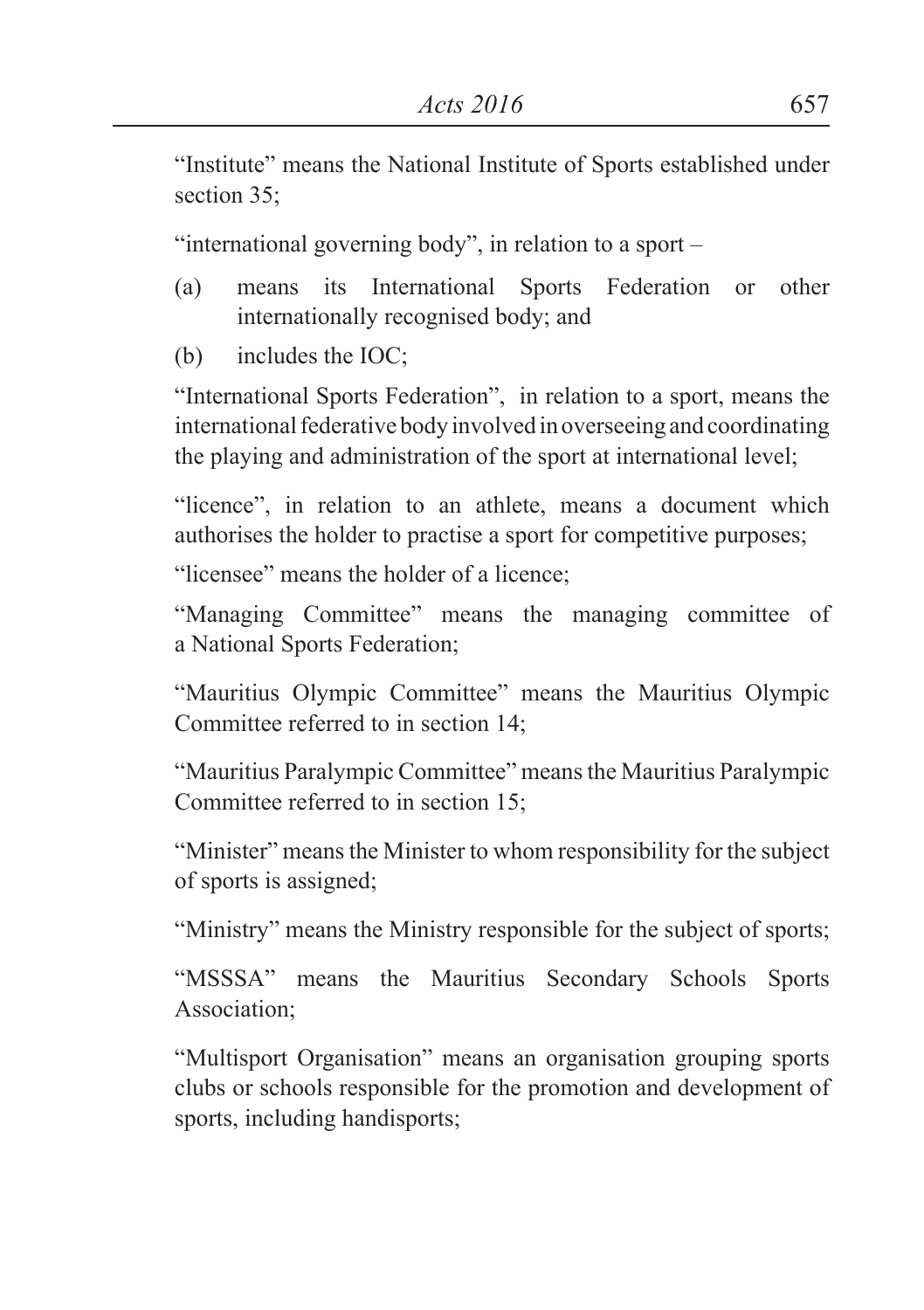"multisports club" means an organisation set up for the practice of 2 or more sports;

"National Sports Federation" means an organisation referred to in section 4;

"national squad", in relation to a National Sports Federation, means the relevant national team which represents Mauritius in an international sport event;

"NADO" means the National Anti-Doping Organisation referred to in section 21;

"NCSSU" means the National Council for Sports in Schools and Universities referred to in section 31;

"officer" hasthe same meaning asin the Registration ofAssociations Act;

"Olympic Charter" means the governing rules of IOC;

"person with disability" includes a person who has long-term physical, mental, intellectual or sensory impairments which, in interaction with various barriers, may hinder his full and effective participation in society on an equal basis with other persons;

"professional athlete" means an athlete who is employed by a sports club and whose main occupation is the practice of a sport against remuneration;

"prohibited substance" means a substance the use of which is prohibited by WADA;

"regional sports committee" means a committee set up under section 12;

"repealed Sports Act 2013" means the Sports Act 2013 repealed under section 51;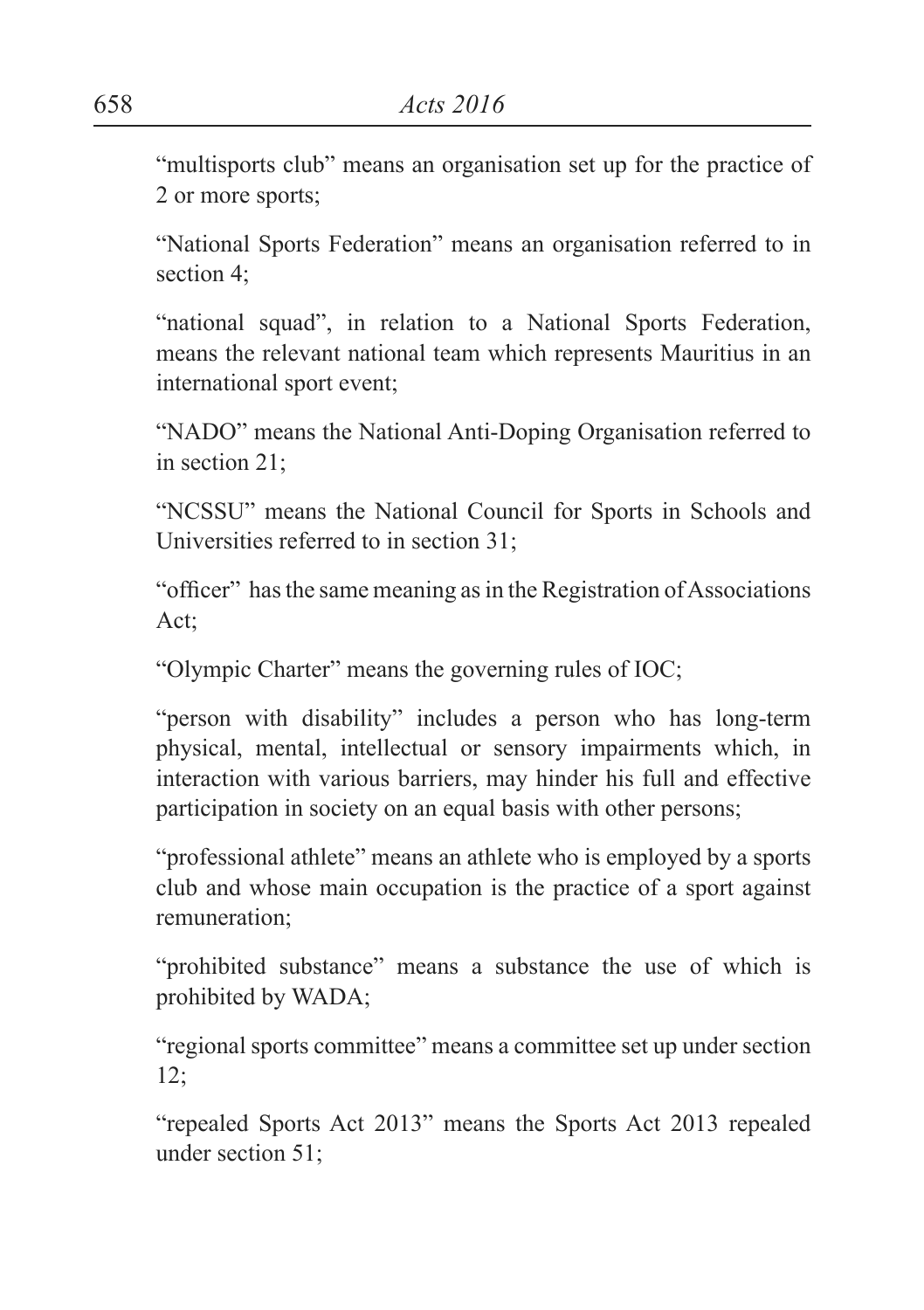"*SportAccord*" means the organisation, composed of autonomous and independent International Sports Federations and other international organisations contributing to sport in various fields, having its registered office in Lausanne, Switzerland;

"sports club" –

- (a) means a sports organisation set up for the practice of sports; and
- (b) includes a multisports club and a corporate sports club;

"sports region" means –

- (a) a geographical region specified in the First Schedule; or
- (b) a combination of 2 or more geographical regions, other than Rodrigues;

"supervising officer" means the supervising officer of the Ministry;

"team sport" means a sport which a group of persons forming a team practises;

"Tribunal" means the Sports Arbitration Tribunal referred to in section 45:

"WADA" means the World Anti-Doping Agency.

## **PART II – STATUS OF ATHLETES**

## **3. Status of athletes**

- (1) Every athlete engaged in sports activities shall
	- (a) hold a licence issued by the National Sports Federation to which he belongs to;
	- (b) prepare himself and compete according to the principles of fair play;
	- (c) take part in such medical aptitude, anti-doping or screening tests in line with the nature of the particular sport, as may be prescribed;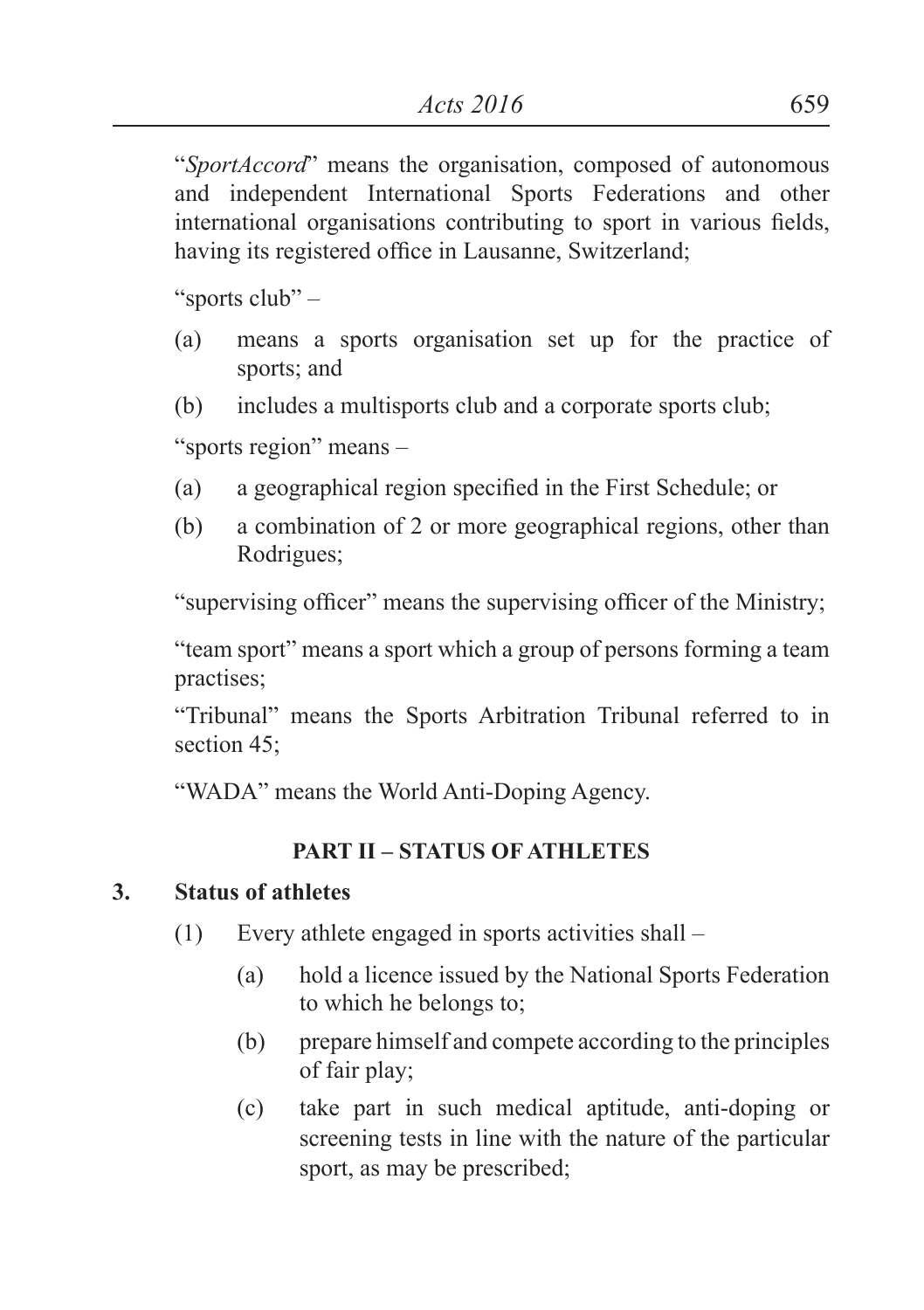- (d) comply with the national and international competition rules and other regulations applicable to the particular sport; and
- (e) have regard to the interests of the National Sports Federation and the person who or which selects him to be part of the national team.

(2) An athlete who is not a licensee may be invited to take part in competitions organised by a National Sports Federation with a valid licence issued for that event.

(3) Notwithstanding any other enactment, every professional athlete shall pursue sports activities under a written contract of employment.

- (4) An athlete may receive
	- (a) financial support within the framework of a sponsorship contract;
	- (b) assistance, financial or otherwise, in relation to his preparation for, and participation in, a competition;
	- (c) a financial reward in respect of his performance.

(5) Notwithstanding any other enactment, any athlete in employment who has been selected to form part of the national team of a sport shall be granted release without any deduction in salary or allowance or leave entitlement during the period of training for, and participation in, a competition.

 $(6)$  In this section –

"sponsorship contract" means a contract entered into by an athlete and a sponsor under such terms and conditions as they may mutually agree, which may include the purpose of the sponsorship and support, financial or otherwise, to be provided to the athlete under the contract in order to enable him to prepare for, and participate in, a competition.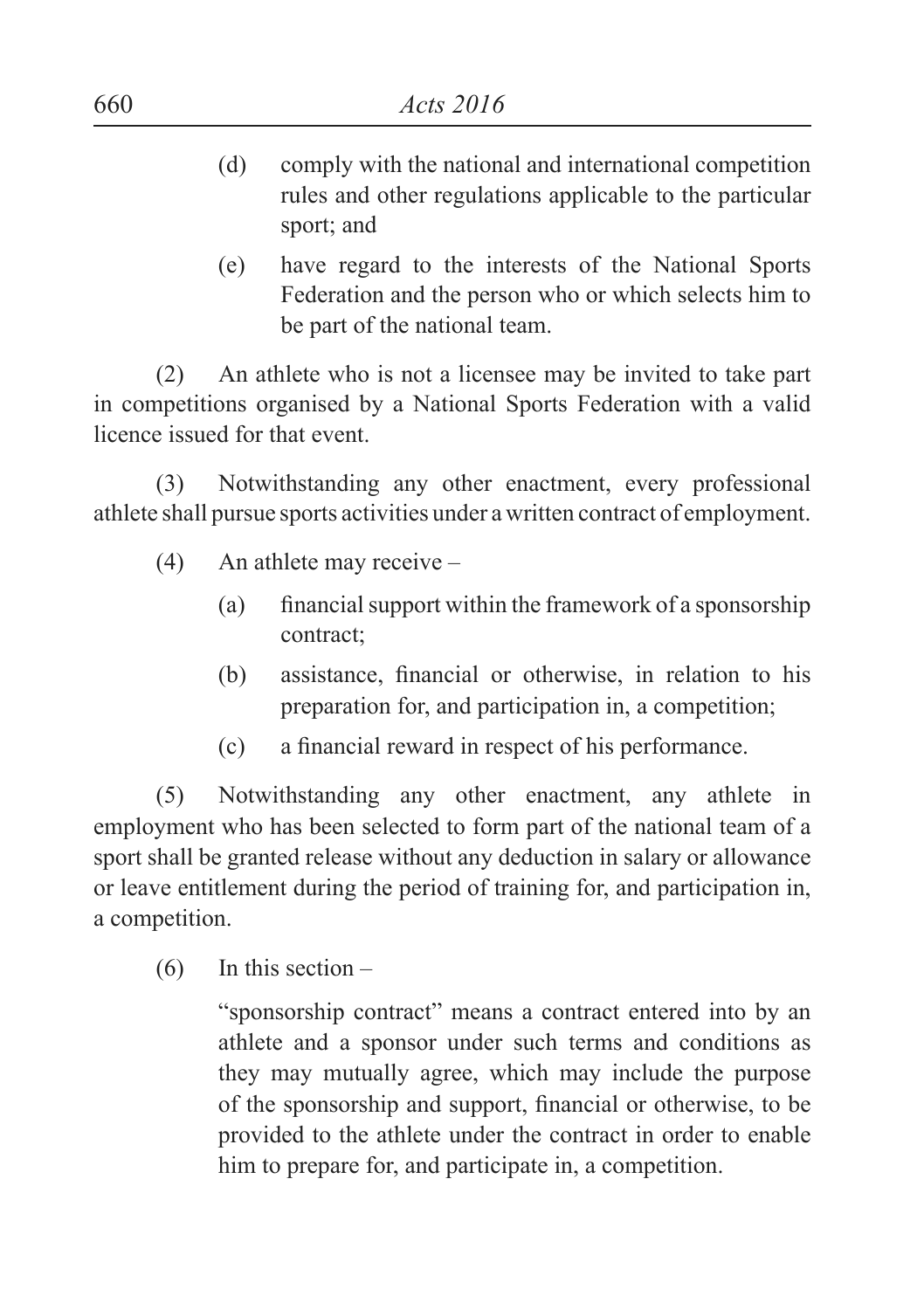#### **PART III – ORGANISATION OF SPORT Sub-Part A – National Sports Federations**

#### **4. National Sports Federations**

(1) (a) Subject to this section, there shall be, for each sport, one National Sports Federation which shall be responsible for the promotion and organisation of that sport.

(b) The Minister may, where 2 or more sports are technically similar, authorise, after consultation with the Mauritius Olympic Committee and the International Sports Federations of the sports concerned, a National Sports Federation to be responsible for those sports.

(c) A National Sports Federation shall consist of sports clubs registered under the Registration of Associations Act for the practice of the sport for which the National Sports Federation is responsible.

- (2) No organisation shall operate as a National Sports Federation
	- (a) other than for the promotion and development of sports which are recognised by the International Olympic Committee or *SportAccord*;
	- (b) unless it has in at least 3 sports regions, a minimum of 2 sports clubs operating per region; and
	- (c) unless it has 50 licensees in an individual sport and 6 teams in team sports participating in its annual competitions.
- (3) A National Sports Federation shall
	- (a) abide by the rules specified in the Second Schedule and by the Registration of Associations Act;
	- (b) abide by the rules of its international federation;
	- (c) be the only organisation which shall be empowered, with regard to the sport for which it is responsible, to  $-$ 
		- (i) operate at national level;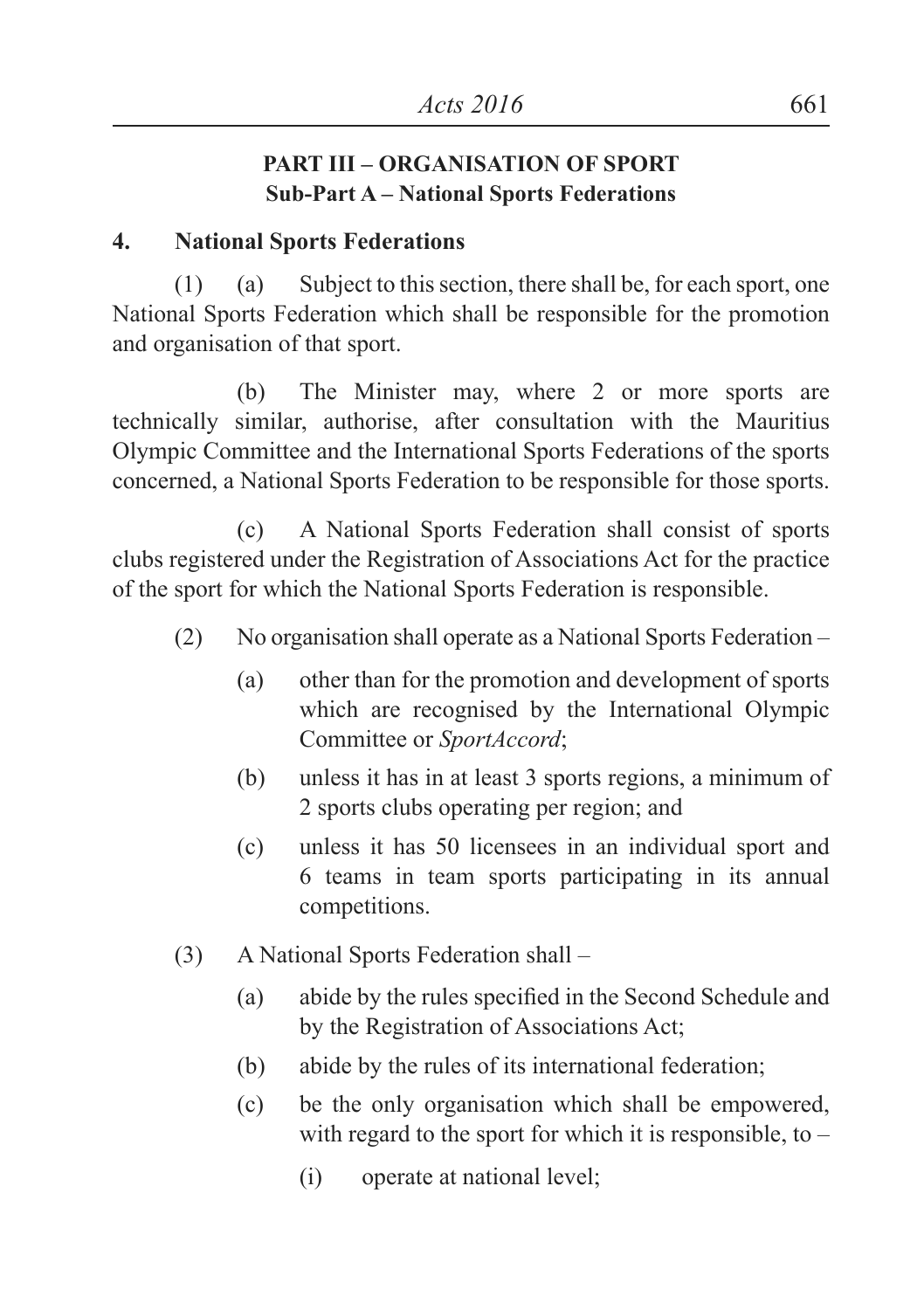- (ii) uphold the National flag on behalf of the State;
- (iii) engage Mauritian athletes in international competitions;
- (iv) seek and maintain affiliation with the appropriate international governing body;
- (v) issue a licence to  $-$ 
	- (A) a member of a sports club affiliated with it or with its regional sports committee, where appropriate; and
	- (B) a Mauritian athlete, not being a member of a sports club responsible for an individual sport, who wishes to participate in a competition; and
- (vi) grant such championship award or title as it may consider appropriate.

(4) A National Sports Federation shall, where applicable, be the only organisation –

- (a) to represent the sport for which it is responsible on the Mauritius Olympic Committee; and
- (b) affiliated with any other international governing body to which its Managing Committee may consider appropriate to affiliate.

(5) Notwithstanding any other enactment, a National Sports Federation shall, in its appellation, include –

- (a) the word "Mauritius"or "Maurice", as the case may be;
- (b) the name of the sport for which it caters for; and
- (c) the word "Federation"or "Association".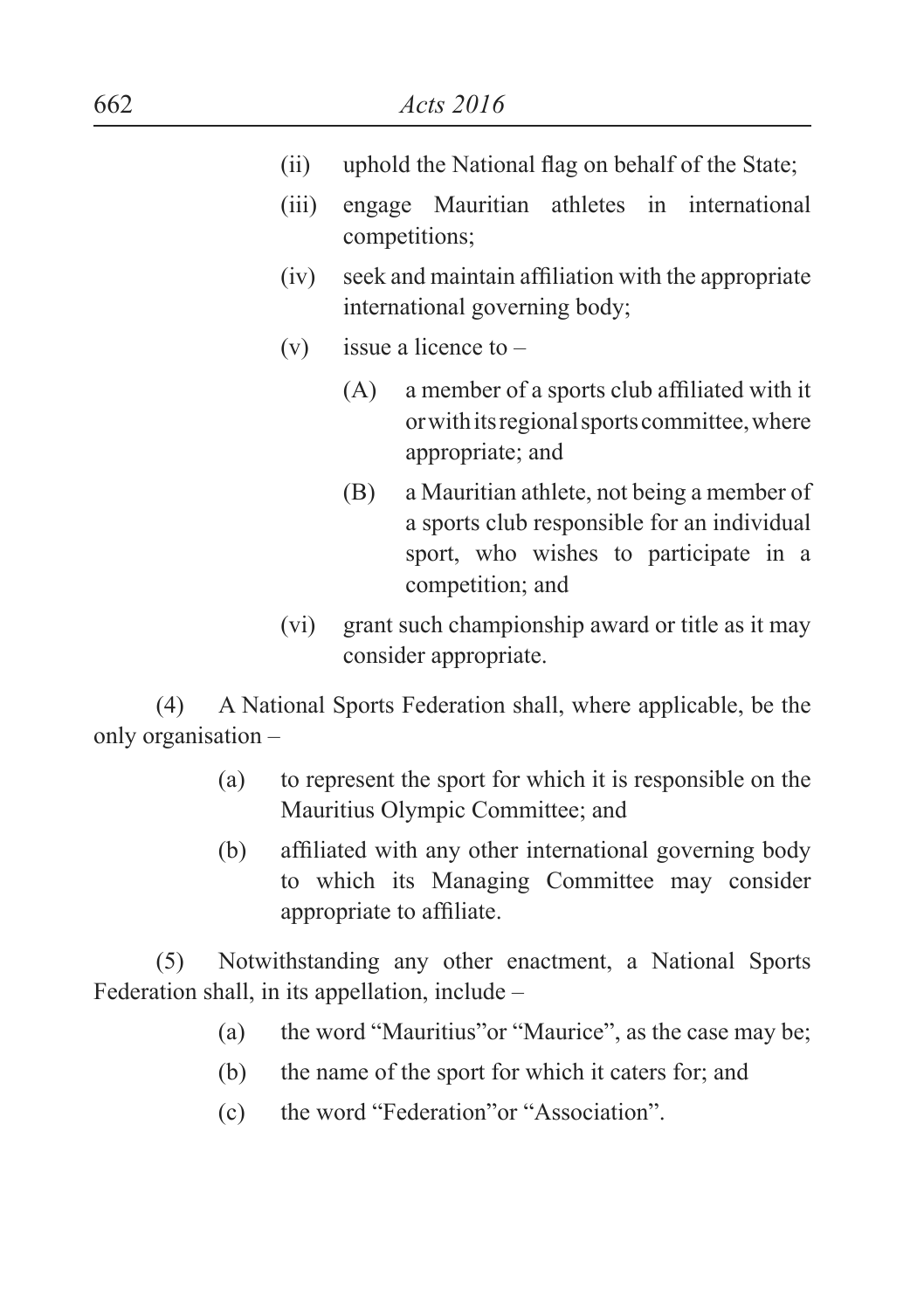#### **5. Objects of National Sports Federations**

Every National Sports Federation shall –

- (a) ensure that every sports club affiliated with it or with its regional sports committees comply with this Act; and
- (b) uphold and operate on the principles of good governance, transparency, democracy, fairness and non-discrimination.

#### **6. Functions and powers of National Sports Federations**

(1) A National Sports Federation shall, in the discharge of its functions and exercise of its powers –

- (a) develop, in collaboration with stakeholders concerned, a yearly programme of its activities including, a national championship, ensure its implementation, and carry out a qualitative and quantitative evaluation of that programme;
- (b) ratify competition results and keep an up to date list of national records;
- (c) keep an up to date register of its licensees;
- (d) arrange for insurance cover against accidents for its licensees and officials during competitions and for athletes undergoing training with its national squad;
- (e) contribute to the setting up of the installations and equipment required for the development of the sport for which it is responsible;
- (f) ensure that no person actively engaged in politics, coach or athlete sits on its Managing Committee or acts as chairperson of any of its regional sports committees or sports club affiliated with it;
- (g) ensure that the members of a sports club affiliated with it, and its National Technical Director, adviser, coach and secretary strive to achieve, in line with the Olympic Charter, a harmonious relationship with every public body and all other stakeholders;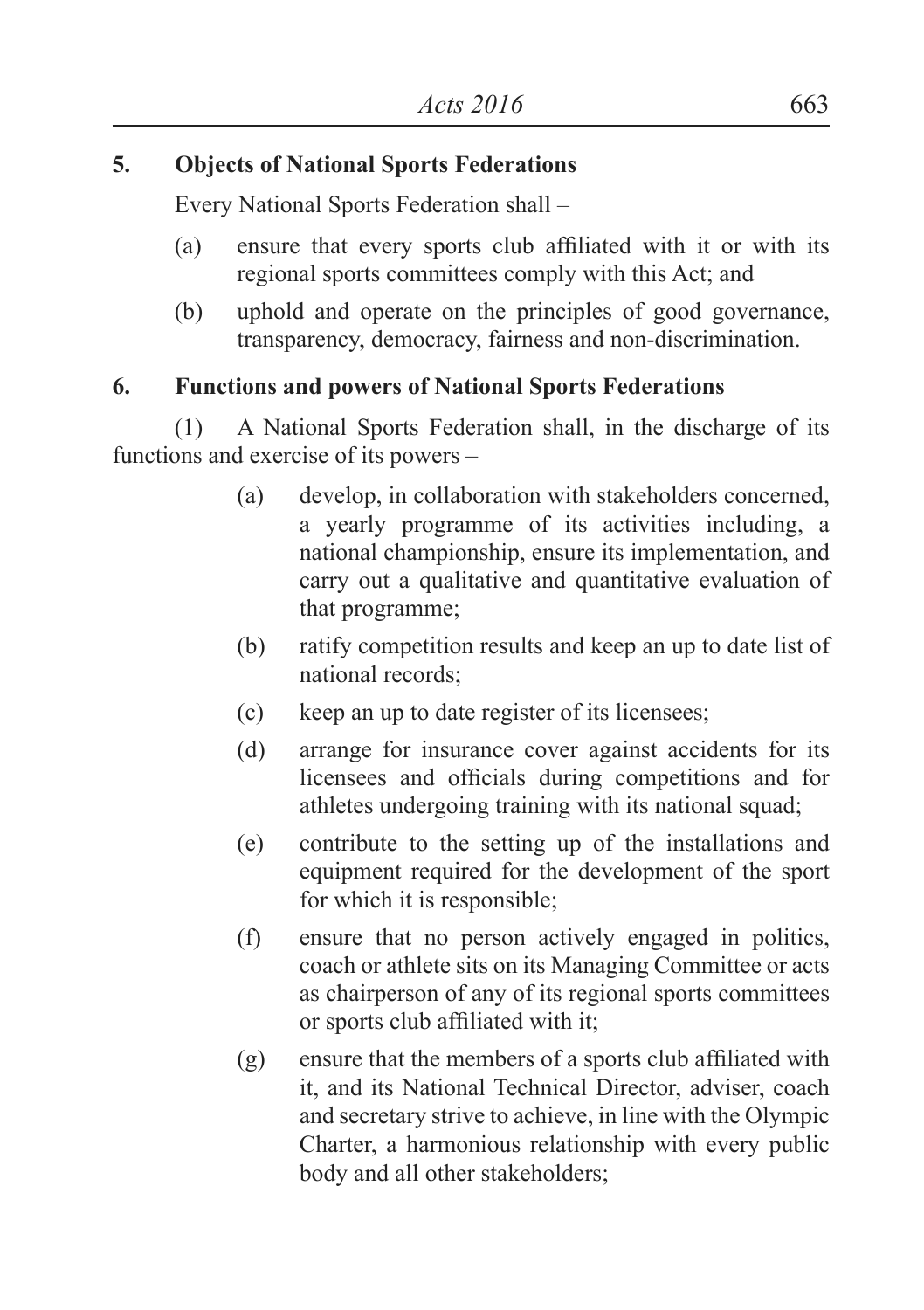- (h) select the most deserving athletes to represent Mauritius in international competitions on the recommendation of its National Technical Director, National Coach or selection committee, as the case may be;
- (i) submit any unresolved conflict to the Ombudsperson for Sports or the Tribunal;
- (j) ensure the implementation of any sanction imposed by NADO, the International Sports Federation, the Mauritius Olympic Committee or its arbitration committee, or the Tribunal or any other sanction imposed in relation to doping;
- (k) ensure that every sports club affiliated with it promotes social cohesion by –
	- (i) not using communal words in its appellation;
	- (ii) promoting multiculturalism as one of its objectives; and
	- (iii) providing, in compliance with the Equal Opportunities Act, that no person is discriminated against in relation to membership of its managing committee or of the club;
- (l) determine the division or league in which a sports club affiliated with it shall, on affiliation, be entered for the purpose of any national competition;
- (m) be responsible for the implementation of the principles of regionalisation specified in this Act;
- (n) ensure that relevant stakeholders are adequately represented on its Managing Committee;
- (o) in collaboration with the Institute, conduct the specialised component of training courses for sports cadres leading to the *Brevet d'Etat de Cadre Sportif*  (BECS) or such other training programme as the Minister may approve; and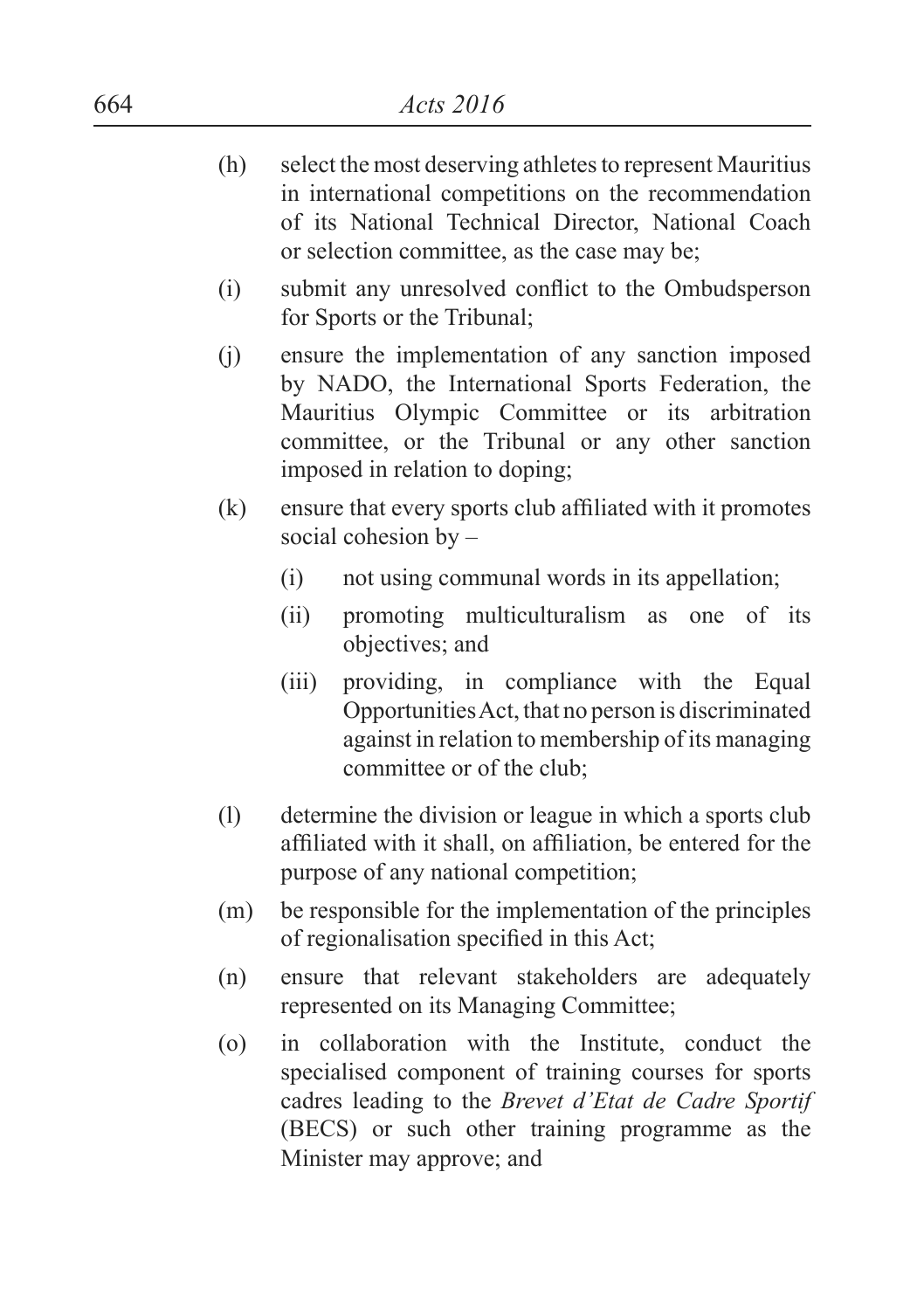- (p) conduct its activities, and ensure that its regional sports committees and every sports club affiliated with it conduct its activities, in such manner that it does not create any ill feeling towards any section of the community.
- (2) Every National Sports Federation shall
	- (a) sign a performance agreement with the Ministry for funds put at its disposal by the Ministry;
	- (b) ensure that all monies, including donations in kind received from the Ministry, any sponsor, its licensees or other sources, are properly reflected in its annual accounts;
	- (c) comply with procedures specified in the guidelines for allocation of financial assistance issued by the Ministry to a National Sports Federation;
	- (d) submit a report supported by relevant receipts duly certified by it in respect of funds allocated by the Ministry for activities, not later than one month after completion of the said activity.

(3) Article 910 of the Code Civil Mauricien shall not apply to a National Sports Federation.

- (4) A National Sports Federation may
	- (a) receive assistance for the furtherance of its objects from the Ministry, the Council, its International Sports Federation, the Mauritius Olympic Committee or any other donor or sponsor approved by the Minister;
	- (b) take such disciplinary measure as it may determine against its regional sports committees, a sports club affiliated with it or its licensees; and
	- (c) provide advice and support to a Multisport Organisation in respect of the programme of activities for which the National Sports Federation is responsible.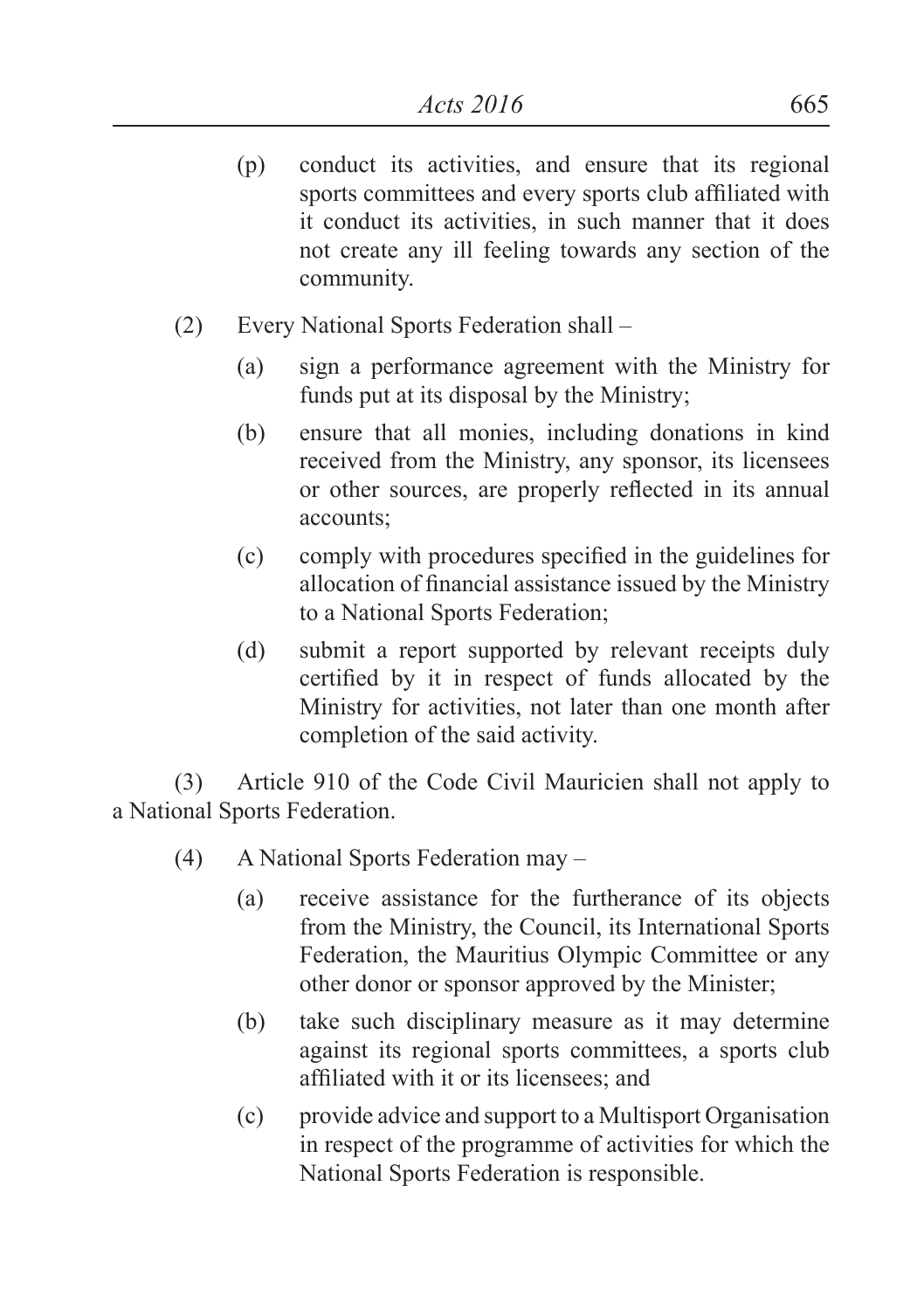# **7. Control of anti-doping by National Sports Federations**

(1) A National Sports Federation shall arrange for appropriate regular doping control on its licensees and use all possible means to ensure compliance by its licensees with any directive issued by IOC or WADA against the use of any prohibited substance.

- $(2)$  Where
	- (a) the result of a doping test conducted in a laboratory recognised by WADA reveals that a licensee has made use of a prohibited substance; or
	- (b) a licensee or any other person is found guilty of violating anti-doping rules,

such person shall be sanctioned by NADO in accordance with the WADA code.

## **8. Annual report of National Sports Federations**

(1) A National Sports Federation shall, every year, not later than 3 months after its accounting date, submit to the Ministry and the Mauritius Olympic Committee an annual report incorporating a duly audited financial statement on the operation and activities of the Federation in respect of the preceding financial year.

(2) The report shall include, for the following year, an estimated budget and development plan, including the calendar of activities, for the following year.

# **9. General Assembly and Managing Committee of National Sports Federations**

(1) There shall be a General Assembly for every National Sports Federation which shall be convened not later than 3 months after the end of the financial year.

- (2) The General Assembly may meet at any time convened
	- (a) by the President of the National Sports Federation;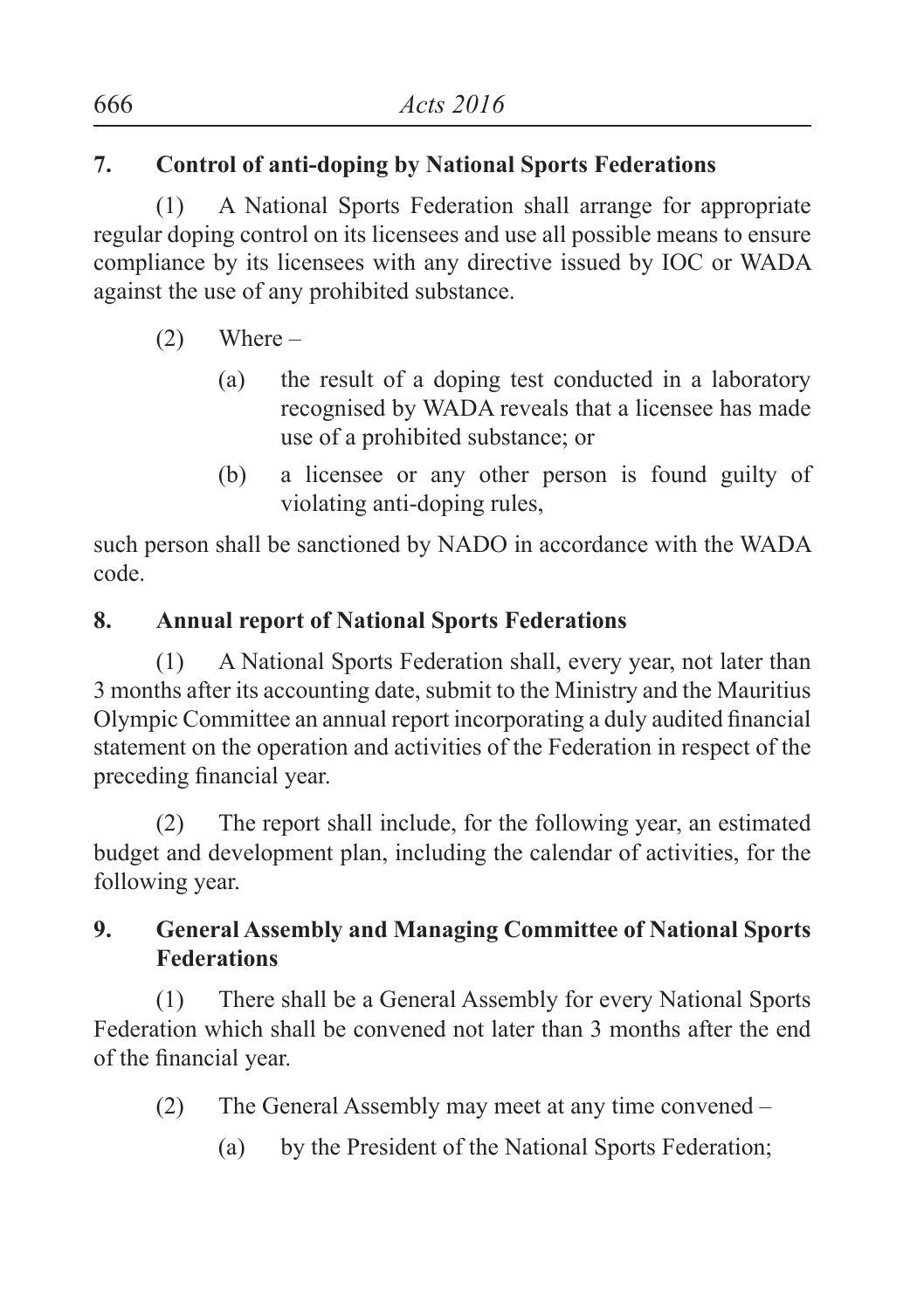- (b) at the request of the Managing Committee;
- (c) at the request of sports clubs representing one third of the total number of all clubs affiliated with the National Sports Federation; or
- (d) at the request of the Ministry, after consultation with the Mauritius Olympic Committee, where appropriate.

(3) The General Assembly shall comprise at least one representative from each sports club affiliated with the National Sports Federation.

(4) (a) There shall be a Managing Committee for every National Sports Federation which shall be convened by its secretary at such time and place as may be specified in the rules of the National Sports Federation.

(b) The Managing Committee shall consist of members elected at the General Assembly of the National Sports Federation.

(5) No person shall be eligible for election as a member of a Managing Committee of a National Sports Federation where –

- (a) he is a public officer posted at or employed by the Ministry;
- (b) he has been sanctioned by the Tribunal within 3 years prior to the date of the election;
- (c) he has been sentenced to imprisonment by a Court for an offence;
- (d) he has failed to maintain harmonious relationship with a public body in line with the Olympic Charter;
- (e) he is an officer or staff member of another National Sports Federation;
- (f) he has not been a member of a sports club which he is representing for one year preceding the election, except in the case of a newly registered National Sports Federation;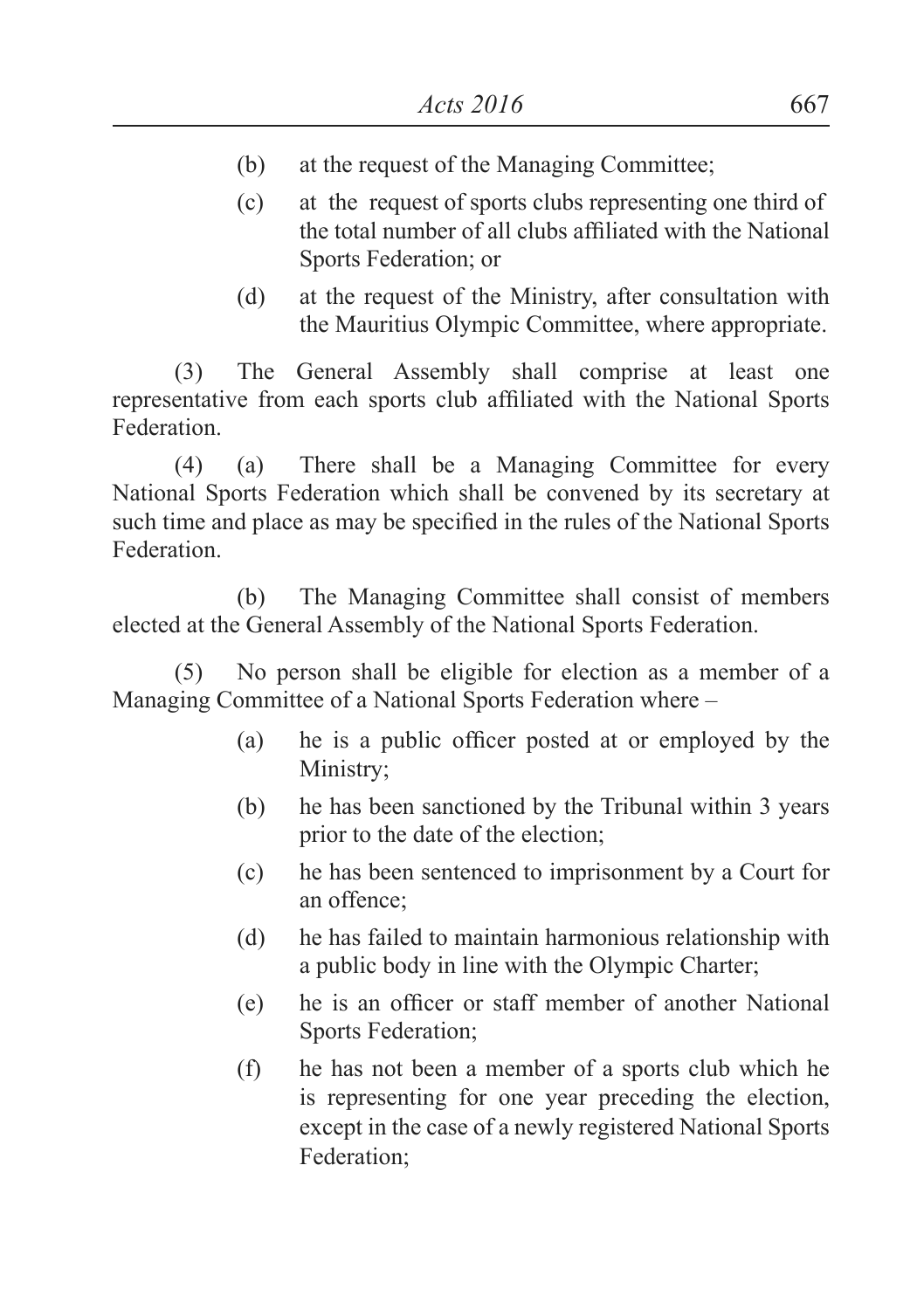- (g) the sports club he is representing does not have the minimum number of licence holders;
- (h) he is currently engaged in coaching;
- (i) he is actively engaged in politics;
- (j) his resignation as a member of a Managing Committee has resulted in a General Assembly being convened for the election of a new Managing Committee; or
- (k) he has previously been tested positive for doping.

(6) Not more than 2 persons closely related by blood or marriage shall be eligible to sit on a Managing Committee.

(7) A person shall not be eligible to stand as candidate for election as a member of the Managing Committee of a National Sports Federation unless he has signed a declaration in the form set out in the Third Schedule and communicated that declaration to its regional sports committee not later than 15 days before the date fixed for the General Assembly.

(8) A National Technical Director, a National Coach and the administrative secretary of a National Sports Federation may attend a meeting of the Managing Committee but shall not have the right to vote.

(9) Where the Managing Committee of a National Sports Federation or a Multisport Organisation –

- (a) persistently fails to carry out its functions in accordance with its rules or this Act;
- (b) commits an act which is prejudicial to the interest of its members or its licensees; or
- (c) is otherwise not functioning properly due to internal conflicts,

the supervising officer may –

(i) by written order, dissolve the Managing Committee; and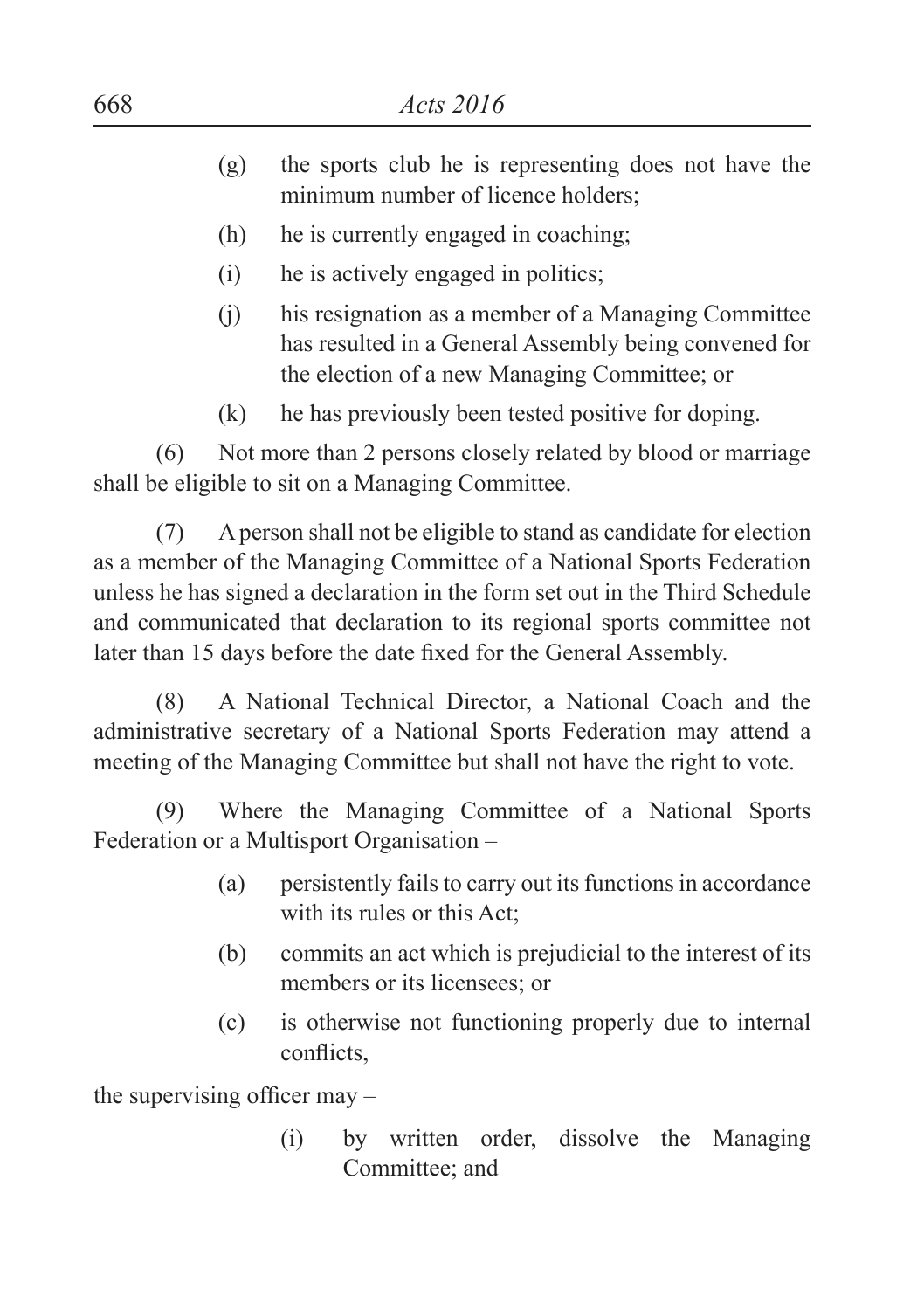- (ii) where appropriate, appoint, after consultation with the Mauritius Olympic Committee, a temporary committee to manage the affairs of the National Sports Federation until the election of a new Managing Committee within a period of 3 months from the date of appointment of the temporary committee.
- (10) In this section –

"minimum number of licence holders" means –

- (a) in the case of individual sports, 7 licence holders; and
- (b) in the case of team sports, one team,

who have or which has regularly participated in competitions organised by the National Sports Federation during the year, except for newly registered National Sports Federations.

## **10. Assistance to National Sports Federations**

(1) ANational Sports Federation may receive assistance, financial or otherwise, from the Ministry and shall strive to seek alternative sources of funding.

(2) The Ministry may provide assistance to a National Sports Federation subject to the Federation complying with this Act.

(3) An application for assistance shall be accompanied by evidence that the National Sports Federation –

- (a) is registered under the Registration of Associations Act;
- (b) is exercising a specific, real and ongoing sport;
- (c) has the required administrative and technical set-up to satisfactorily promote that sport; and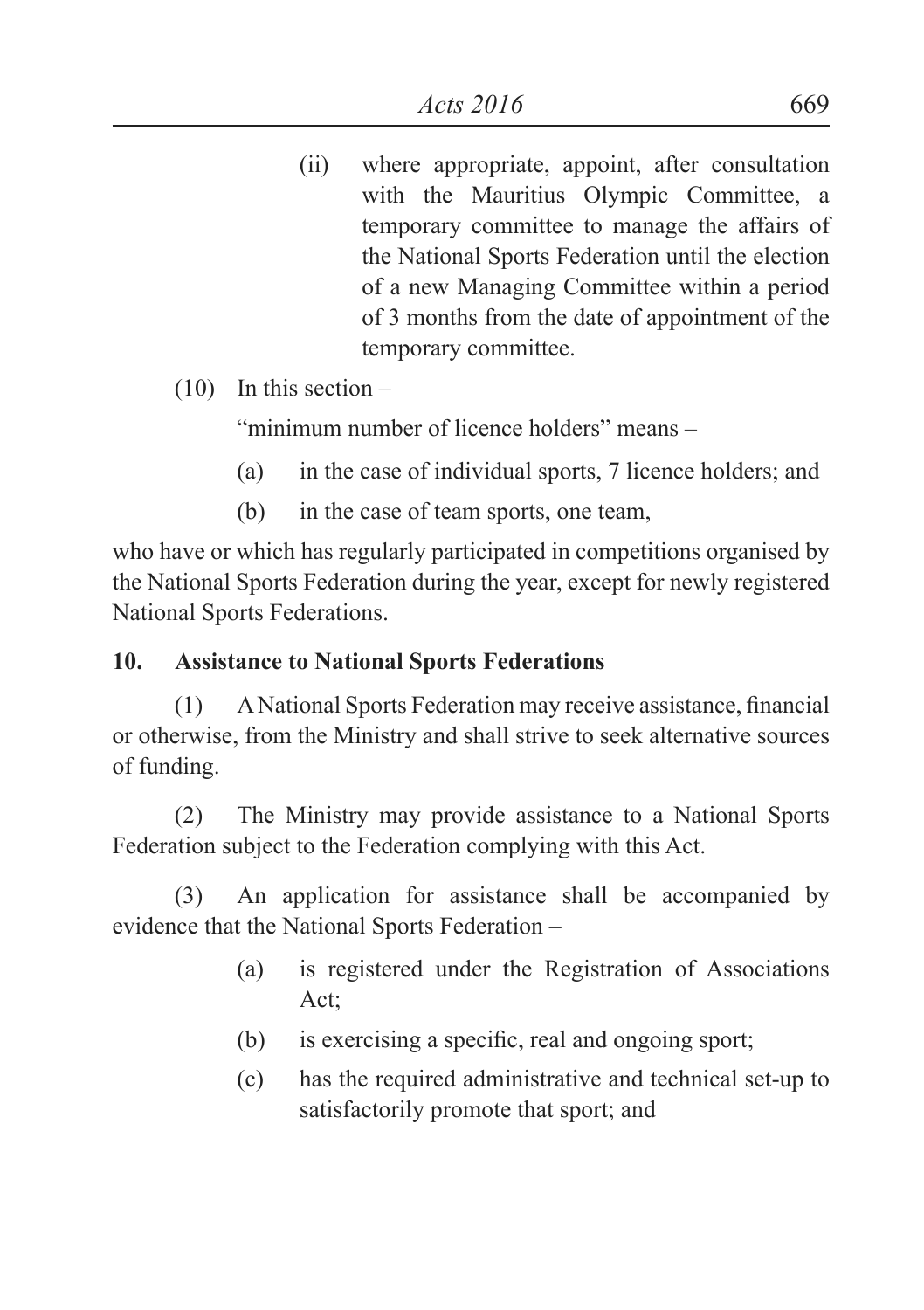(d) is affiliated to the international body responsible for that particular sport and which is recognised by the International Olympic Committee or the *SportAccord.*

(4) No assistance shall be provided to a National Sports Federation where it fails to  $-$ 

- (a) submit an audited financial statement, inclusive of sponsorship, monies within one month from the holding of the General Assembly;
- (b) produce an insurance policy certificate covering its licensees:
- (c) sign a performance agreement with the Ministry;
- (d) produce duly certified receipts in respect of funds allocated by the Ministry for previous activities;
- (e) supply realistic and correct data at the time of submission of request for support;
- (f) use any assistance provided;
- (g) use any funds disbursed for the purpose mutually agreed upon between the National Sports Federation and the Ministry.

(5) Every National Sports Federation shall spend at least 30 per cent of its annual funds to promote its sports locally.

(6) Where the Ministry is satisfied that a National Sports Federation no longer complies with this Act, the National Sports Federation shall not be eligible to receive assistance from the Ministry.

#### **Sub-Part B – Multisport Organisations**

#### **11. Multisport Organisations**

(1) There shall be Multisport Organisations for the promotion of sports by, and the organisation of competitions between, multisports clubs or schools affiliated with them.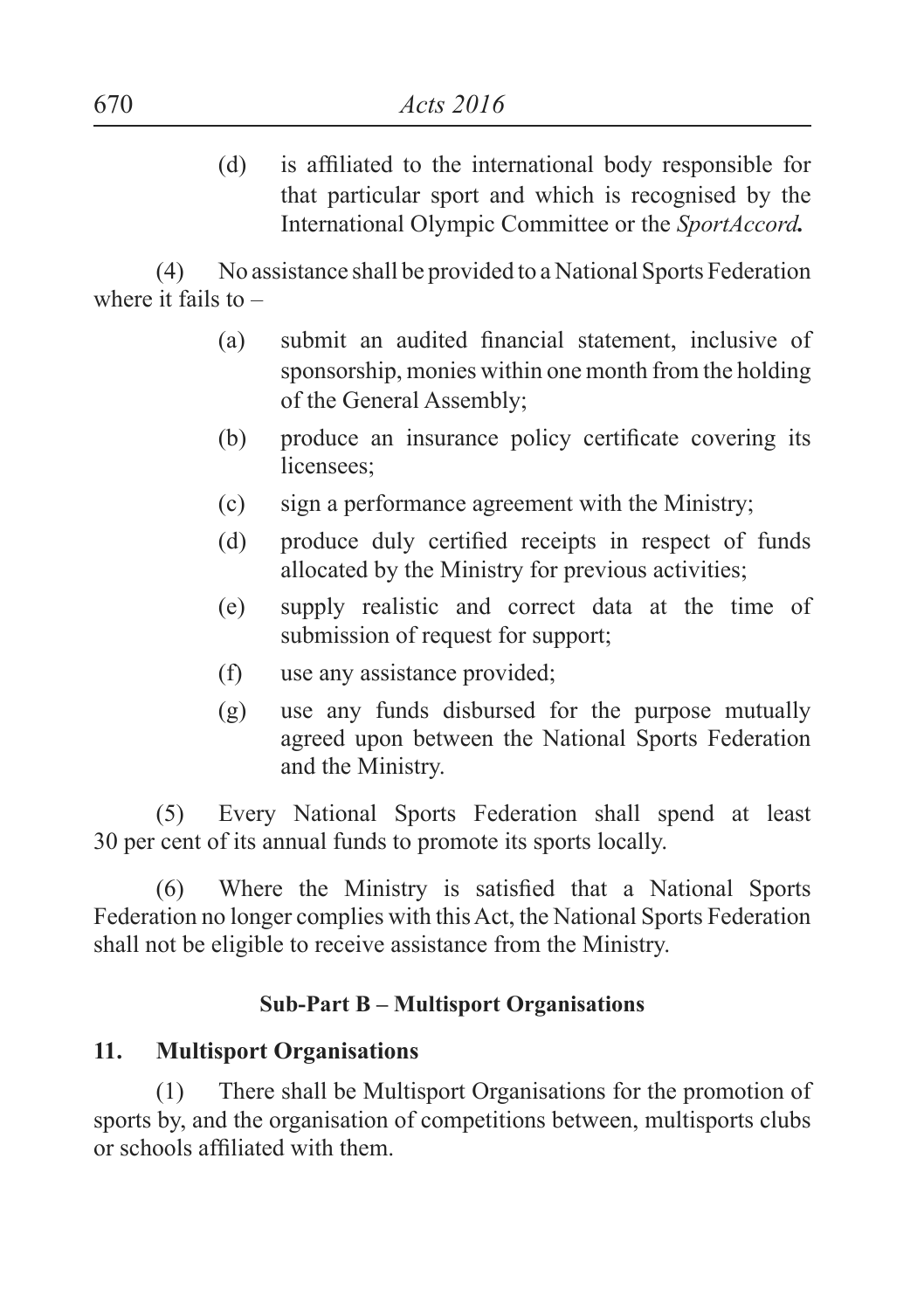- (2) A Multisport Organisation shall
	- (a) uphold and operate on the principles of good governance, transparency, democracy, fairness and non-discrimination;
	- (b) conduct its activities, and ensure that every sports club or school affiliated with it strives to conduct its activities, in such manner that it does not create any ill feeling towards any section of the community;
	- (c) where appropriate, seek and maintain affiliation with the appropriate International Sports Federation;
	- (d) ensure that every sports club or school affiliated with it and its National Technical Director, adviser, coach and secretary strive to achieve, in line with the Olympic Charter, a harmonious relationship with every public body and other stakeholders;
	- (e) issue licences to, and make provision for medical control and insurance cover for, every athlete of a multisports club or school affiliated with it;
	- (f) after consultation with the appropriate National Sports Federation, establish a programme of activities for each year and organise competitions or games at regional, national and international level;
	- (g) select sportsmen who shall represent Mauritius in international competitions;
	- (h) use all possible means to ensure compliance by every licensee with any directive issued by IOC or WADA against the use of any prohibited substance;
	- (i) ensure the implementation of any sanction imposed by the International Sports Federation with which it is affiliated, the Mauritius Paralympic Committee or Tribunal.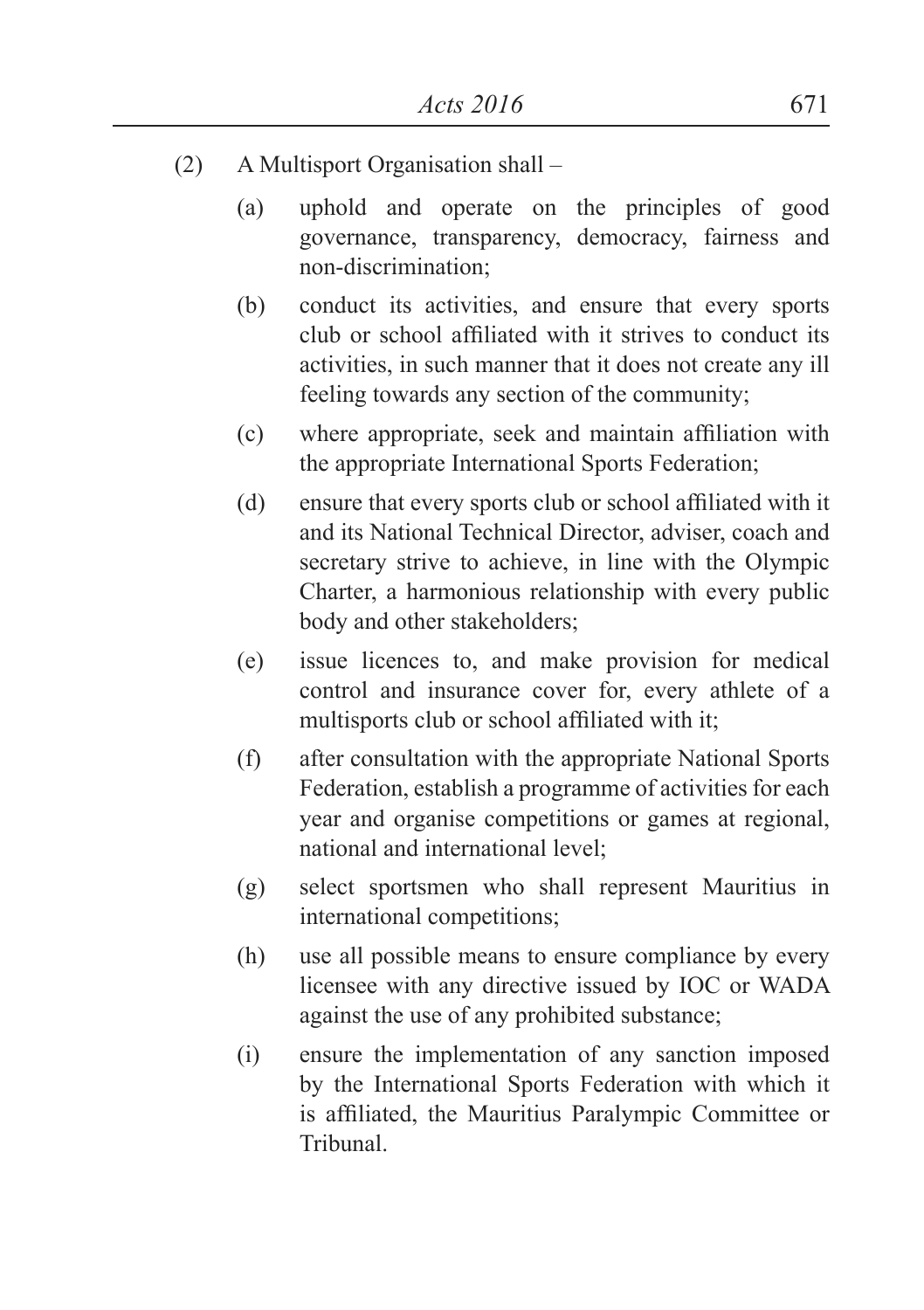- (3) A Multisport Organisation may
	- (a) take such disciplinary action as it may determine against a sports club or school affiliated with it, or a licensee; and
	- (b) grant such awards as it may consider appropriate.

(4) Article 910 of the Code Civil Mauricien shall not apply to a Multisport Organisation.

(5) Notwithstanding any other enactment, a Multisport Organisation shall, in its appellation, include –

- (a) the word "Mauritius"or "Maurice", as the case may be;
- (b) the group for which it caters for; and
- (c) the word "Federation"or "Association".

#### **Sub-Part C – Regional Organisation of Sport**

#### **12. Regional operation of National Sports Federations**

(1) For the purpose of section 4(2)(b), a National Sports Federation may combine 2 or more sports regions, other than Rodrigues, to form one sports region.

- (2) Every National Sports Federation shall
	- (a) set up a regional sports committee in each sports region in which it operates, which shall consist of representatives of at least 2 sports clubs from the sports region.
	- (b) after consultation with its regional sports committee, allocate to that committee 2 or more sports clubs affiliated with it;
	- (c) ensure that a regional sports committee
		- (i) has the name of its region as part of its name;
		- (ii) appoints its officers in such a way that no person is discriminated against by reason of race, community, caste, creed or colour;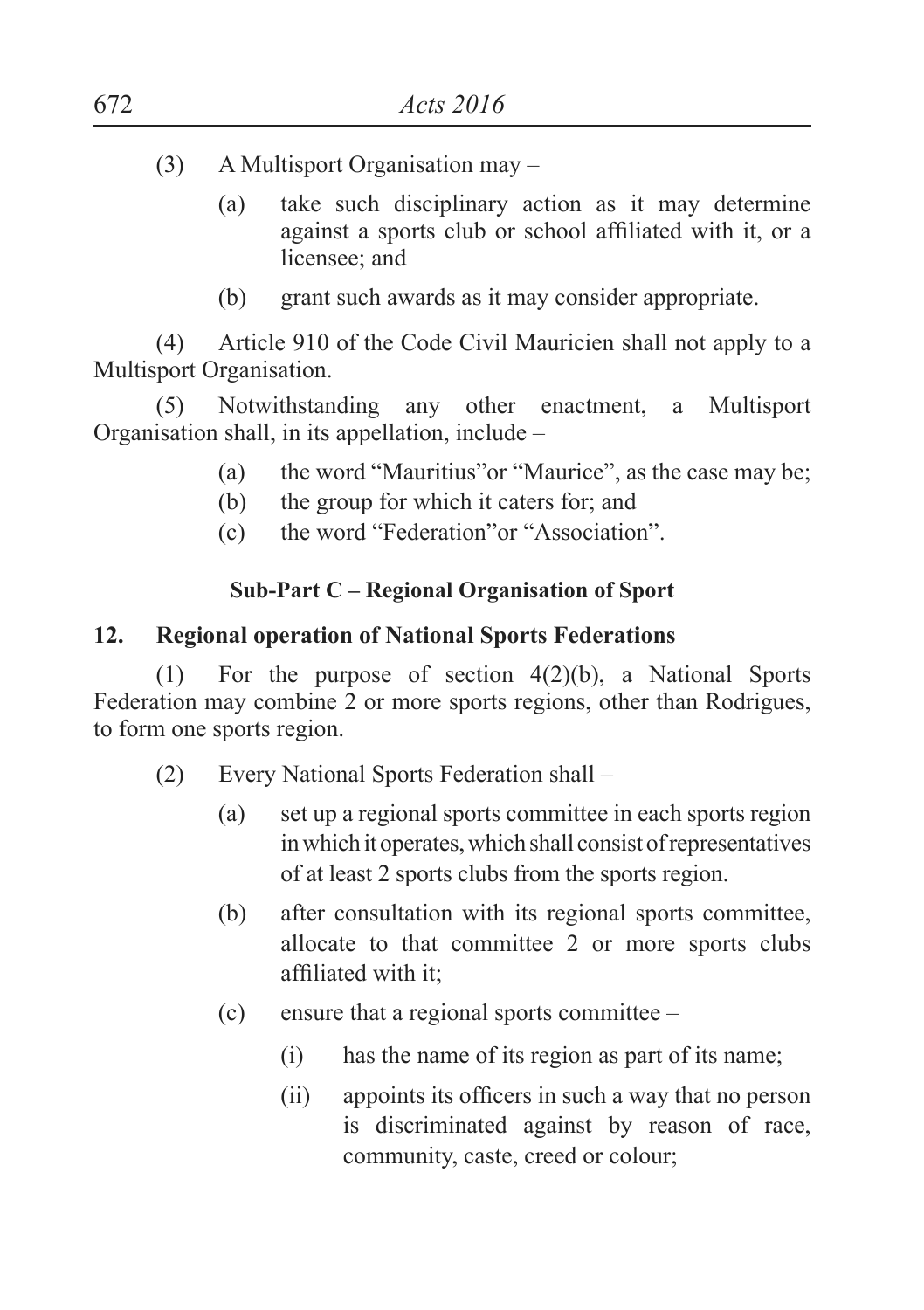(iii) conducts its activities in such manner that it runs no risk of creating any ill feeling towards any section of the community.

(3) A regional sports committee shall comply with the provisions of the Fourth Schedule.

(4) A sports club affiliated with a National Sports Federation or a regional sports committee shall not represent Mauritius in a regional or international competition without the approval of the relevant National Sports Federation.

#### **Sub-Part D – Sports Clubs**

#### **13. Sports clubs**

(1) Subject to subsection (2), a sports club, other than a corporate sports club, the members of which practise a sport for competitive purposes, shall –

- (a) have as part of its name, the name of the region or locality where its sports or management premises is situated, together with –
	- (i) the words "Sports Club"; or
	- (ii) the name of the sport it practises followed by the word "Club"; and
	- (iii) where it so wishes, a word or expression such as "United", "Rovers"or "Union", in English or French;
- (b) admit its members and elect its officers in such a way that no person is discriminated against by reason of race, community, caste, creed or colour;
- (c) conduct its activities in such manner that no ill feeling is created towards any section of the community;
- (d) be registered with the Registrar of Associations; and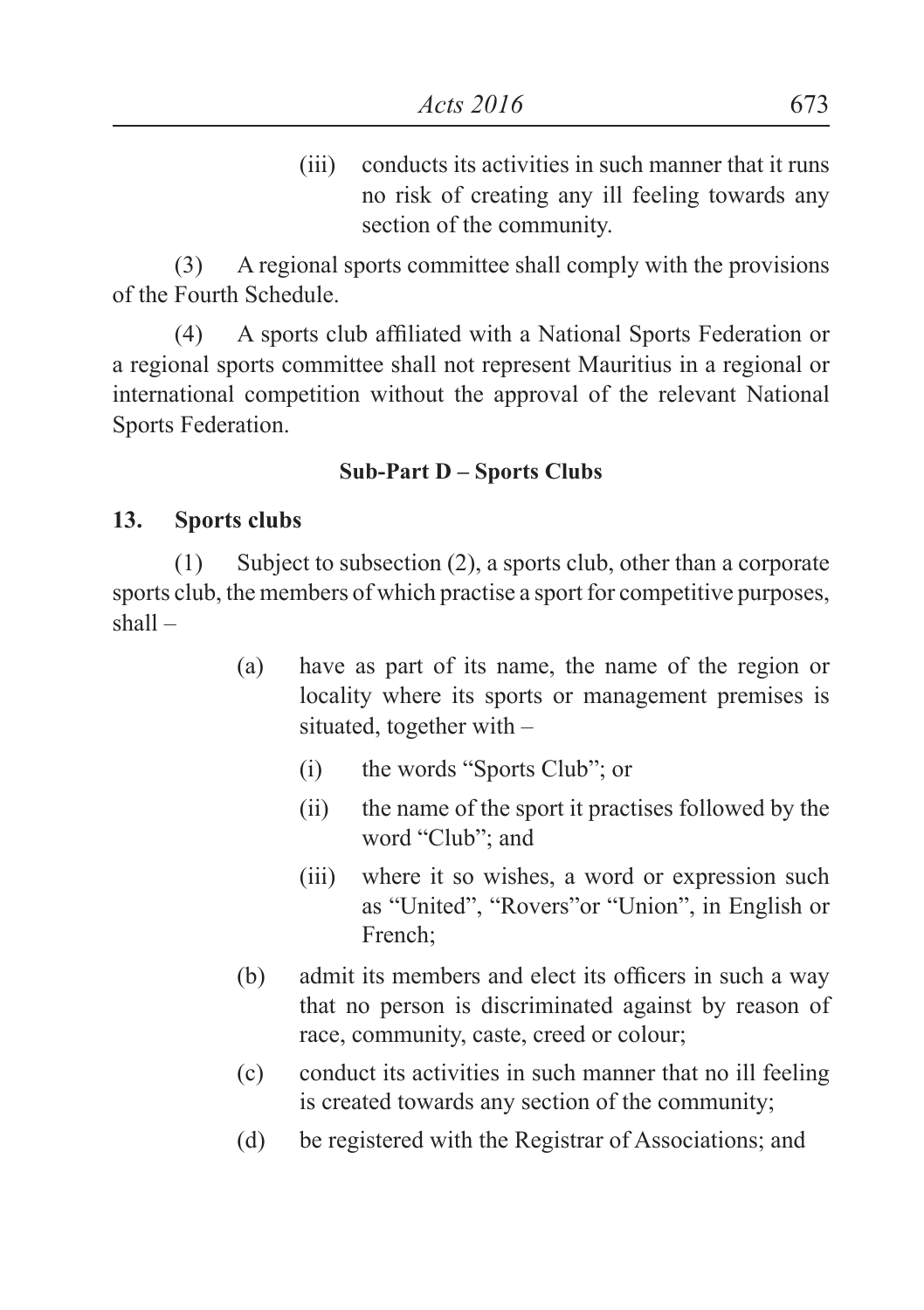- (e) uphold and operate on the principles of good governance, transparency, democracy, fairness and non-discrimination.
- $(2)$  A sports club
	- (a) shall not, as part of its name, use any communal word;
	- (b) shall promote multiculturalism as one of its objectives;
	- (c) shall, in compliance with the Equal Opportunities Act, ensure that no person is discriminated against in relation to membership of the club.

(3) A sports club affiliated with a National Sports Federation shall pay to it an annual fee on such date as may be specified in the rules of the National Sports Federation.

(4) A person shall not be an officer of more than one sports club affiliated with a National Sports Federation.

## **PART IV – OLYMPIC COMMITTEES**

## **Sub-Part A – Mauritius Olympic Committee**

## **14. Mauritius Olympic Committee**

(1) (a) The Mauritius Olympic Committee referred to in the repealed Sports Act 2013 shall be the Mauritius Olympic Committee under this Act.

(b) The Mauritius Olympic Committee shall be a non-profit making corporate body.

- (2) The Mauritius Olympic Committee shall
	- (a) integrate in its rules the principles of the Olympic Charter;
	- (b) uphold and operate on the principles of good governance, transparency, democracy, fairness and non-discrimination;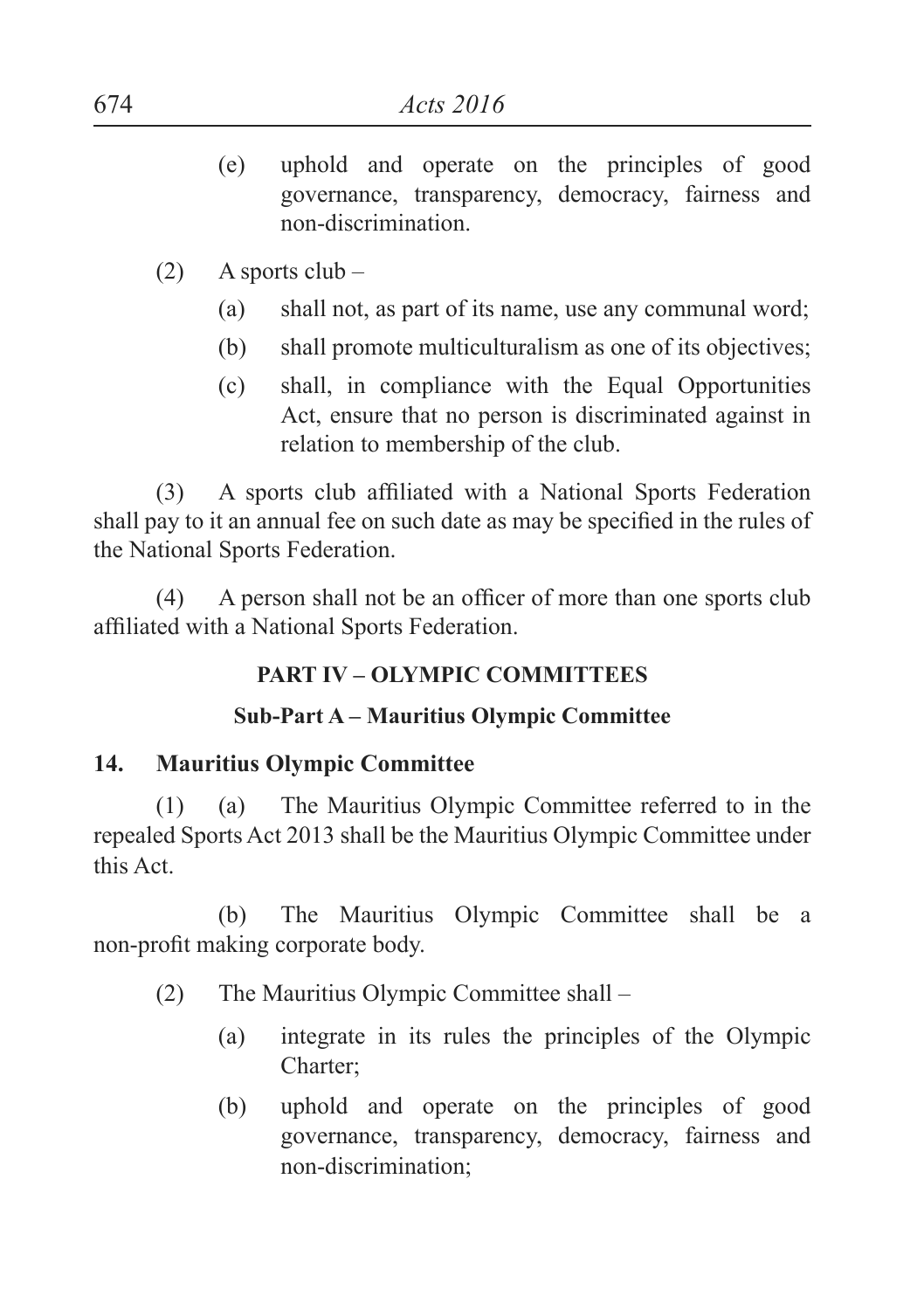- (c) promote sports in general and the Olympic movement;
- (d) encourage the participation of Mauritius and Mauritian athletes in the Olympic Games and in any regional or international sports competition having the patronage of IOC;
- (e) undertake the organisation, in Mauritius, of the competitions referred to in paragraph (d), whenever possible;
- (f) officially represent Mauritius and uphold the National flag at international meetings;
- (g) ensure the legal protection of the Olympic emblem, flag, symbol and motto and the use of the words "Olympic"and "Olympiad";
- (h) take action against any form of discrimination and violence in sport and combat the use of prohibited substances;
- (i) safeguard its autonomy;
- (j) set up an arbitration committee to settle any conflict within the Olympic Committee or within sports organisations; and
- (k) hold a General Assembly of its members at least once a year and include, in its agenda, the presentation of an annual report and audited financial statements, the approval of new members and election of its officers and members of its executive body, as the case may be.

(3) (a) The membership of the Mauritius Olympic Committee and Executive Committee of the Mauritius Olympic Committee shall be in accordance with the provisions of the Olympic Charter and the rules of the Mauritius Olympic Committee.

(b) The voting procedure at the level of the Executive Committee of the Mauritius Olympic Committee shall be in accordance with the provisions of the Olympic Charter and the rules of the Mauritius Olympic Committee and shall be made known to its members in advance.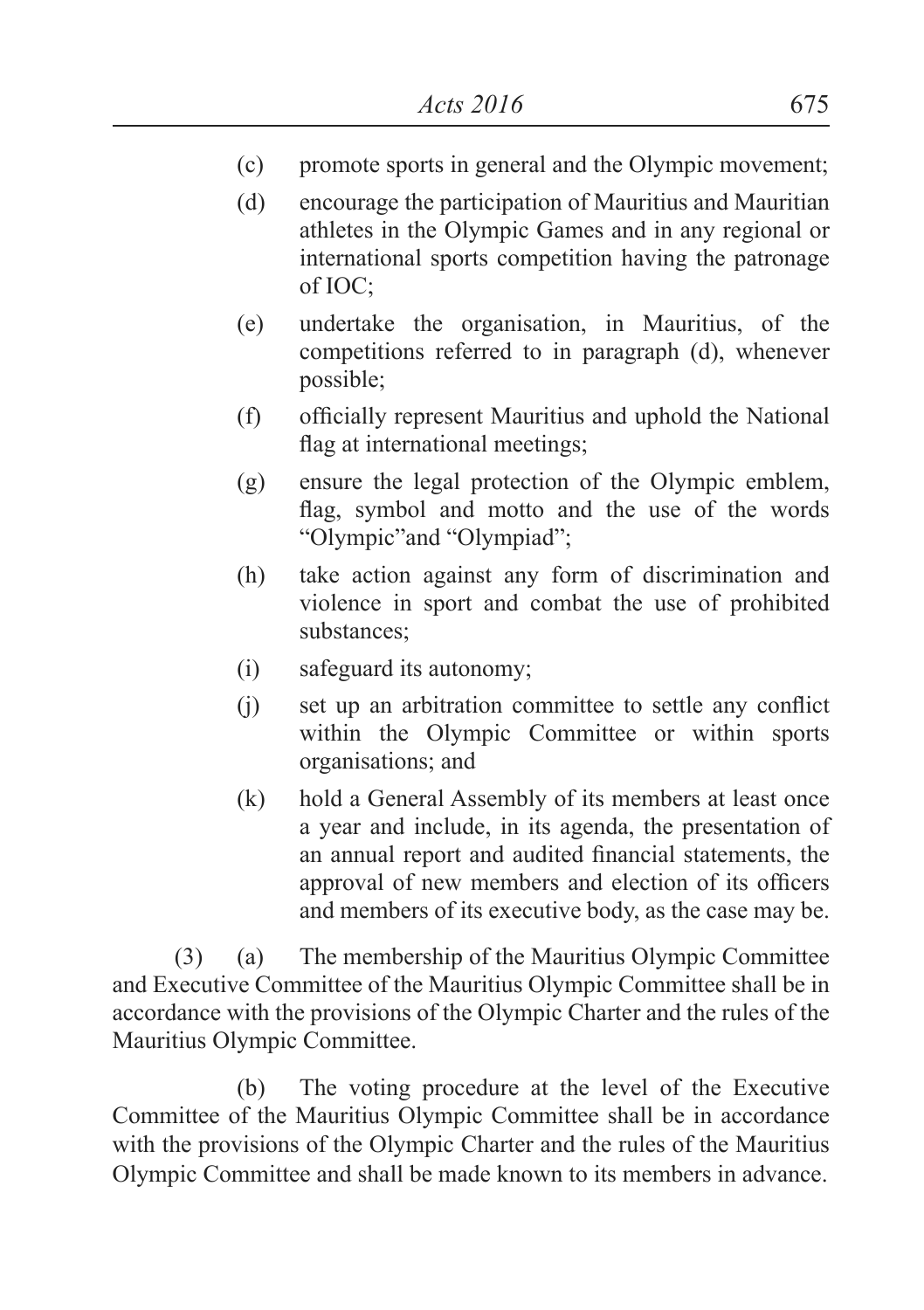- (4) The Mauritius Olympic Committee shall
	- (a) strive to achieve a harmonious relationship with the Ministry and all other stakeholders; and
	- (b) share information, with the Ministry, on important decisions in relation to any sport and the admission of new members.

(5) Article 910 of the Code Civil Mauricien shall not apply to the Mauritius Olympic Committee.

## **Sub-Part B – Mauritius Paralympic Committee**

## **15. Mauritius Paralympic Committee**

(1) (a) There shall be a Mauritius Paralympic Committee grouping all National Sports Federations catering for persons with a disability and which shall be an organisation registered under the Registration of Associations Act.

(b) The Mauritius Paralympic Committee shall be affiliated with the International Paralympic Committee.

(c) The Mauritius Paralympic Committee shall coordinate the participation of persons with disability in the sport in which they compete.

(2) (a) The Mauritius Paralympic Committee shall consist of not less than 7 nor more than 11 members to be elected from among 3 representatives from each of the Multisport Organisations catering for persons with a disability.

(b) The members of the Mauritius Paralympic Committee shall –

- (i) hold office for a period of 4 years; and
- (ii) elect from among themselves a chairperson who shall hold office for a period of 4 years.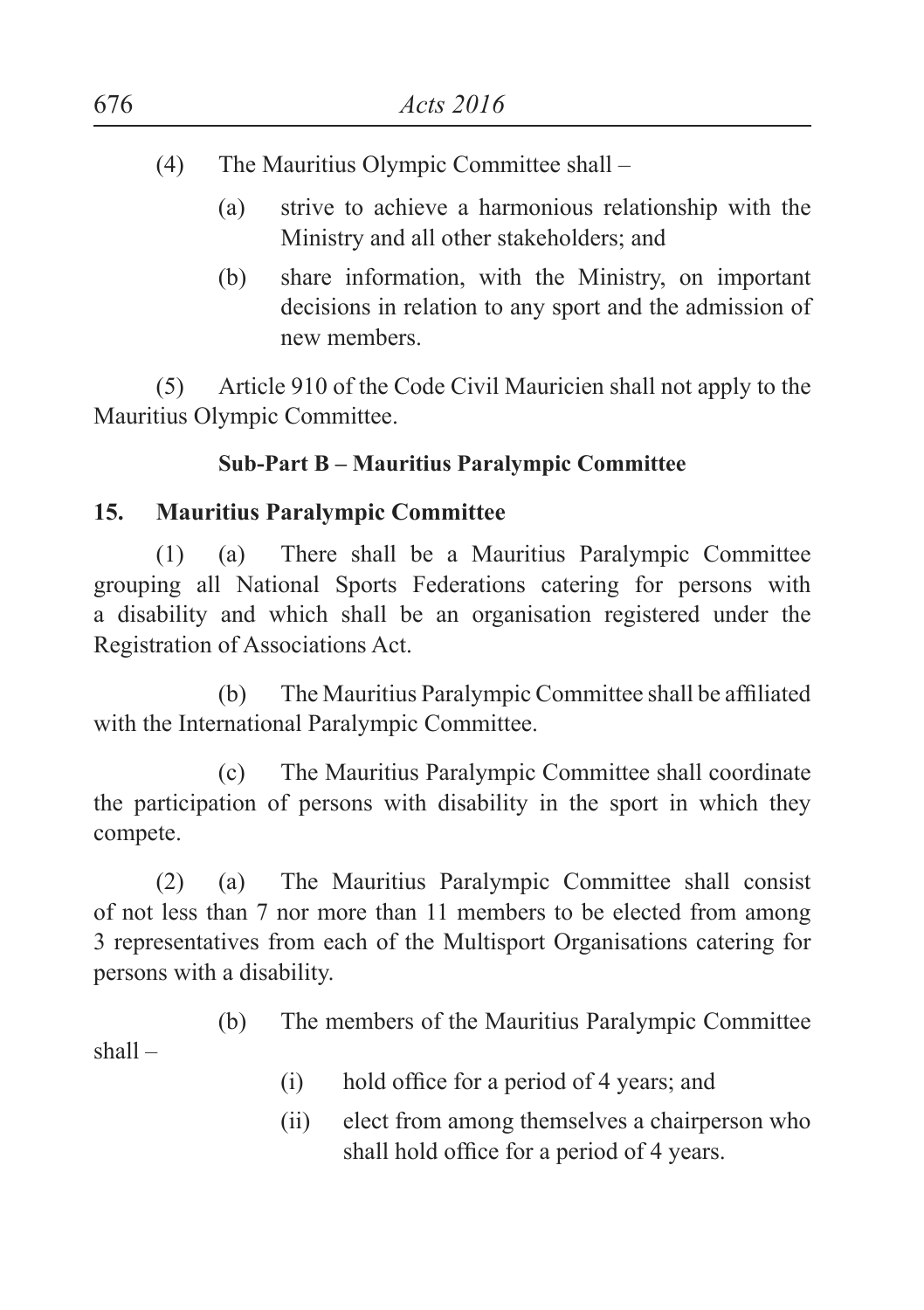(3) Every member of the Mauritius Paralympic Committee shall have one vote on any matter before it and in case of an equality of votes, the chairperson shall have a casting vote.

(4) Every Multisport Organisation catering for *handisports* shall make provision in its rules for the vacation of office by the President on his election to the presidency of the Mauritius Paralympic Committee.

(5) Article 910 of the Code Civil Mauricien shall not apply to the Mauritius Paralympic Committee.

## **PART V – MAURITIUS SPORTS COUNCIL**

#### **16. Establishment of Council**

(1) (a) The Mauritius Sports Council referred to in the repealed Sports Act 2013 shall be deemed to be established under this Act.

(b) The Council shall be a body corporate.

(2) (a) The Council shall be administered and managed by a Board which shall consist of –

- (i) a chairperson, to be appointed by the Minister;
- (ii) a representative of the Ministry;
- (iii) a representative of the Ministry responsible for the subject of education;
- (iv) a representative of the Ministry responsible for the subject of finance;
- (v) the chairperson of the National Women's Sports Commission; and
- (vi) 7 other members, who shall have proven track record in sports, at least 3 of whom shall be of the female gender, to be appointed by the Minister.
- (b) The members of the Council shall
	- (i) hold office for a period of 2 years; and
	- (ii) be paid such allowance as the Minister may determine.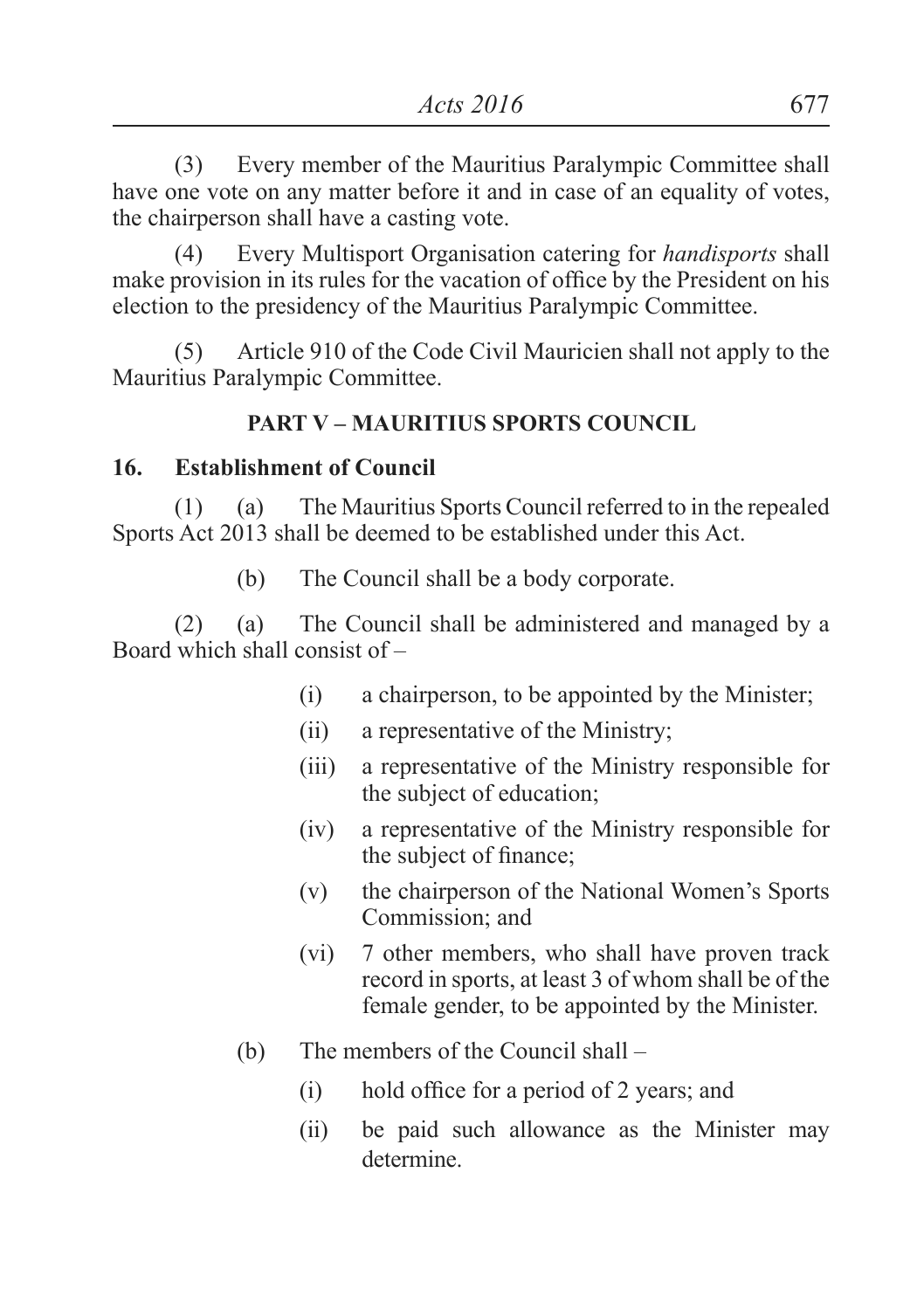(3) (a) At any meeting of the Council, 7 members shall constitute a quorum.

(b) Subject to this section, the Council shall regulate its meetings and proceedings in such manner as it may determine.

## **17. Functions and powers of Council**

- (1) The Council shall
	- (a) maintain and manage sports infrastructures, including all facilities and equipment, entrusted to it by the Ministry;
	- (b) employ, on such terms and conditions as it may determine, such staff as it considers necessary for the proper discharge of its functions;
	- (c) with the approval of the Minister, provide financial assistance to National Sports Federations, as appropriate.

(2) The Minister may give such directions of a general character to the Council, not inconsistent with this Act, which he considers necessary in the interest of sports, and the Council shall comply with those directions.

## **18. Income of Council**

- (1) The Council shall derive its income from
	- (a) subsidies from Government; and
	- (b) such other source as the Minister may approve.

(2) The Council may, to further its objects, call for, and receive, donations from such source as the Minister may approve.

(3) Article 910 of the Code Civil Mauricien shall not apply to the Council.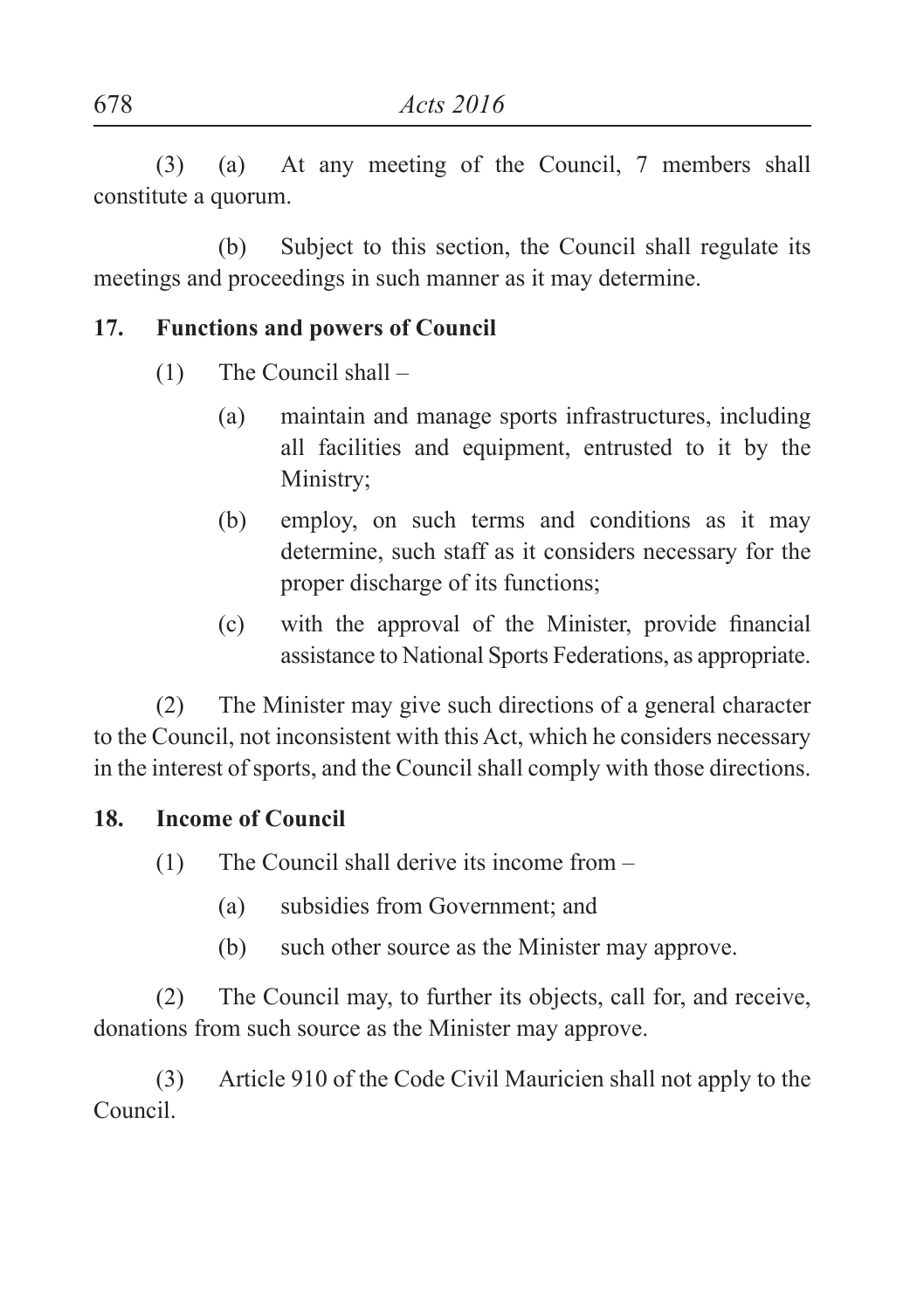#### **19. Assistance by Council**

(1) Where a National Sports Federation wishes to obtain assistance, financial or otherwise, from the Council, it shall make an application to the Council in such form as the Council may approve.

(2) No assistance shall be provided under subsection (1) unless the applicant furnishes to the Council –

- (a) its calendar of activities, together with the corresponding estimated expenditure, for such period as may be specified in the application form;
- (b) information in relation to any sponsorship received in connection with its calendar of activities; and
- (c) such other document or information as the Council may require.

(3) Where the Council is satisfied that financial assistance may be provided to a National Sports Federation, it may allocate the funds in one lump sum or in not more than 3 instalments over a period of one year.

(4) Financial assistance by the Council shall be provided to a National Sports Federation in terms of –

- (a) international membership fees;
- (b) remuneration payable to the administrative secretary, if any; and
- (c) auditing fees.

(5) (a) A National Sports Federation to which financial assistance has been provided shall, within 4 months from the expiry of the period referred to in subsection (3), submit to the Council a duly audited statement of accounts.

(b) Where a National Sports Federation fails to submit a duly audited statement of accounts to the Council, the National Sports Federation shall cease to be eligible to financial assistance by the Council.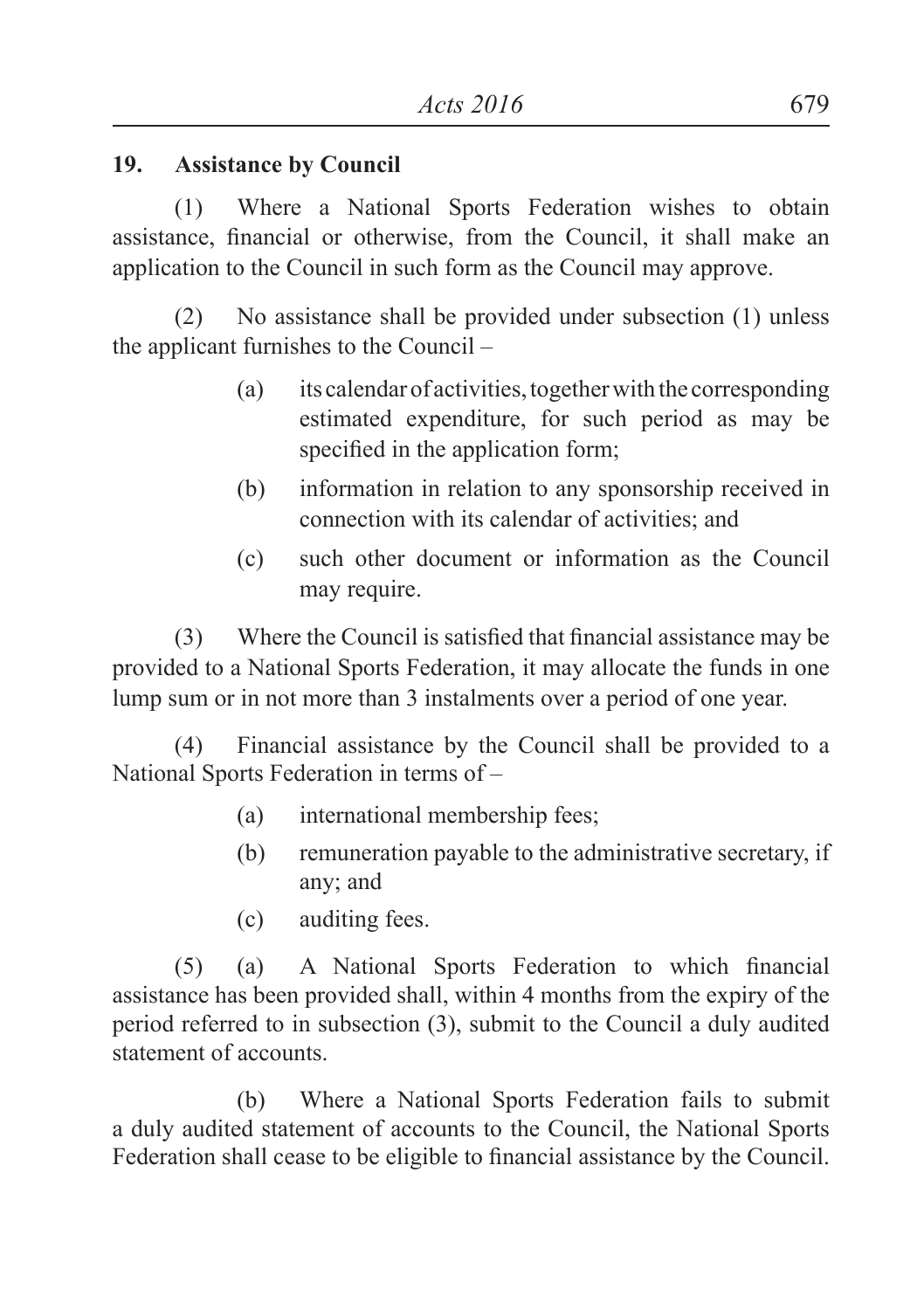## **20. Annual report of Council**

(1) The Council shall prepare and submit to the Minister, in accordance with the Statutory Bodies (Accounts and Audit) Act, an annual report together with a statement of accounts audited by a person approved by the Minister, on the operations of the Council in respect of every financial year.

(2) The annual report shall include a statement of audited accounts containing –

- (a) a balance sheet; and
- (b) a statement of income and expenditure during the year.

(3) The Minister shall, at the earliest available opportunity, lay a copy of the annual report before the Assembly.

## **PART VI – NATIONAL ANTI-DOPING ORGANISATION**

#### **21. National Anti-Doping Organisation**

(1) There shall be, for the purposes of this Act, a National Anti-Doping Organisation which shall be known as NADO.

- (2) (a) NADO shall consist of  $-$ 
	- (i) a chairperson, who shall be the supervising officer or his representative;
	- (ii) the local representative of WADA; and
	- (iii) 3 other members, who shall have expertise in the field of anti-doping, to be appointed by the Minister.
	- (b) The members of NADO shall
		- (i) hold office for a period of 2 years; and
		- (ii) be paid such allowance as the Minister may determine.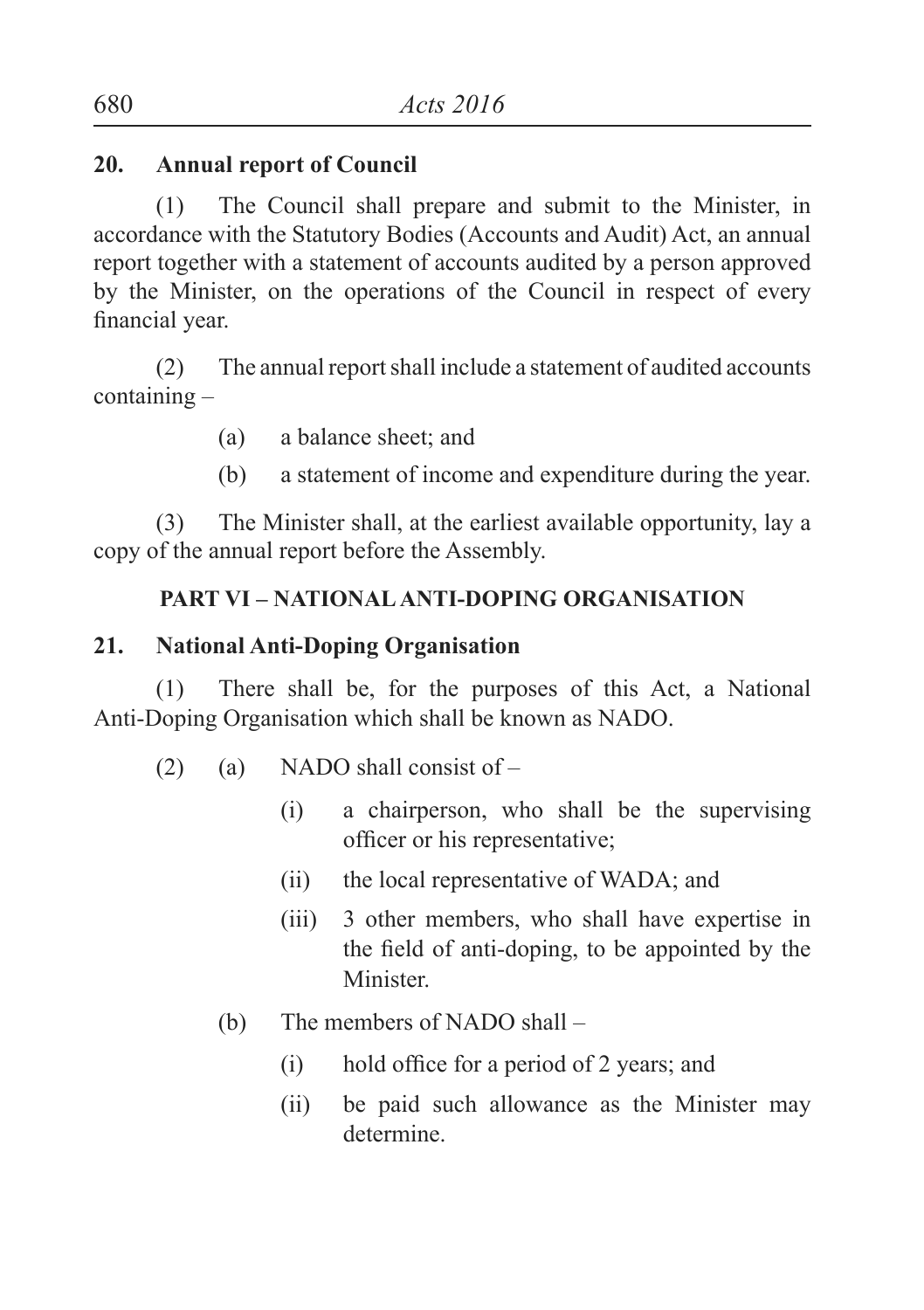(3) (a) The Minister may, where appropriate, appoint any other person having expertise in the field of anti-doping to assist NADO.

- (b) A member referred to in subsection  $(2)(a)(iii)$ 
	- (i) shall be appointed on such terms and conditions as the Minister may determine; and
	- (ii) may take part in the proceedings of NADO but shall have no right to vote.

(4) (a) At any meeting of NADO, the chairperson and 2 other members shall constitute a quorum.

(b) Subject to this section, NADO shall regulate its meetings and proceedings in such manner as it may determine.

- (5) The Minister
	- (a) shall designate a public officer to act as secretary to NADO; and
	- (b) may designate such other public officers as he may determine to assist the NADO in the discharge of its functions.

(6) (a) The Minister may give such written directions of general character to NADO, not inconsistent with this Act, as he considers necessary in the public interest, and NADO shall comply with those directions and the WADA Code.

(b) The Ministry may require NADO to furnish such information in such manner and at such time as it may determine in respect of its activities and NADO shall supply that information.

## **22. Objects of NADO**

NADO shall –

(a) promote participation in sports, free from the use of prohibited substances or other methods intended to artificially enhance performance; and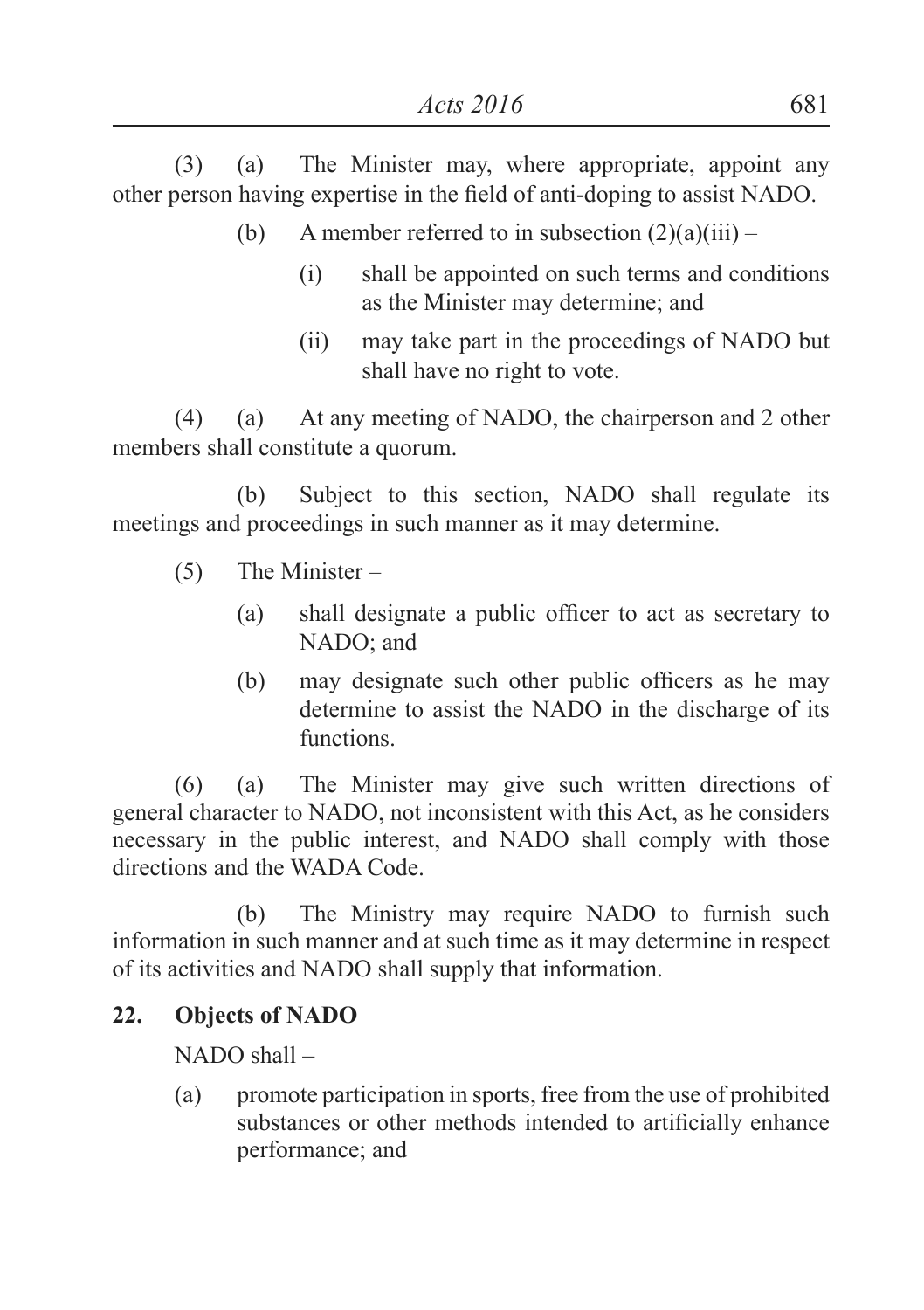(b) ensure that Mauritius complies with any anti-doping code of WADA and any other international agreement concerning the prohibition of the use of drugs and doping in sports to which Mauritius is a party.

#### **23. Functions of NADO**

NADO shall, in the discharge of its functions –

- (a) disseminate information and encourage the development of programmes for the education of the community in general and the sporting community on the dangers of doping in sports;
- (b) provide information relating to sanctions for positive testing in doping, the use of prohibited substances and violation of any anti-doping rules;
- (c) develop and implement educational programmes to discourage the practice of doping and anti-doping rule violations in sports;
- (d) set up a centralised independent sample collection and testing programme which may subject any athlete to anti-doping test at short notice, or without notice, both in and out of competition or game;
- (e) coordinate all activities relating to procedures and sample collection in accordance with WADA rules;
- (f) conduct its activities in accordance with any code issued by WADA;
- (g) set up a Therapeutic Use Exemption (TUE) Committee and a Results Management Committee (RMC) in accordance with WADA rules:
- (h) impose appropriate sanctions on athletes and persons found guilty of violating an anti-doping rule in accordance with WADA code; and
- (i) advise the Minister on any matter relating to doping in sports.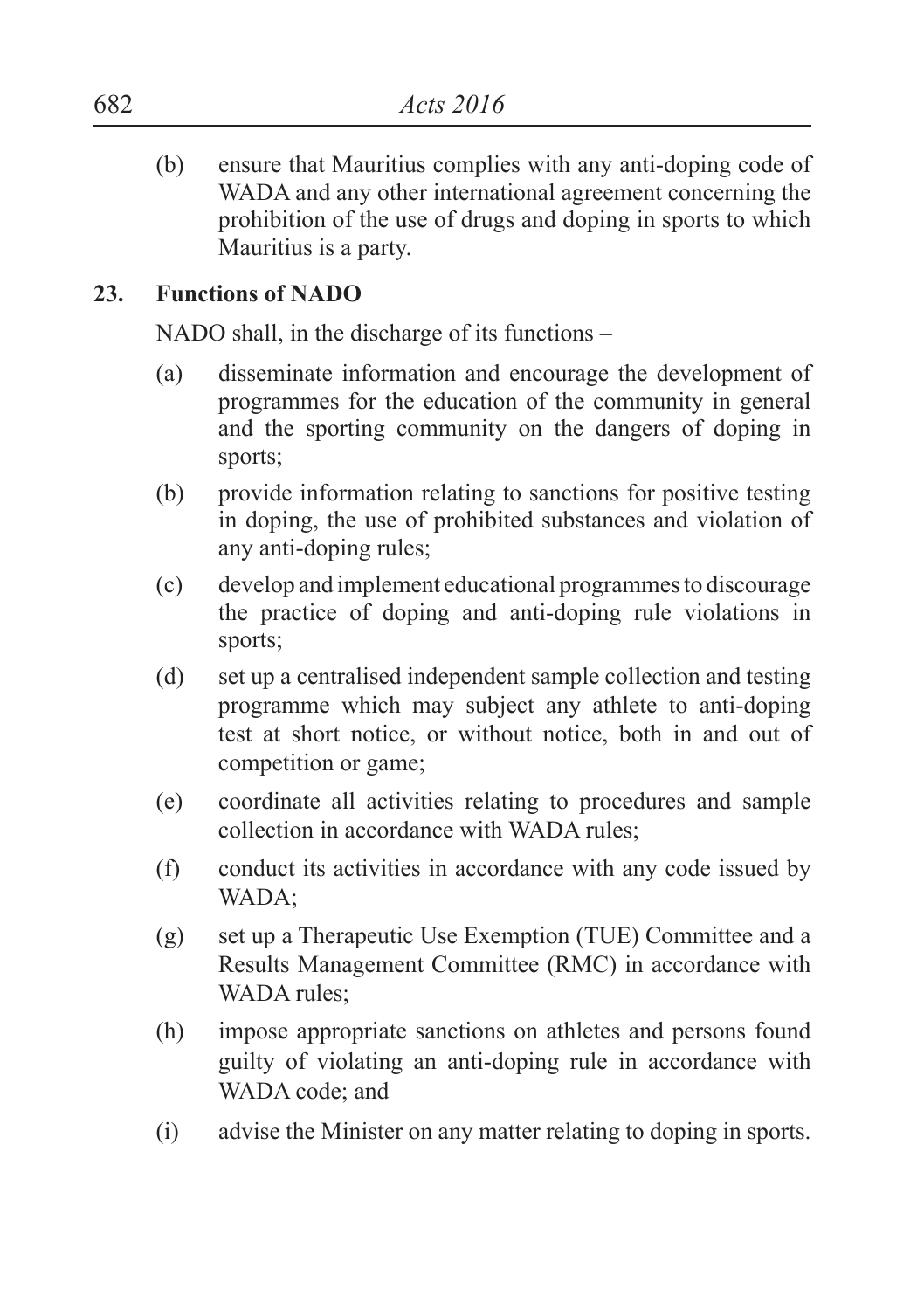## **24. Cooperation with NADO**

(1) (a) Where a National Sports Federation or Multisport Organisation fails to cooperate with NADO in relation to anti-doping rule violations, the National Sports Federation or Multisport Organisation shall be sanctioned in accordance with WADA code.

(b) NADO shall inform every relevant international bodies of the sanction imposed under paragraph (a).

(2) NADO shall inform the athlete or the person found guilty of a violation of an anti-doping rule and the National Sports Federation concerned of the outcome of any anti-doping test effected or of any anti-doping rule violation.

## **25. Income of NADO**

- (1) NADO shall derive its income from
	- (a) subsidies from Government; and
	- (b) such other source as the Minister may approve.

(2) Article 910 of the Code Civil Mauricien shall not apply to NADO.

## **26. Annual report of NADO**

(1) NADO shall prepare and submit to the Minister, in accordance with the Statutory Bodies (Accounts and Audit) Act, an annual report together with a statement of accounts audited by a person approved by the Minister, on its operations in respect of every financial year.

(2) The Minister shall, at the earliest available opportunity, lay a copy of the annual report before the Assembly.

## **PART VII – NATIONAL WOMEN'S SPORTS COMMISSION**

## **27. National Women's Sports Commission**

(1) (a) There shall be, for the purposes of this Act, a National Women's Sports Commission, which shall also be known as the *Commission Nationale du Sport Féminin*.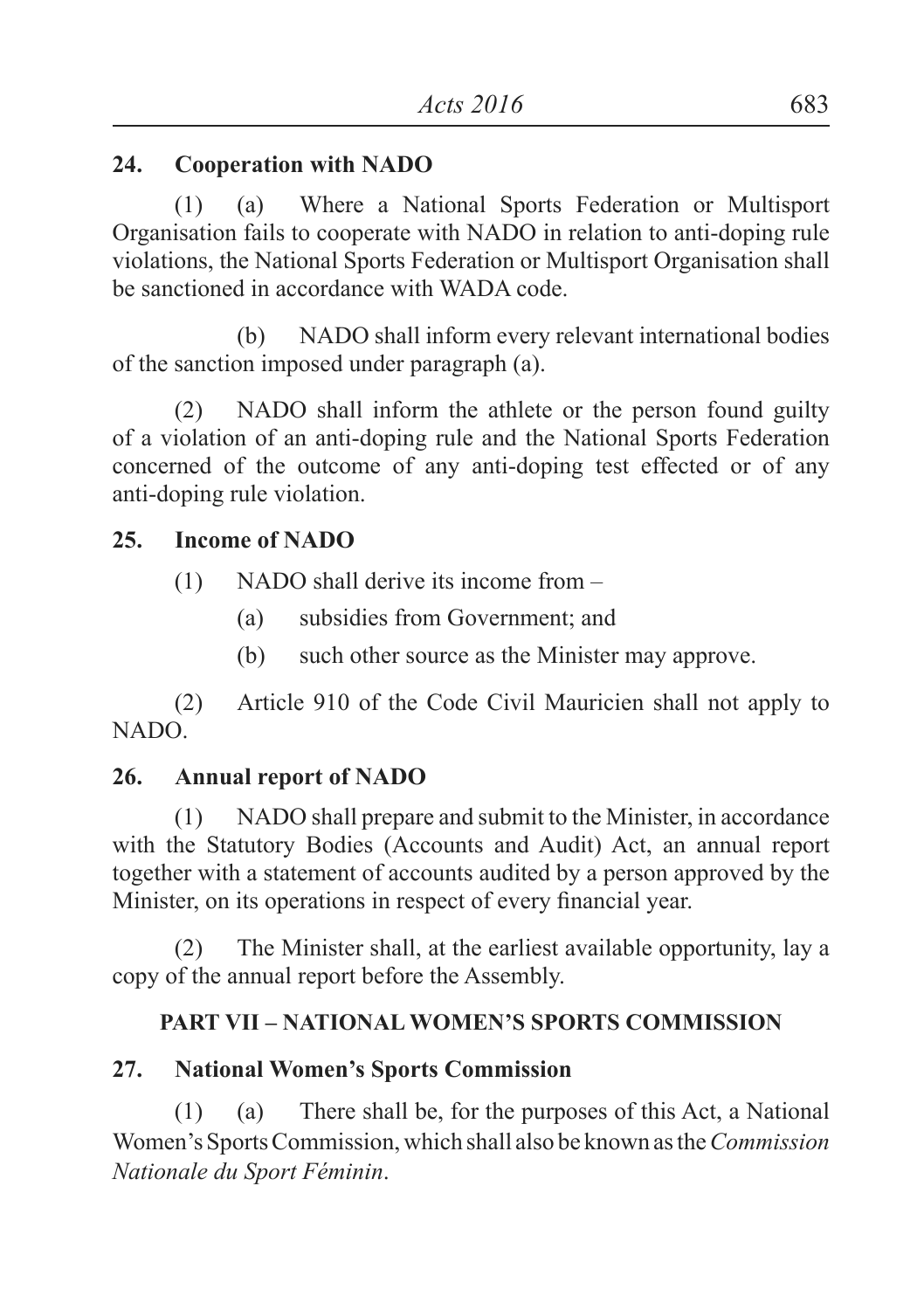(b) The National Women's Sports Commission shall be a body corporate.

(c) The National Women's Sports Commission shall consist of a chairperson and 10 other members, to be appointed by the Minister.

(2) The members of the National Women's Sports Commission shall –

- (a) comprise a majority of members of the female gender;
- (b) hold office for a period of 2 years; and
- (c) be paid such allowance as the Minister may determine.

(3) (a) At any meeting of the National Women's Sports Commission, the chairperson and 5 other members shall constitute a quorum.

(b) Subject to this section, the National Women's Sports Commission shall regulate its meetings and proceedings in such manner as it may determine.

(4) (a) The Minister may give such directions of a general character to the National Women's Sports Commission, not inconsistent with this Act, which he considers necessary in the public interest, and the National Women's Sports Commission shall comply with those directions.

(b) The Minister may require the National Women's Sports Commission to furnish such information in such manner and at such time as he may determine in respect of its activities and the National Women's Sports Commission shall supply that information.

#### **28. Objects and functions of National Women's Sports Commission**

The National Women's Sports Commission shall –

(a) encourage and promote the practice of sports by women, and in particular, schoolgirls;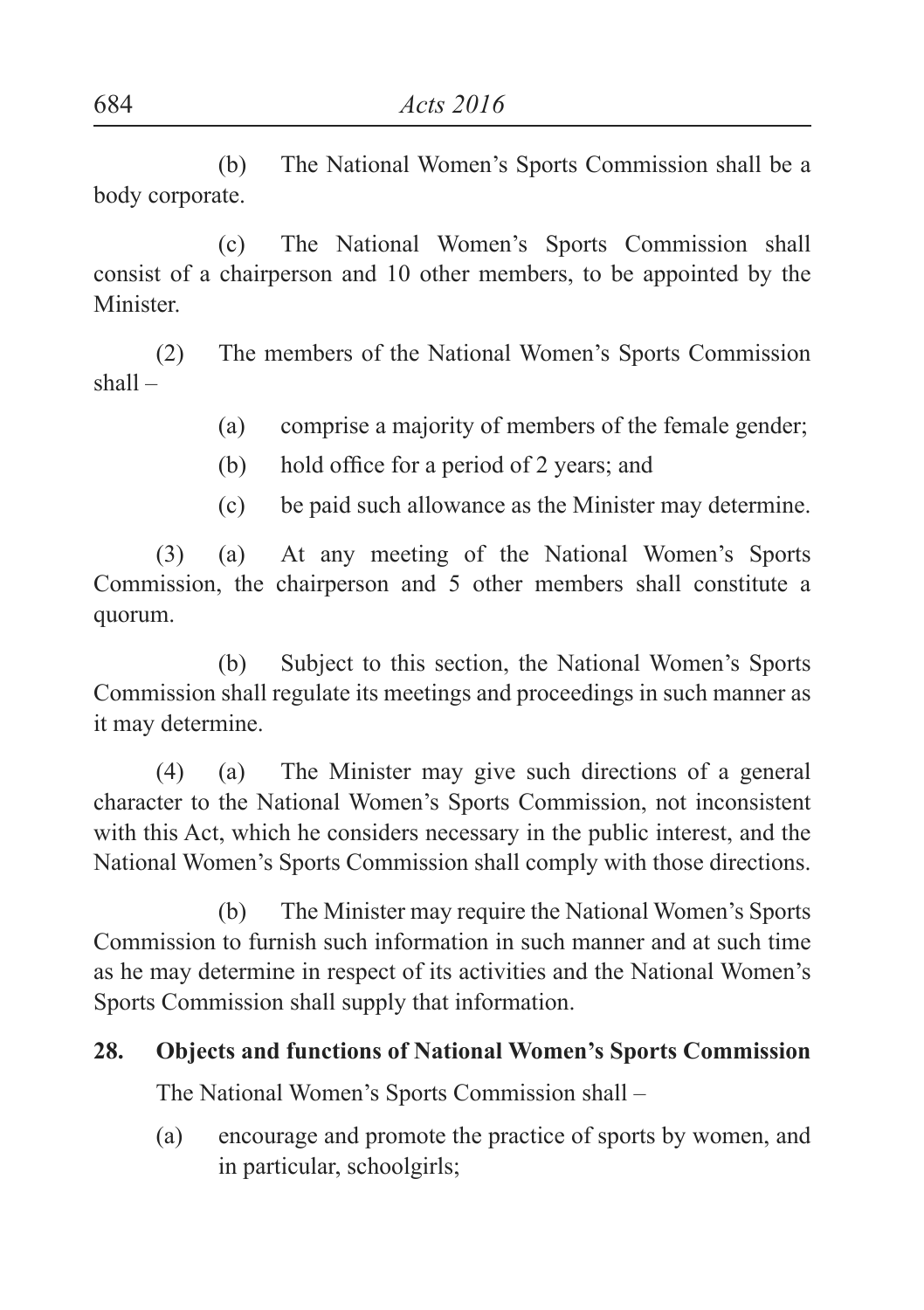- (b) encourage and carry out appropriate studies to foster the practice of sports by women;
- (c) encourage, organise and assist the training of appropriate sports cadres for the promotion of sports among women;
- (d) work in close collaboration with
	- (i) the Ministry responsible for the subject of gender equality;
	- (ii) educational institutions; and
	- (iii) national and international sports organisations responsible for the promotion and organisation of sports; and
- (e) advise and make recommendations to the Minister for the promotion of sports for women;
- (f) employ, on such terms and conditions as it may determine, such staff as it considers necessary for the proper discharge of its functions.

## **29. Income of National Women's Sports Commission**

The National Women's Sports Commission shall derive its income from –

- (a) subsidies from Government; and
- (b) such other source as the Minister may approve.

## **30. Annual report of National Women's Sports Commission**

(1) The National Women's Sports Commission shall prepare and submit to the Minister, in accordance with the Statutory Bodies (Accounts and Audit) Act, an annual report together with a statement of accounts audited by a person approved by the Minister, on the operations of the National Women's Sports Commission in respect of every financial year.

(2) The Minister shall, at the earliest available opportunity, lay a copy of the annual report of the National Women's Sports Commission before the Assembly.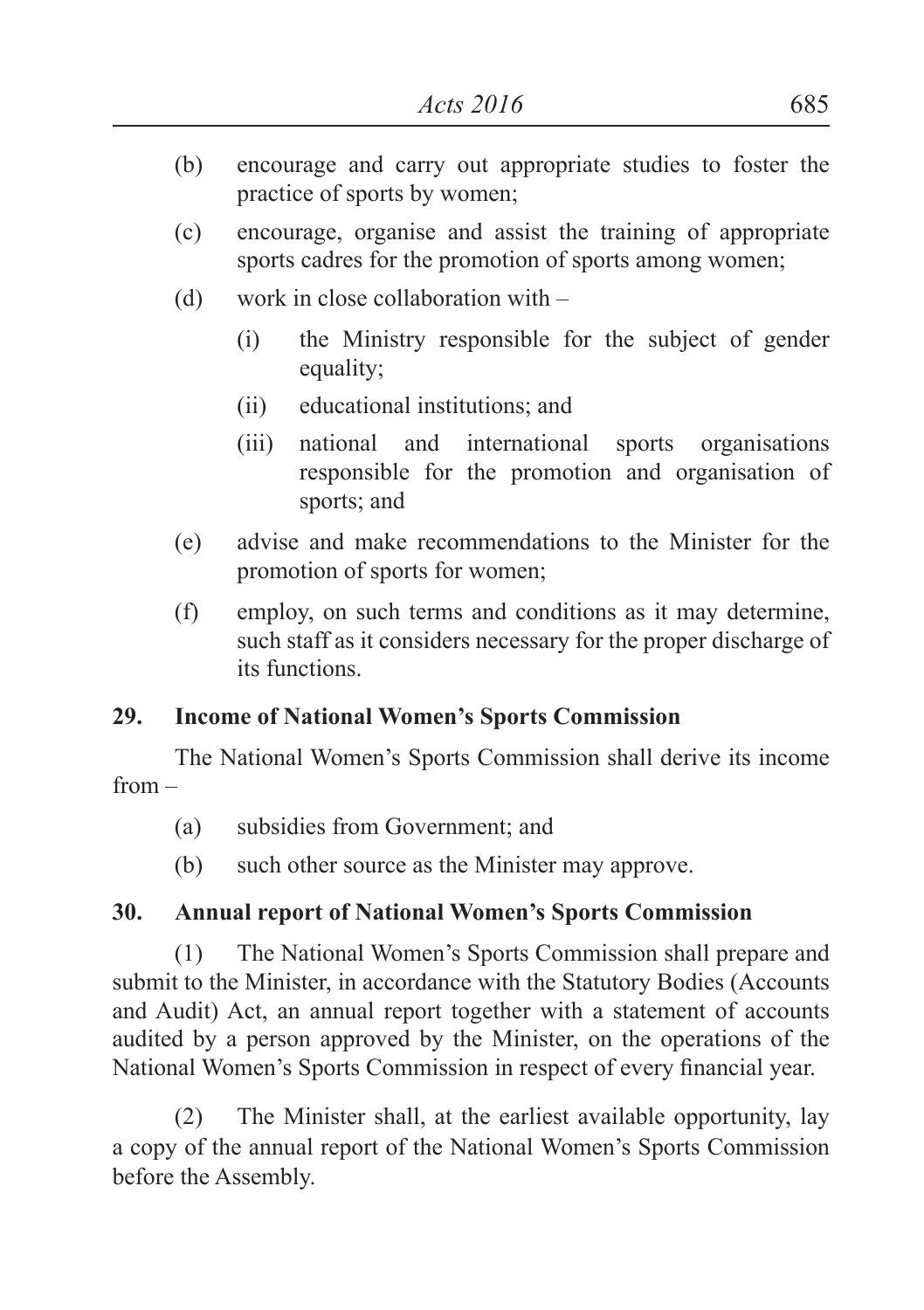#### **PART VIII – NATIONAL COUNCIL FOR SPORTS IN SCHOOLS AND UNIVERSITIES**

## **31. National Council for Sports in Schools and Universities**

(1) There shall be, for the purposes of this Act, a National Council for Sports in Schools and Universities, which shall be a body corporate.

(2) NCSSU shall be administered and managed by a Board which shall consist of –

- (a) a chairperson, to be appointed by the Minister;
- (b) a representative of the Ministry;
- (c) a representative of the Ministry responsible for the subject of education;
- (d) a representative of the Private Secondary Education Authority;
- (e) a representative of the MSSSA; and
- (f) 4 other members, having wide experience in the field of sports, to be appointed by the Minister.
- (3) The members of the Board shall
	- (a) hold office for a period of 2 years; and
	- (b) be paid such allowance as the Minister may determine.

(4) (a) At any meeting of the Board, 6 members shall constitute a quorum.

(b) Subject to this section, the Board shall regulate its meetings and proceedings in such manner as it may determine.

(5) (a) The Minister may give such directions of a general character to NCSSU, not inconsistent with this Act, which he considers necessary in the public interest and NCSSU shall comply with those directions.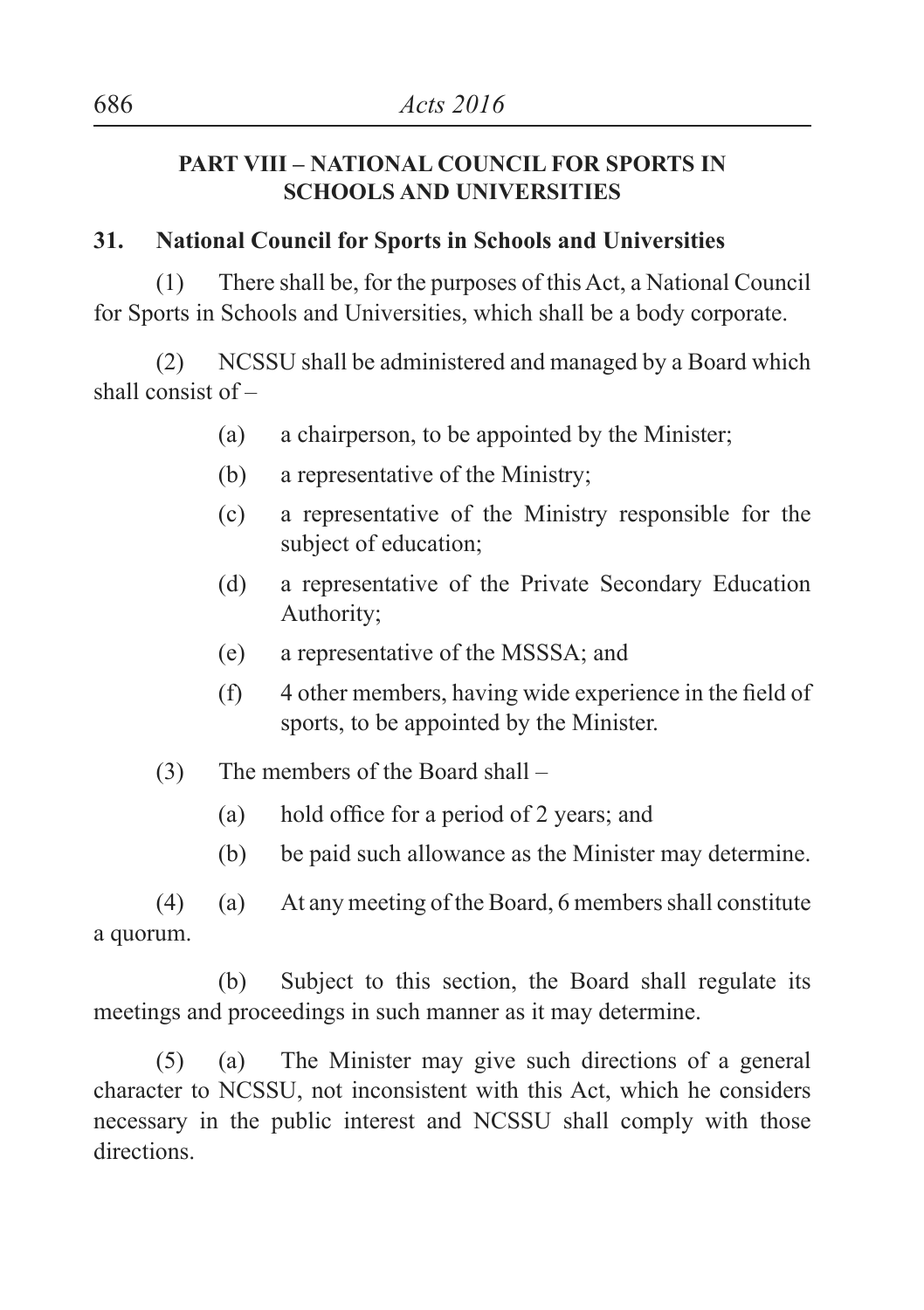(b) The Minister may require NCSSU to furnish such information in such manner and at such time as he may determine in respect of its activities and NCSSU shall supply that information.

## **32. Objects and functions of NCSSU**

NCSSU shall –

- (a) ensure the organisation of yearly National Inter-College Sports in collaboration with MSSSA;
- (b) ensure that promising and talented young athletes are identified at a young age and provided the necessary guidance and technical assistance by the relevant National Sports Federation;
- (c) promote, in collaboration with universities, the practice of sports among students and the organisation of sports events;
- (d) assist and collaborate with MSSSA in order to develop the practice of sports in schools and to organise regional schools sports events;
- (e) employ, on such terms and conditions as it may determine, such staff as it considers necessary for the proper discharge of its functions;
- (f) advise the Minister on policy formulation with regard to practice of sports among students.

## **33. Income of NCSSU**

NCSSU shall derive its income from –

- (a) subsidies from Government; and
- (b) such other source as the Minister may approve.

## **34. Annual report of NCSSU**

(1) NCSSU shall prepare and submit to the Minister, in accordance with the Statutory Bodies (Accounts and Audit) Act, an annual report together with a statement of accounts audited by a person approved by the Minister, on the operations of NCSSU in respect of every financial year.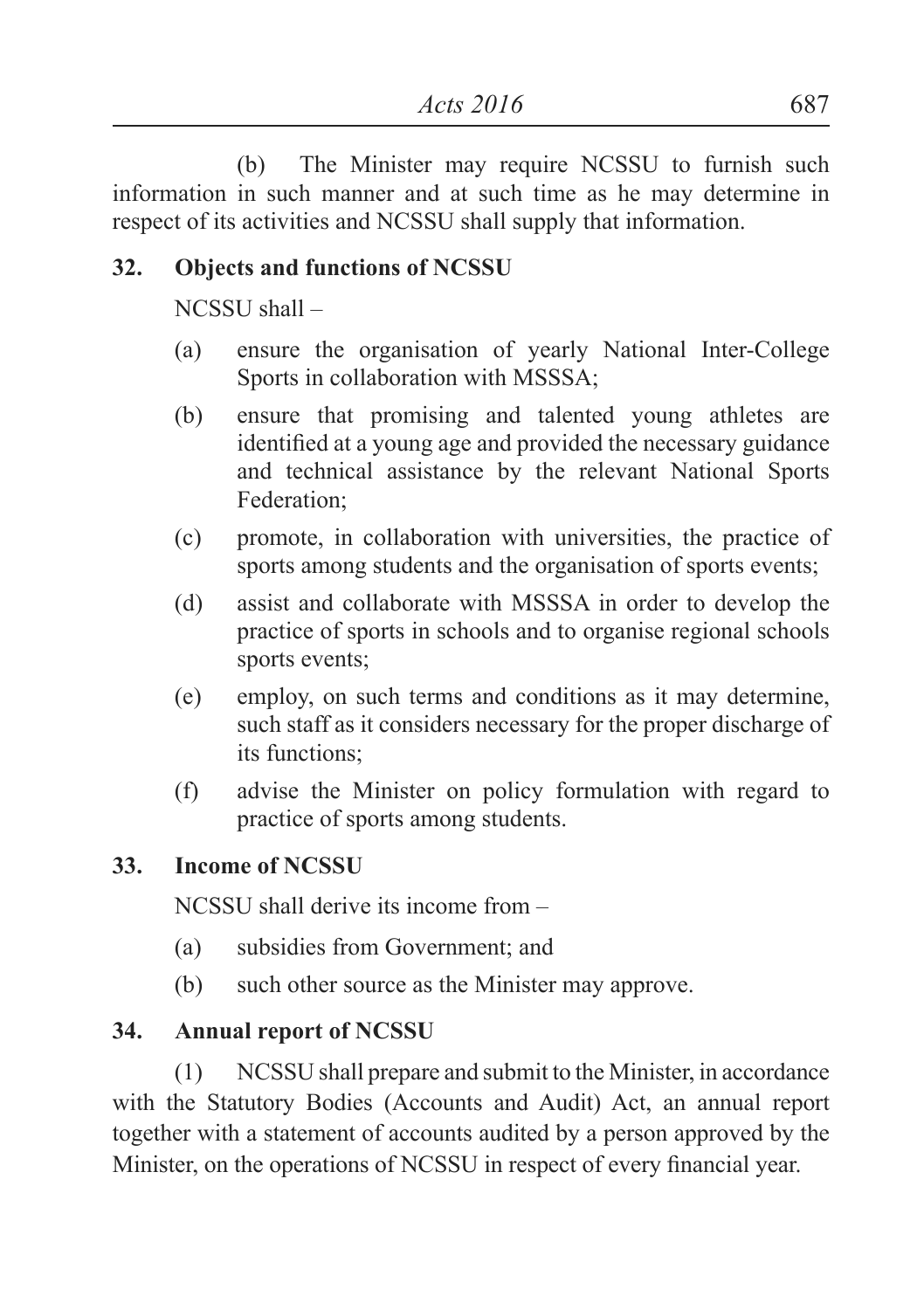(2) The Minister shall, at the earliest available opportunity, lay a copy of the annual report of NCSSU before the National Assembly.

#### **PART IX – TRAINING AND SPORTS INSTALLATIONS**

## **Sub-Part A – National Institute of Sports**

#### **35. Establishment of Institute**

(1) There is established, for the purposes of this Act, a National Institute of Sports which shall be a body corporate.

(2) The Minister may give such written directions of a general character to the Institute, not inconsistent with this Act, which he considers necessary in the interest of sports, and the Institute shall comply with those directions.

## **36. Objects of Institute**

The Institute shall –

- (a) act as the main centre for the consolidation and development of the sports community through education, training, coaching, and for the exchange of information in the field of sports; and
- (b) promote and develop capacity building and sports leadership.

#### **37. Functions of Institute**

The Institute shall, in furtherance of its objects –

- (a) assist athletes under training at the Institute in their academic education, vocational training and career development;
- (b) provide sports related scientific and medical services to elite athletes and coaches in order to cater for the needs of the athletes undergoing training programmes;
- (c) ensure the training of technical cadres and sports administrators;
- (d) organise and conduct training courses leading to the *Brevet d'Etat de Cadre Sportif* (BECS), Certificate, Diploma and Higher Diploma in Sports;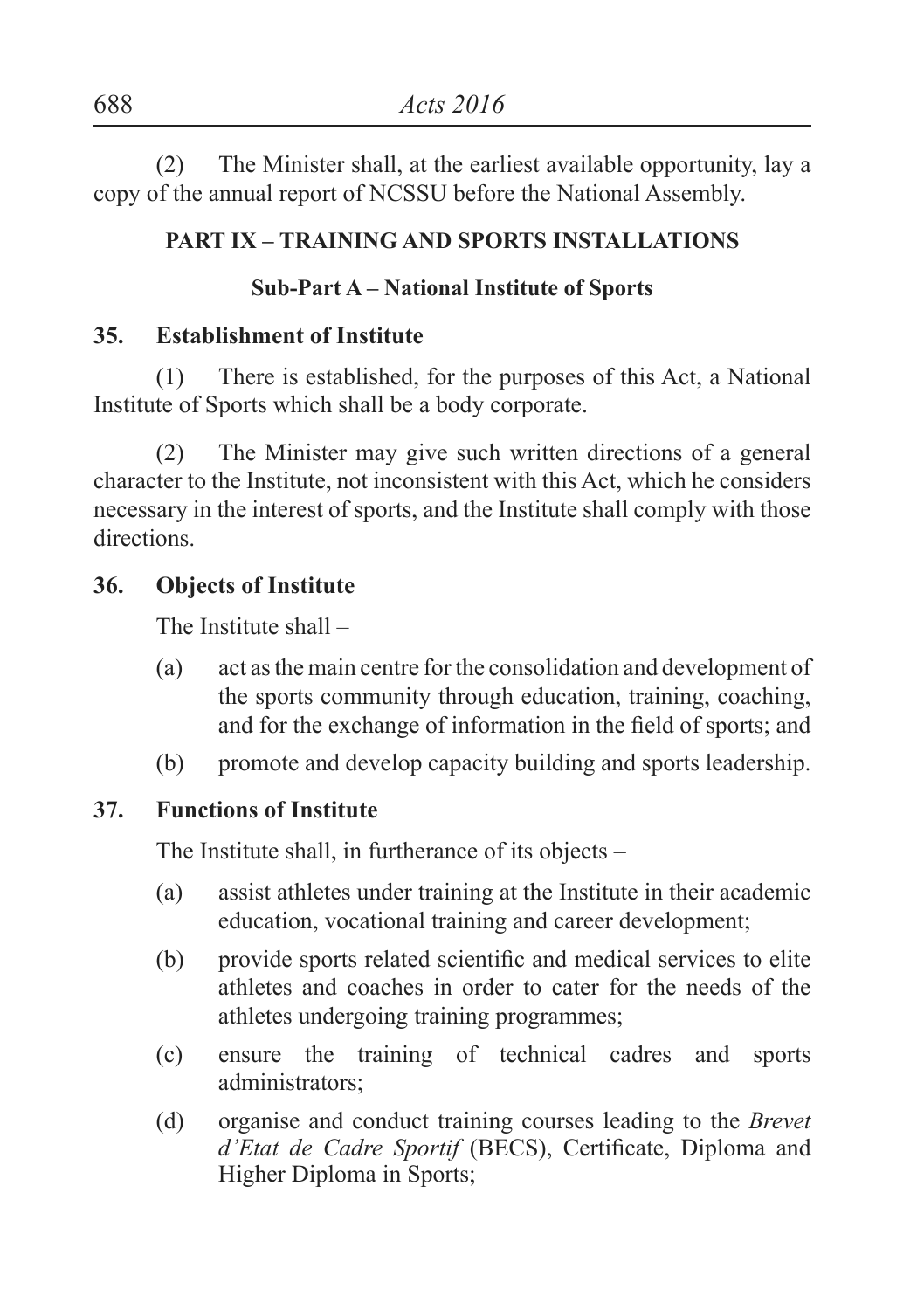- (e) provide facilities for and engage in research and coaching in the promotion and development of sports philosophy, principles and values;
- (f) organise and conduct examinations and award certificates on its own or in collaboration with universities or other recognised institutions;
- (g) provide accreditation to, and register, coaches in consultation with National Sports Federations;
- (h) collaborate with the Mauritius Olympic Committee, Mauritius Paralympic Committee, National Sports Federations and any other organisation for the training of high-level athletes and training of technical cadres;
- (i) establish links with foreign training institutions and organisations; and
- (i) provide consultancy and advisory services in the field of sports.

#### **38. Powers of Institute**

The Institute shall have such powers as may be necessary to discharge its functions most effectively and may, in particular –

- (a) employ resource persons;
- (b) use resource persons from universities and other institutions;
- (c) enter into an agreement or other relationship with other institutions, at national and international levels, including the incorporation within the Institute of any other institution and the taking over of property, rights, privileges and liabilities of any such institution;
- (d) determine the conditions under which trainees may be admitted to the Institute and the disciplinary provisions to which such trainees shall be subject; and
- (e) levy such fees as it may, with the approval of the Minister, determine.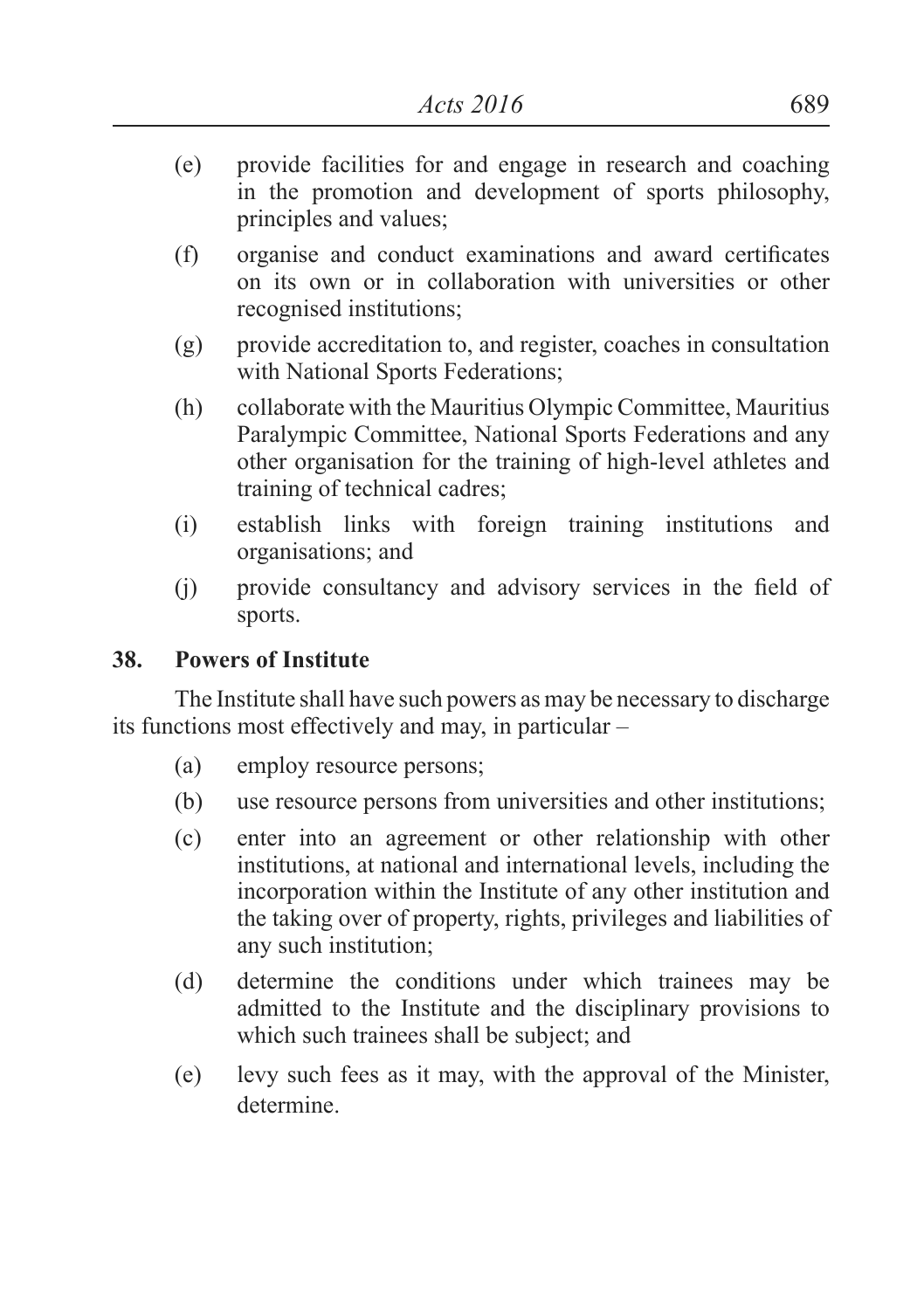#### **39. The Board**

(1) The Institute shall be administered by a Board which shall consist of –

- (a) a chairperson, to be appointed by the Minister;
- (b) the supervising officer or his representative;
- (c) the Chief Executive Officer of the Institute;
- (d) a representative of the Ministry responsible for the subject of education;
- (e) a representative of the Ministry responsible for the subject of health; and
- (f) 3 other members, having wide experience in the field of sports, to be appointed by the Minister.

(2) The chairperson and the members referred to in subsection (1)(f) shall hold office for a period of 2 years and shall be eligible for reappointment.

(3) Every member shall be paid such allowance as the Board may, with the approval of the Minister, determine.

(4) (a) At any meeting of the Board, 5 members shall constitute a quorum.

(b) Subject to this section, the Board shall regulate its meetings and proceedings in such manner as it may determine.

## **40. Chief Executive Officer**

(1) The Board may, with the concurrence of the Minister, appoint a Chief Executive Officer of the Institute on such terms and conditions as the Board may determine.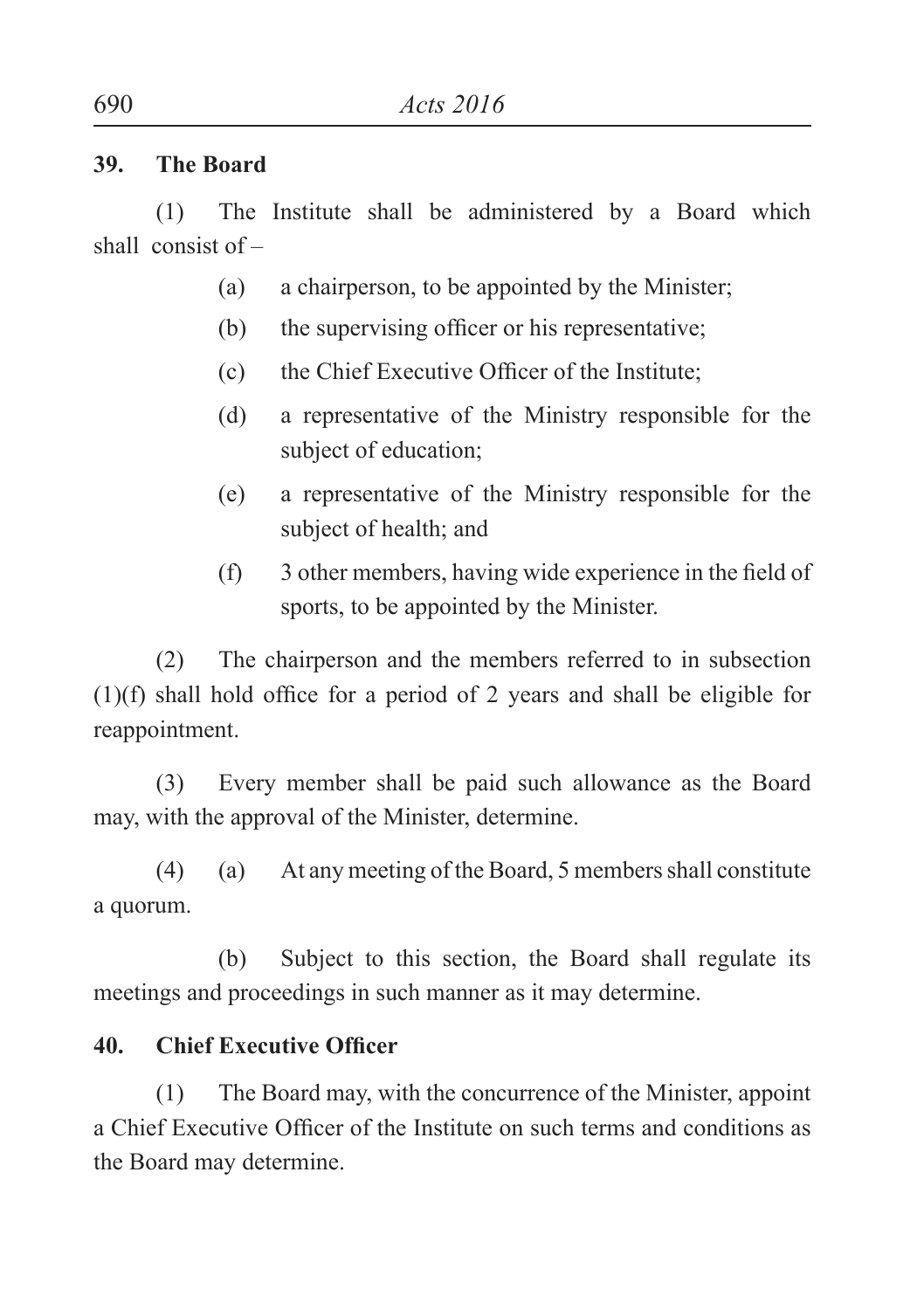(2) The Chief Executive Officer shall, in the exercise of his functions –

- (a) be responsible for the execution of the policy of the Board and for the control and management of the day-to-day business and activities of the Institute;
- (b) act in accordance with such directives as he may receive from the Board;
- (c) aim to achieve annual performance targets set by the Board; and
- (d) every 3 months, submit to the Board a report in relation to the activities and finances of the Institute.

(3) The Minister may, in the absence of the Chief Executive Officer, designate a public officer to perform the duties of Chief Executive Officer.

#### **41. Programme Officer**

(1) The Board may, with the concurrence of the Minister, appoint a Programme Officer of the Institute on such terms and conditions as the Board may determine.

- (2) The Programme Officer shall, in the exercise of his functions
	- (a) ensure the implementation of training and coaching programmes for the Institute;
	- (b) plan, monitor and control all training programmes; and
	- (c) perform such other duties as the Chief Executive Officer may assign to him.

(3) The Minister may, in the absence of the Programme Officer, designate a public officer to perform the duties of Programme Officer.

## **42. Income of Institute**

- (1) The Institute shall derive its funds from
	- (a) Government subsidies;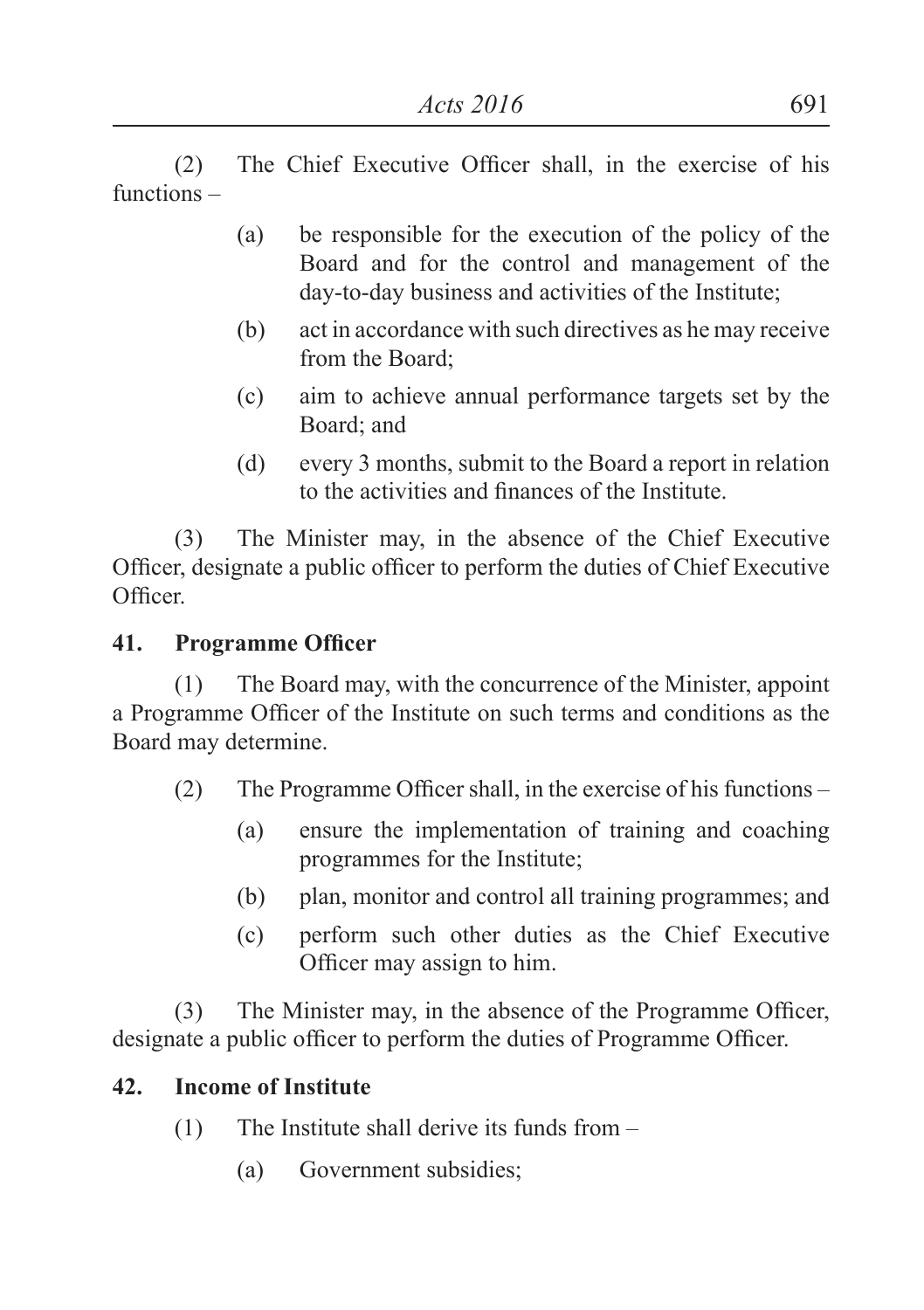- (b) any dues or fees levied by the Institute; and
- (c) any other source approved by the Minister.

(2) Article 910 of the Code Civil Mauricien shall not apply to the **Institute** 

## **43. Annual report of Institute**

(1) The Institute shall prepare and submit to the Minister, in accordance with the Statutory Bodies (Accounts and Audit) Act, an annual report together with a statement of accounts audited by a person approved by the Minister, on the operations of the Institute in respect of every financial year.

(2) The Minister shall, at the earliest available opportunity, lay a copy of the annual report before the Assembly.

## **Sub-Part B – Sports Installations and Equipment**

## **44. Sports installations and equipment**

(1) The Minister may, after consultation with organisations or authorities concerned, give such written directions as he considers necessary for the use, by national squads, of any sports installations or equipment set up with the assistance of Government and such directions shall be complied with.

(2) In this section –

"sports equipment" and "sports installation" include sports equipment, sports facilities and sports infrastructure.

## **PART X – SPORTS ARBITRATION TRIBUNAL**

## **45. Sports Arbitration Tribunal**

(1) (a) There shall be a Sports Arbitration Tribunal which shall consist of –

> (i) a chairperson, who shall be a barrister-at-law or attorney-at-law of not less than 10 years standing, to be designated by the Minister after consultation with the Attorney General;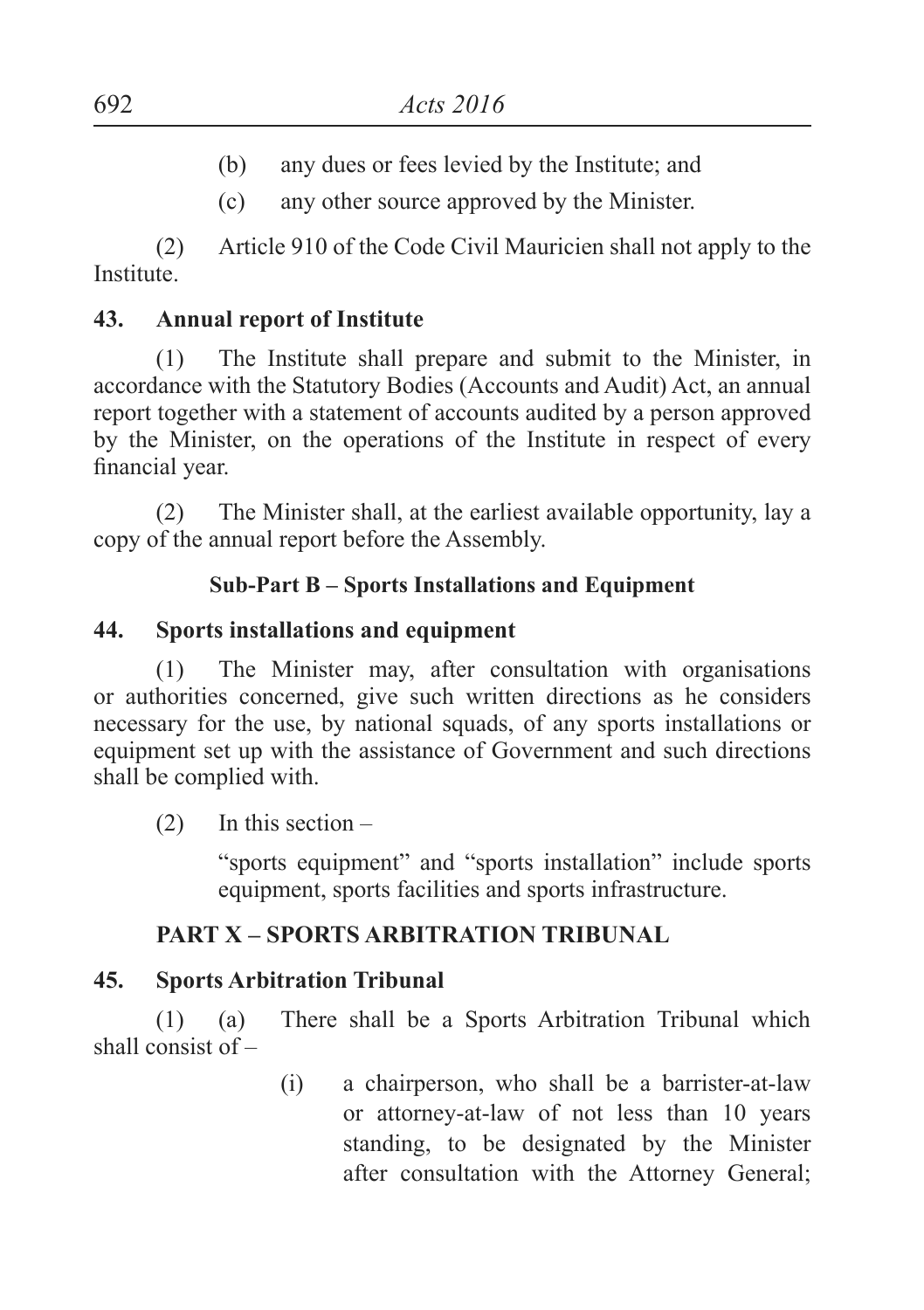- (ii) one member, who shall have technical competence and experience in sports, to be appointed by the Minister; and
- (iii) one member, who shall have technical competence and experience in sports, to be appointed by the Mauritius Olympic Committee.
- (b) The Tribunal shall sit on a part-time basis.
- (c) Every member of the Tribunal shall, before assuming office, make and sign the declaration set out in the Fifth Schedule before a Magistrate.
- (d) The Minister shall cause the names of the members of the Tribunal to be published in the Gazette.
- (e) The members of the Tribunal shall be appointed for a period of 4 years and on such other terms and conditions as the Minister may determine.

(2) The Tribunal shall have jurisdiction to adjudicate on any dispute relating to sports referred to it by the Ombudsperson for Sports or any person who feels aggrieved by a decision of the Mauritius Olympic Committee, a National Sports Federation, a Multisport Organisation, a regional sports committee, a sports club, a licensee, any member, referee, coach or other official of a sports organisation.

(3) The Minister may designate a public officer to act as secretary to the Tribunal.

(4) (a) Where any member, or any person related to the member by blood or marriage, has a pecuniary or other material interest in relation to any matter before the Tribunal, that member –

- (i) shall disclose the nature of the interest before or at the meeting convened to discuss that matter; and
- (ii) shall not take part in any deliberations relating to that matter.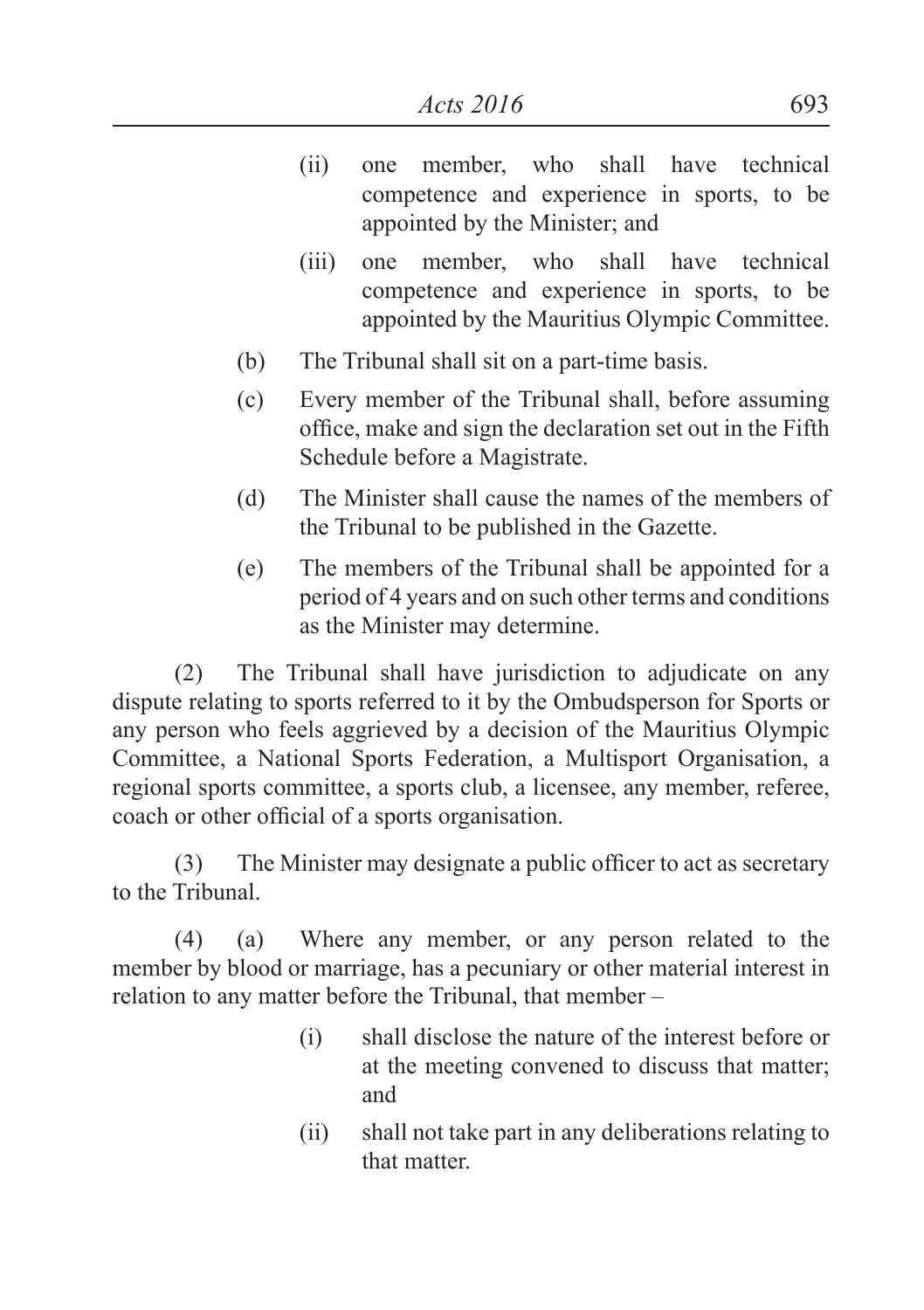(b) A disclosure of interest made under paragraph (a) shall be recorded in the minutes of proceedings of the meeting convened to discuss that matter.

(5) (a) The Tribunal may make such rules as it may determine for the purpose of dealing with, hearing and adjudicating on disputes referred to it.

- (b) Any rules made under paragraph (a) may provide for
	- (i) the practice and procedure before the Tribunal;
	- (ii) the taking of fees and levying of charges.

## **46. Ombudsperson for Sports**

(1) The Minister may, on such terms and conditions as he may determine, appoint an Ombudsperson for Sports after consultation with the Mauritius Olympic Committee.

(2) The Ombudsperson for Sports shall be a person well versed in matters of sports.

(3) Notwithstanding section 45, any person who feels aggrieved by a decision of the Mauritius Olympic Committee, the Mauritius Paralympic Committee, a National Sports Federation, a Multisport Organisation, a regional sports committee, a sports club, a licensee, any member, referee, coach or other official of a sports organisation may, on good cause shown and within 21 days from the date of the decision or a dispute arises, appeal to the Ombudsperson for Sports for conciliation.

(4) On receipt of an appeal under this section, the Ombudsperson for Sports may initiate an enquiry into the matter or invite disputing parties for an amicable settlement of the matter in dispute.

(5) Where the Ombudsperson for Sports comes to the conclusion that an amicable settlement is not possible –

(a) he may refer the dispute to the Tribunal;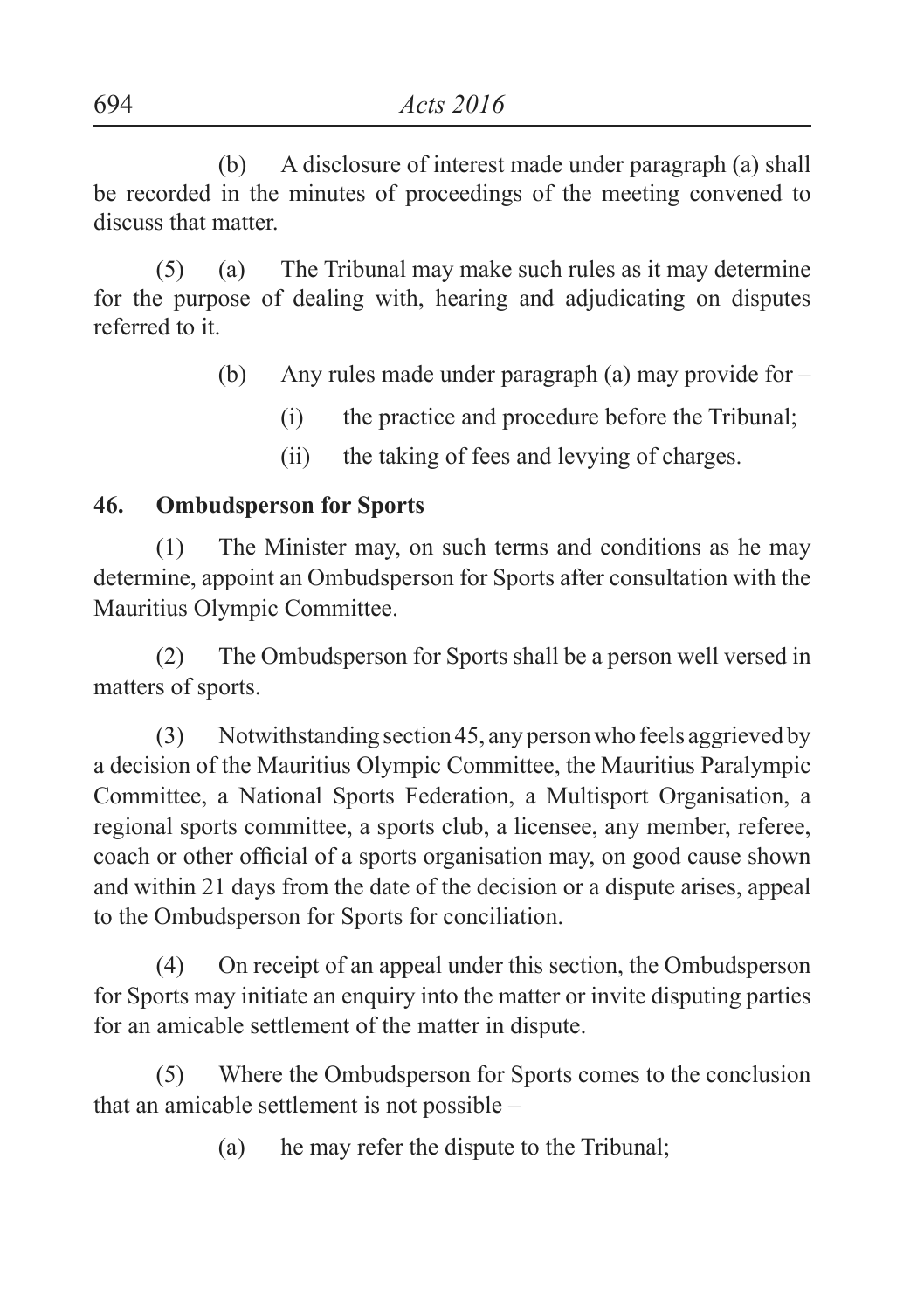(b) any of the aggrieved parties may, within 90 days from the date he or it is informed of the conclusion of the Ombudsperson for Sports, have recourse to the arbitration mechanisms under this Act.

(6) The Minister may designate a public officer to assist the Ombudsperson for Sports.

(7) For the purpose of an enquiry under this section, the Ombudsperson for Sports may –

- (a) summon witnesses;
- (b) call for the production of any documents or exhibit.

(8) Any person who fails to comply with subsection (7) shall commit an offence.

#### **PART XI – MISCELLEANEOUS**

#### **47. Sports Academies**

(1) The Minister may, for the purposes of this Act, in collaboration with National Sports Federations and such other person or organisation. whether local or international, as he may determine, set up such sports academies as he may consider necessary.

(2) A sports academy shall strive for excellence in a particular sport by detecting, training and coaching young individuals having potential in a particular sport in order to form elite athletes.

#### **48. Assistance to sports organisations**

The Minister may, on a case to case basis and where he considers it necessary, grant assistance, financial or otherwise, to a sports organisation registered under the Registration of Associations Act.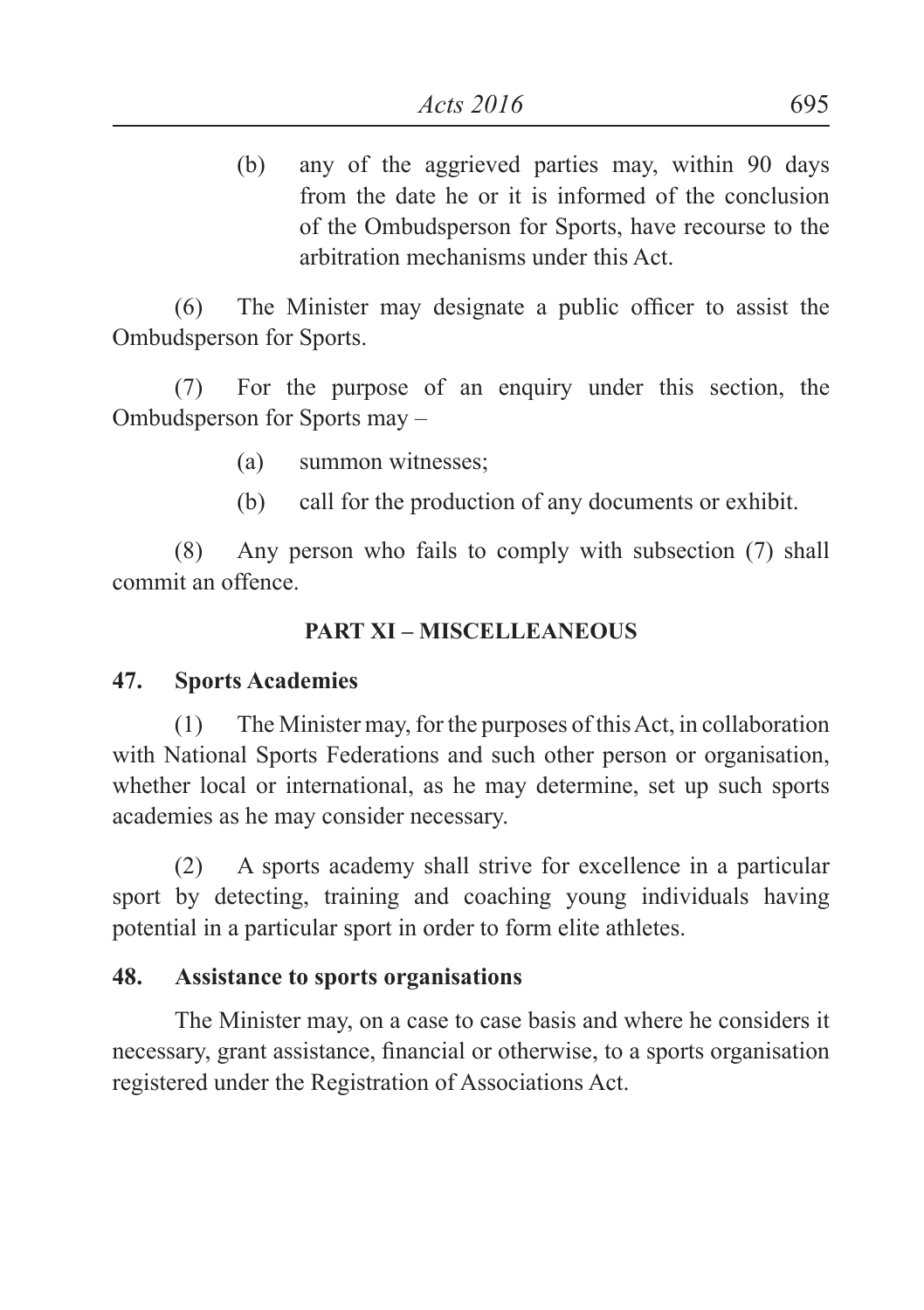#### **49. Offences**

- (1) Any person who
	- (a) contravenes this Act;
	- (b) wilfully makes a false report, furnishes false information, fails to maintain accounts or maintains false accounts; or
	- (c) fails to produce any document or record that the Ministry requires for the purposes of this Act,

shall commit an offence.

(2) Any person who commits an offence under this Act shall, on conviction, be liable to a fine not exceeding 100,000 rupees.

## **50. Regulations**

(1) The Minister may make such regulations as he thinks fit for the purposes of this Act.

- (2) Any regulations made under subsection (1) may provide
	- (a) for the implementation of measures for the promotion and development of sports;
	- (b) for medical aptitude, anti-doping or screening tests, including such measures as may be required for the purpose of controlling anti-doping;
	- (c) for the setting up, operation and management of sports academies, and the requirements for, and conditions relating to, admission to sports academies;
	- (d) for the amendment of the Schedules:
	- (e) for the levying of fees and charges;
	- (f) that any person who contravenes them shall commit an offence and shall, on conviction, be liable to a fine not exceeding 100,000 rupees.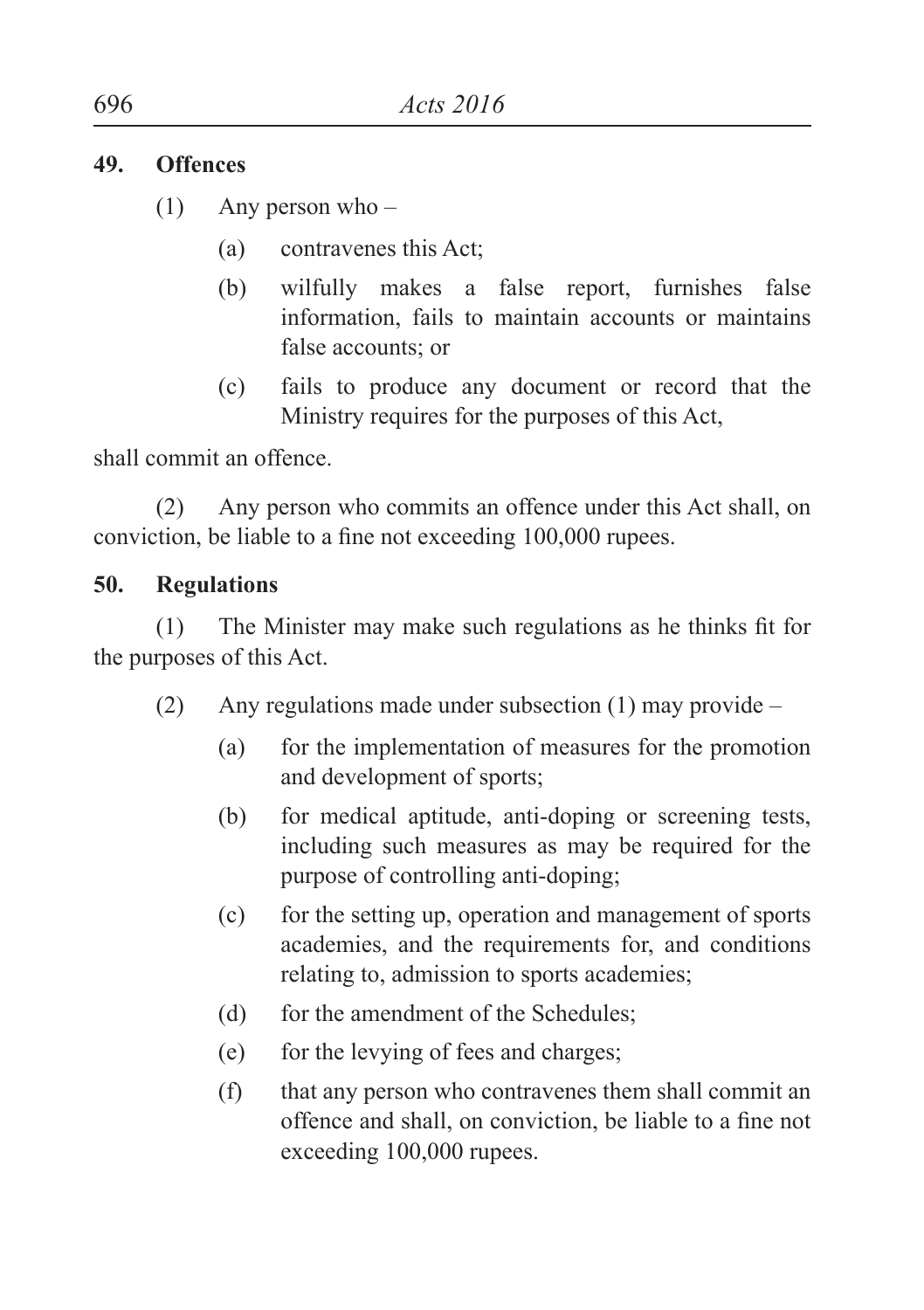## **51. Repeal**

The Sports Act 2013 is repealed.

## **52. Consequential amendments**

(1) The Income Tax Act is amended, in the Second Schedule, in Part II, in Sub-part C, by adding the following new item –

> 33. Income received by an athlete, as defined under the Sports Act 2016, in terms of –

- (a) financial support he receives within the framework of a sponsorship contract;
- (b) financial assistance he receives in relation to his preparation for, and participation in, a competition;
- (c) a financial reward in respect of his performance.
- (2) The Registration of Associations Act is amended, in
	- (a) section  $6 -$ 
		- (i) in subsection (1), by repealing paragraph (ea), the word "and" at the end of paragraph (e) being added;
		- (ii) in subsection (4), by deleting the words "Sports Act" wherever they appear and replacing them by the words "Sports Act 2016";
	- (b) section 7(1), by deleting the words "Sports Act" and replacing them by the words "Sports Act 2016".

## **53. Transitional provisions**

(1) A licence issued to an athlete under the repealed Sports Act 2013 shall, at the commencement of this Act, remain valid until its expiry.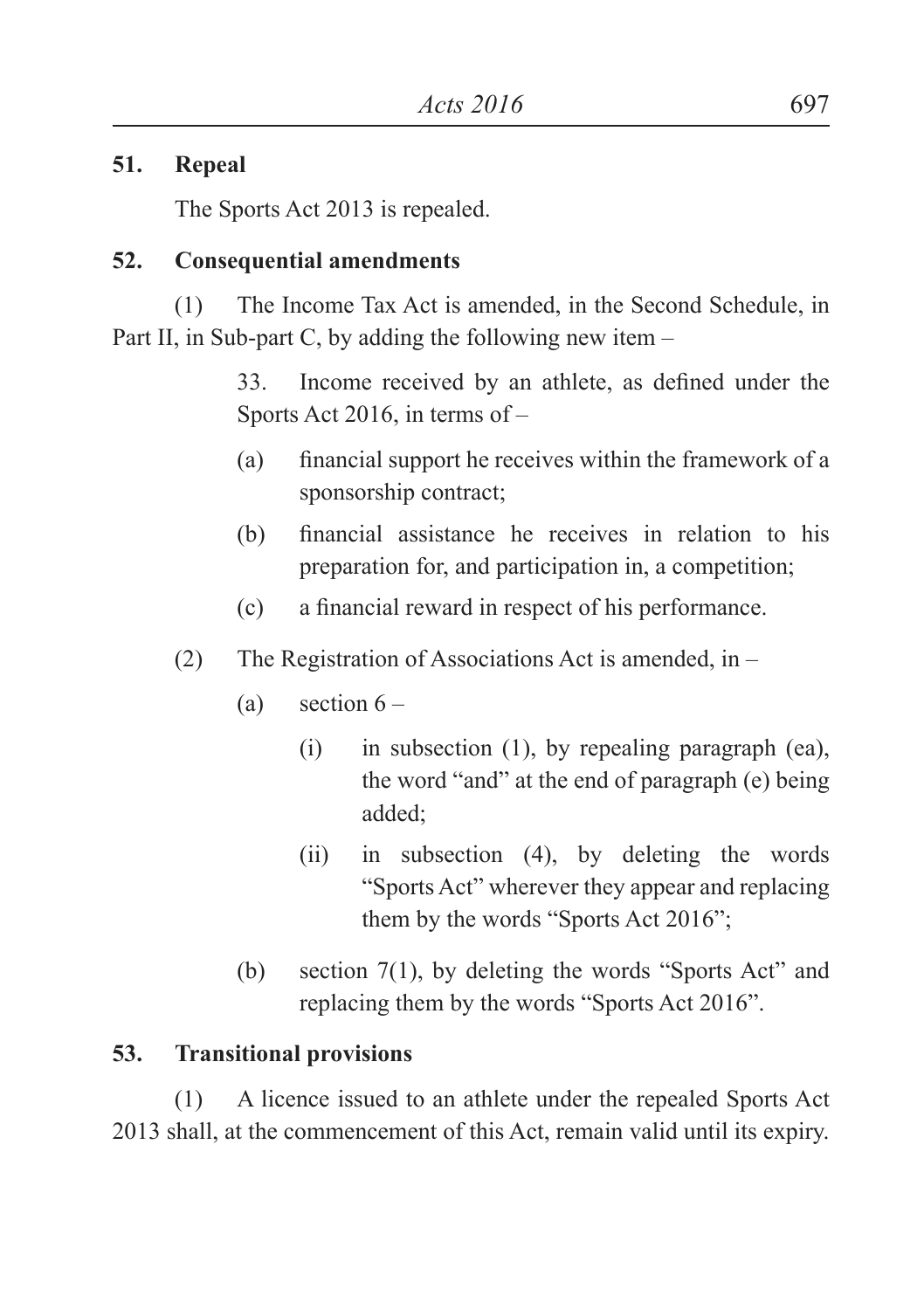(2) (a) A regional sports committee set up, or deemed to be set up, under the repealed Sports Act 2013 shall, at the commencement of this Act, be deemed, subject to it satisfying the requirements of this Act, to be a regional sports committee under this Act.

(b) A sports club recognised by the Minister under the repealed Sports Act 2013 and registered under the Registration of Associations Act shall, at the commencement of this Act, be deemed, subject to it satisfying the requirements of this Act, to be a sports club under this Act.

(c) A regional sports committee referred to in paragraph (a) or a sports club referred to in paragraph (b), which is deemed to be a regional sports committee or sports club, as the case may be, under this Act, shall, at the commencement of this Act, continue to operate under the name under which it was registered.

(3) A National Sports Federation which obtained recognition as such under the repealed Sports Act 2013 shall, at the commencement of this Act, be deemed, subject to its satisfying the requirements of this Act, to be the National Sports Federation responsible for the sport concerned.

(4) Notwithstanding section 16, the members of the Council under the repealed Sports Act 2013 shall, at the commencement of this Act, continue in office for the remainder of their term of office until the Board of the Council is constituted under this Act.

(5) Notwithstanding section 45, any hearing before the Tribunal set up under the repealed Sports Act 2013 which –

- (a) has started and is pending at the commencement of this Act, shall continue as if the repealed Sports Act 2013 were still in operation; or
- (b) has not started at the commencement of this Act, shall, on the commencement of this Act, be transferred to the Tribunal under this Act.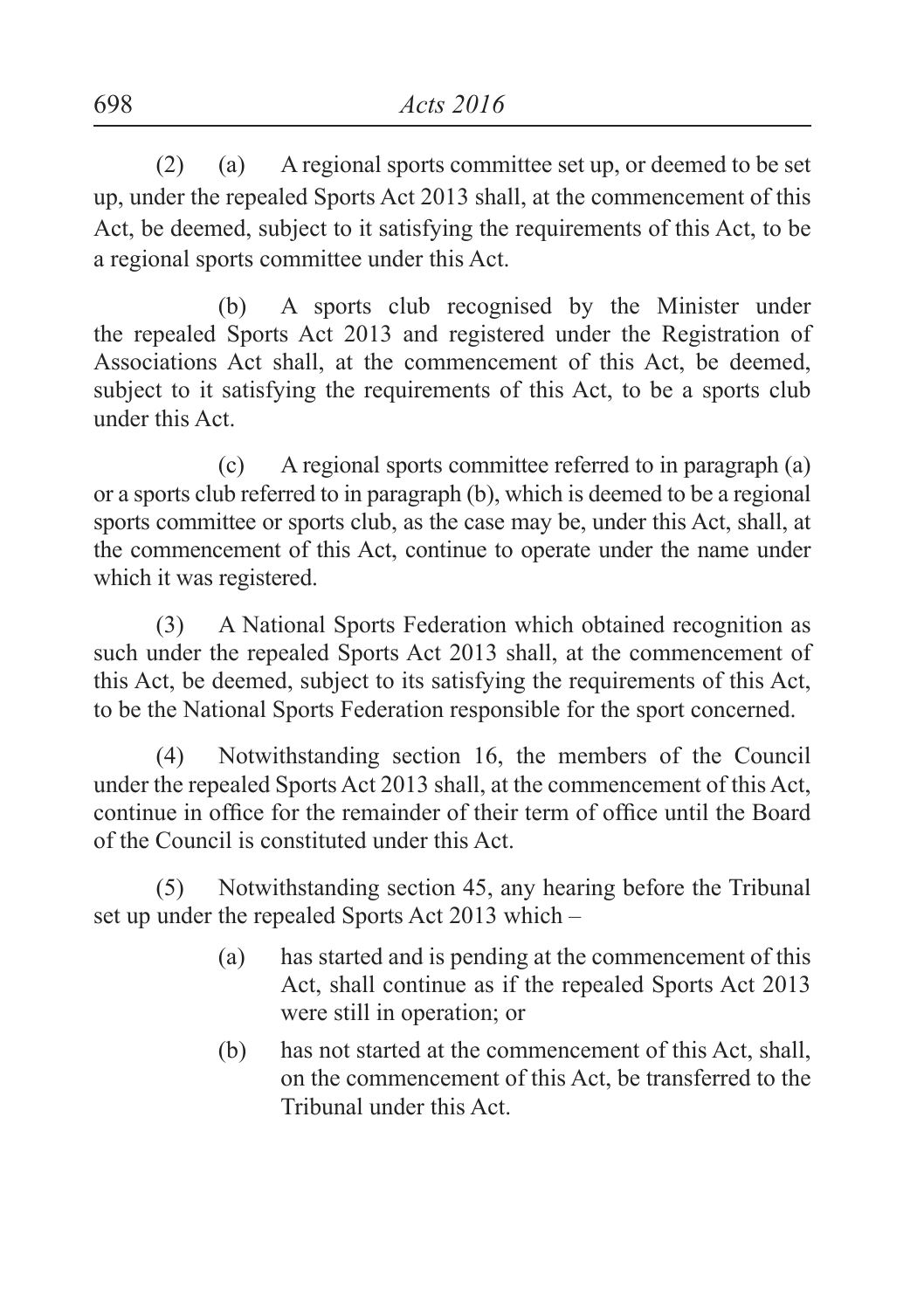- (6) Notwithstanding section 46
	- (a) any enquiry or conciliation process, under section 42 of the repealed Sports Act 2013, which has started following an appeal and is pending at the commencement of this Act, shall continue as if the repealed Sports Act 2013 were still in operation; or
	- (b) an appeal lodged under section 42 of the repealed Sports Act 2013 which has not been considered and dealt with at the commencement of this Act, shall, on the commencement of this Act, be transferred to the Ombudsperson for Sports under this Act.

(7) Where this Act does not make provision for the necessary transition from the repealed Sports Act 2013, the Minister may make regulations for such transition.

#### **54. Commencement**

(1) Subject to subsection (2), this Act shall come into operation on a date to be fixed by Proclamation.

(2) Different dates may be fixed for the coming into operation of different sections of this Act.

Passed by the National Assembly on the twenty first day of December two thousand and sixteen.

**\_\_\_\_\_\_\_\_\_\_\_**

 **Bibi Safeena Lotun (Mrs)** *Clerk of the National Assembly*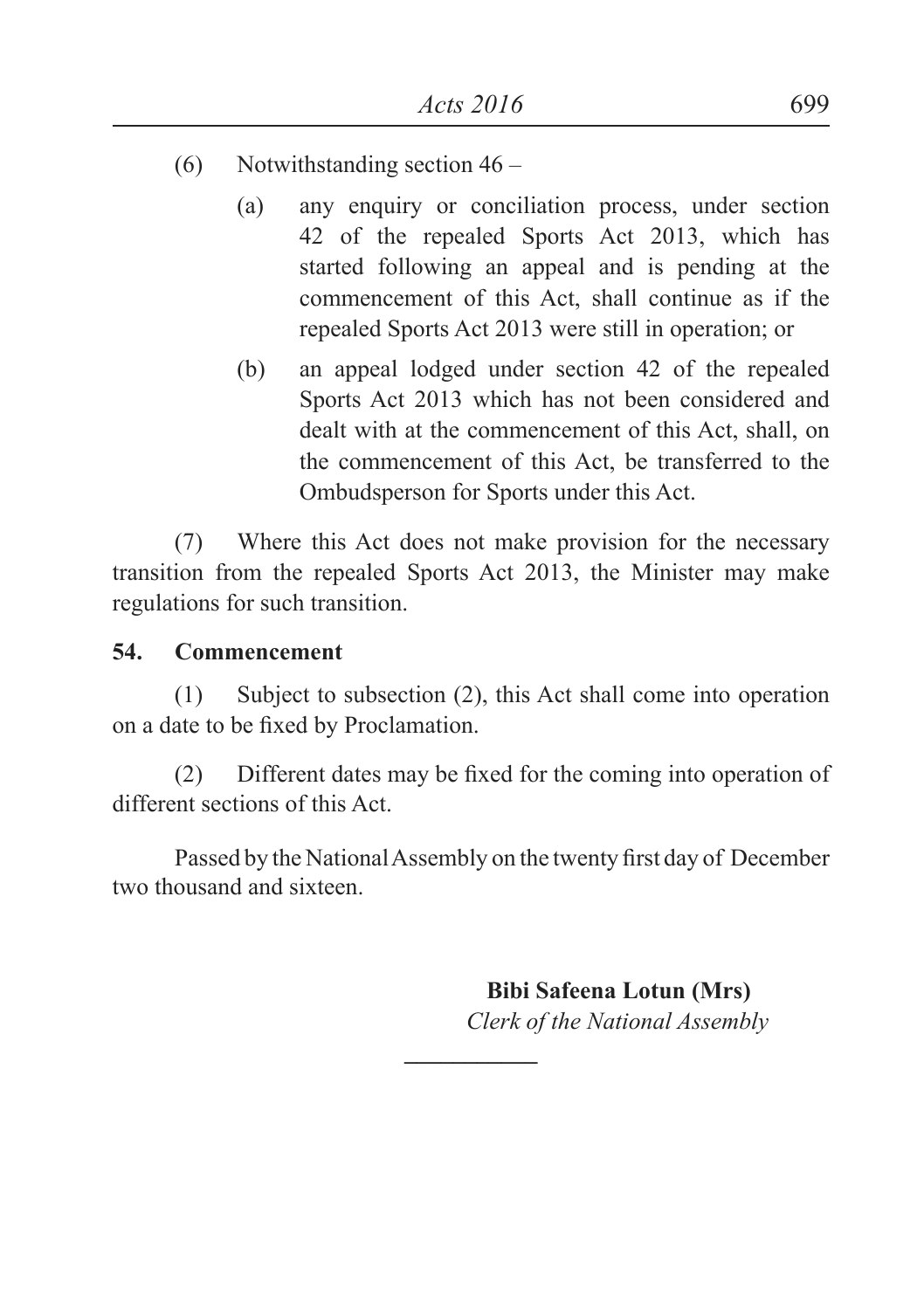# 700 *Acts 2016*

# **FIRST SCHEDULE [Section 2]**

## **SPORTS REGIONS**

**–––––––––––**

Beau Bassin/Rose Hill

Black River

Curepipe

Flacq

Grand Port

Moka

Pamplemousses

Port Louis

Quatre Bornes

Rivière du Rempart

Rodrigues

Savanne

Vacoas/Phoenix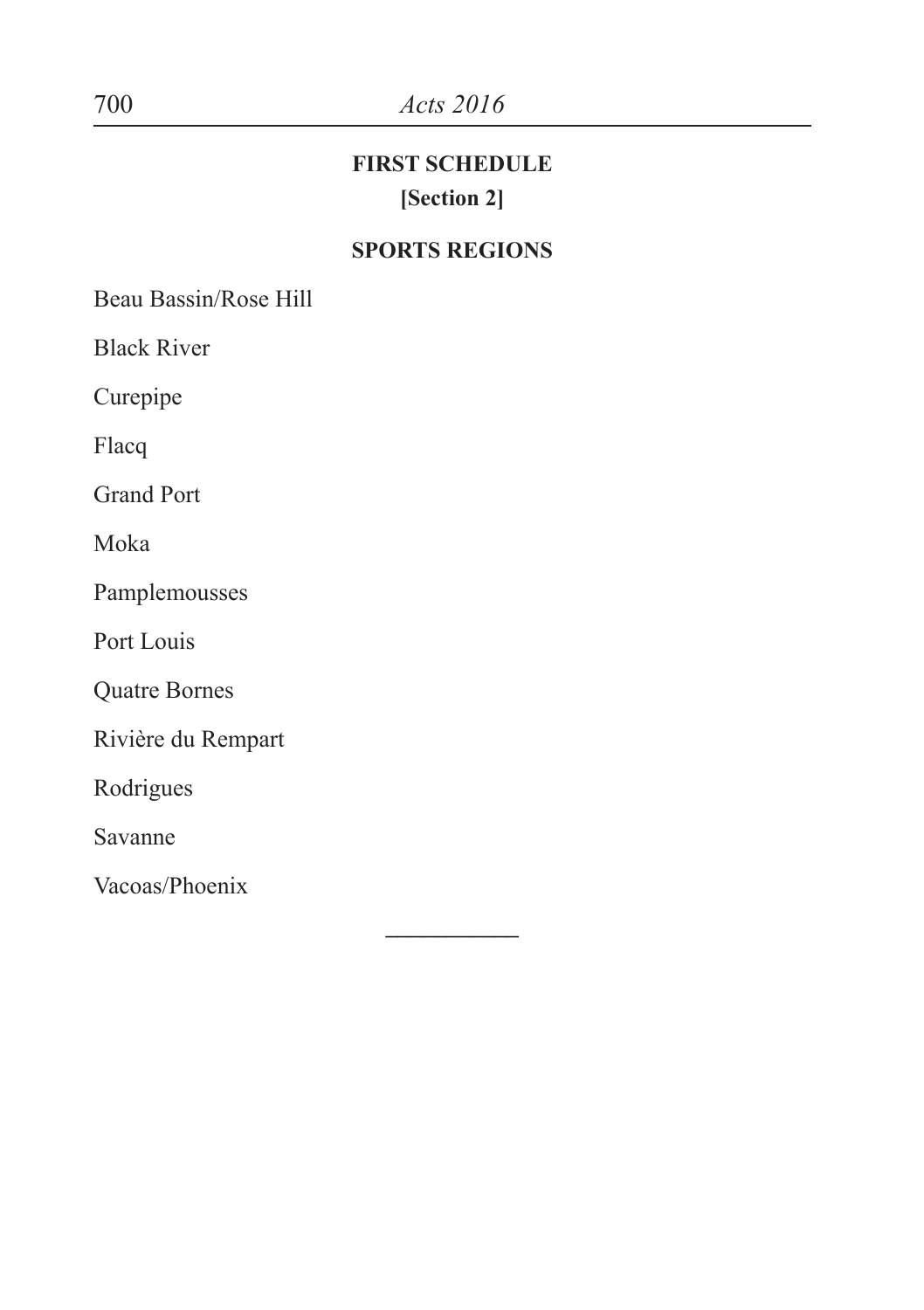## **SECOND SCHEDULE**

## [Section 4(3)]

## **RULES APPLICABLE TO NATIONAL SPORTS FEDERATIONS**

## **1. General**

Without prejudice to the Registration of Associations Act, a National Sports Federation shall, in its rules, make provision –

- (a) for the composition, the voting rights and the powers of its General Assembly and its Managing Committee;
- (b) for the setting up of an arbitration committee to resolve disputes involving its office bearers, referees, technical officials, coaches, licensees and such other persons as it may determine;
- (c) that every sports club affiliated with it and its regional sports committees be responsible for any misconduct of their supporters;
- (d) for the employment of an administrative secretary, the duties to be assigned to him and the delegation to him of the day-to-day business of the federation;
- (e) in compliance with the Equal Opportunities Act, to ensure that no person is discriminated against in relation to the membership of its Managing Committee;
- (f) for enabling its Managing Committee to set up subcommittees, including a technical and training subcommittee, and a disciplinary subcommittee;
- (g) for the vacation of office by the President on his election to the presidency of the Mauritius Olympic Committee;
- (h) for the formalities to be fulfilled by any person who wishes to obtain a licence from it, including the production of an appropriate medical certificate and, in the case of a minor, parental authorisation;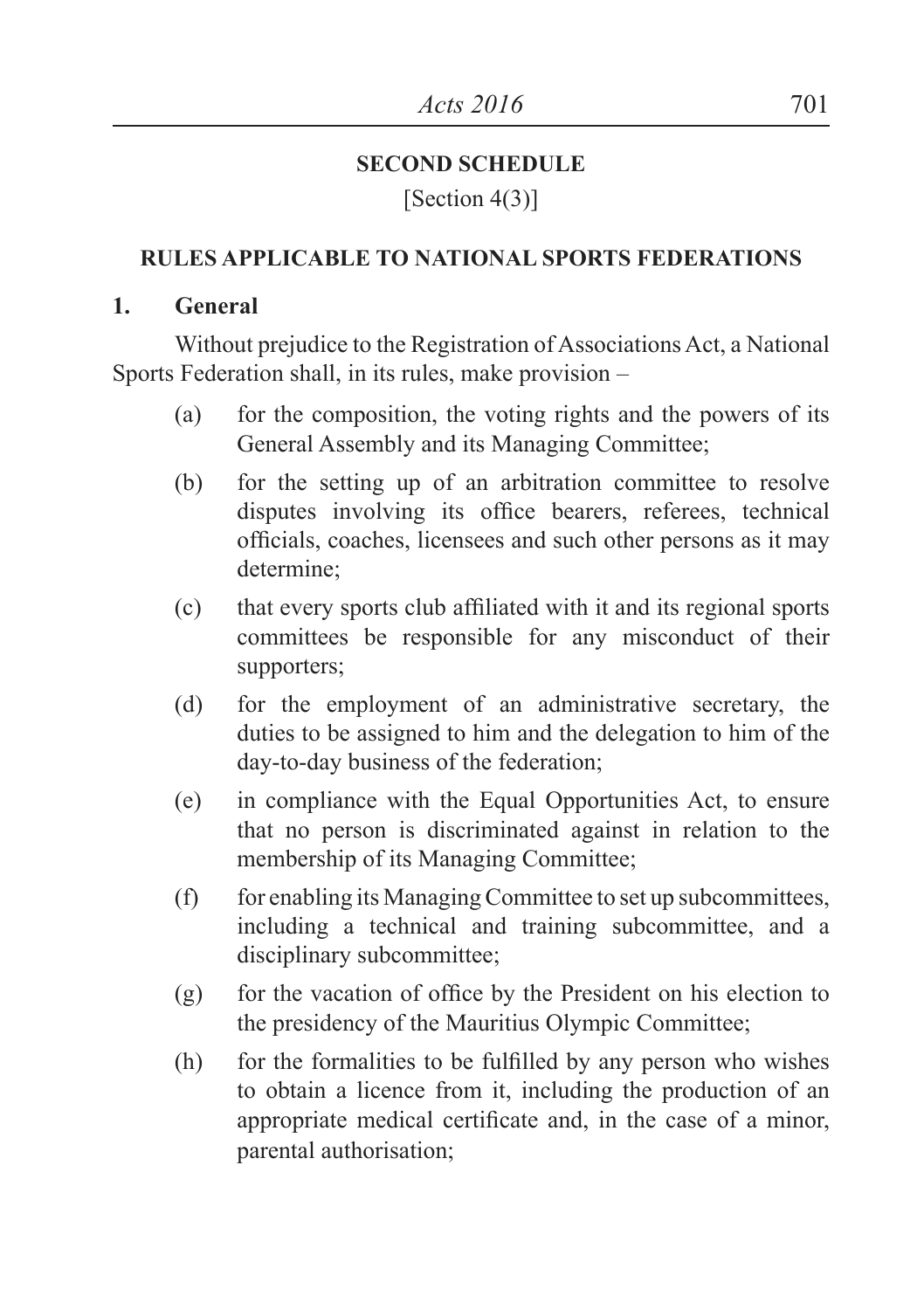- (i) for the modalities applicable for the transfer of an athlete from one sports club, whether set up in Mauritius or elsewhere, to another;
- (j) for affiliation of sports clubs and the setting up of regional sports committees;
- (k) for its proper functioning, provided such rules are not inconsistent with the Sports Act 2016 or the rules specified in this Schedule.

## **2. General Assembly of National Sports Federation**

(1) (a) The quorum at a meeting of the General Assembly shall be half the number of votes plus one held by the total number of sports clubs affiliated with it.

(b) Where there is no quorum at a meeting of the General Assembly, that meeting shall be postponed for 14 days and held at the same place and time with the same agenda as the original meeting, irrespective of the number of representatives present.

(2) (a) There shall be held, not later than 31 March after the closing day of the Summer Olympic Games, a Special General Assembly to elect members of the Managing Committee.

(b) The members of the Managing Committee shall be elected in accordance with the rules of the National Sports Federation.

(c) The President of a National Sports Federation may be removed from office by members representing not less than three-quarter of the votes of all members present.

(d) The voting members shall, except for a newly registered National Sports Federation –

> (i) consist of at least one representative from every sports club affiliated with the National Sports Federation and which has participated in competitions over the preceding year;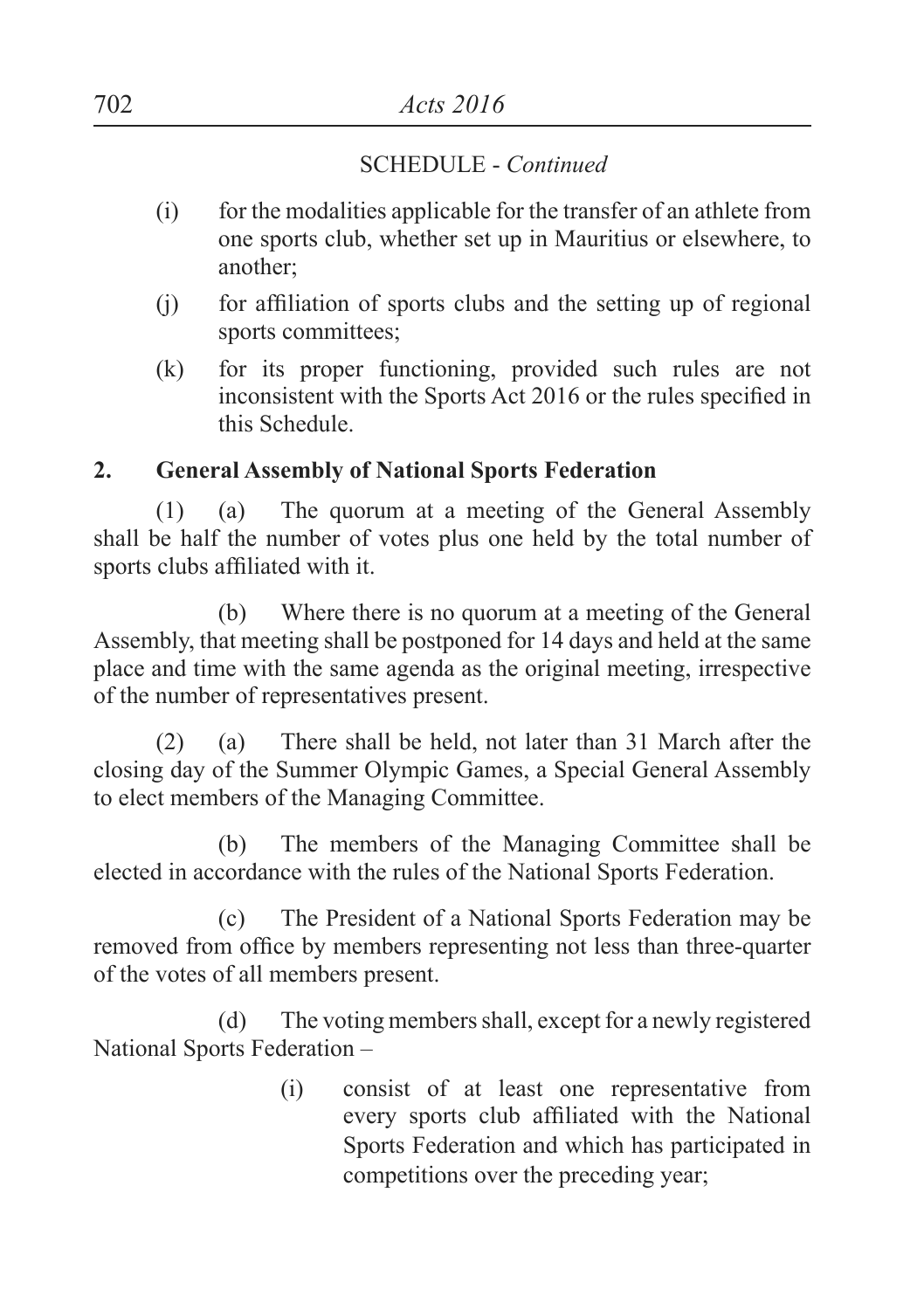(ii) in the case of a team sport, include a fair representation of each constituent body of the National Sports Federation as defined in its rules.

(3) Every National Sports Federation shall make provision in its rules for –

- (a) the convening of a General Assembly of the National Sports Federation not later than 45 days before the date fixed for the Assembly;
- (b) the President of every sports club affiliated with it to forward to the secretary of the National Sports Federation the name of its representative(s) eligible to vote at a General Assembly not later than 5 days before the date fixed for the Assembly;
- (c) voting at a General Assembly to be done only by persons present at the Assembly;
- (d) the right of admission to a General Assembly of an observer deputed by the Mauritius Olympic Committee;
- (e) the number of members to be elected for the Managing Committee;
- (f) ensuring that the number of members referred to in paragraph (e) is not less than 7 and not more than 11 for an individual sport and not less than 7 and not more than 15 for a team sport;
- (g) replacement of members; and
- (h) the holding of a General Assembly to elect a new Managing Committee within 45 days from the date the quorum of the Managing Committee is not in compliance with paragraph (f).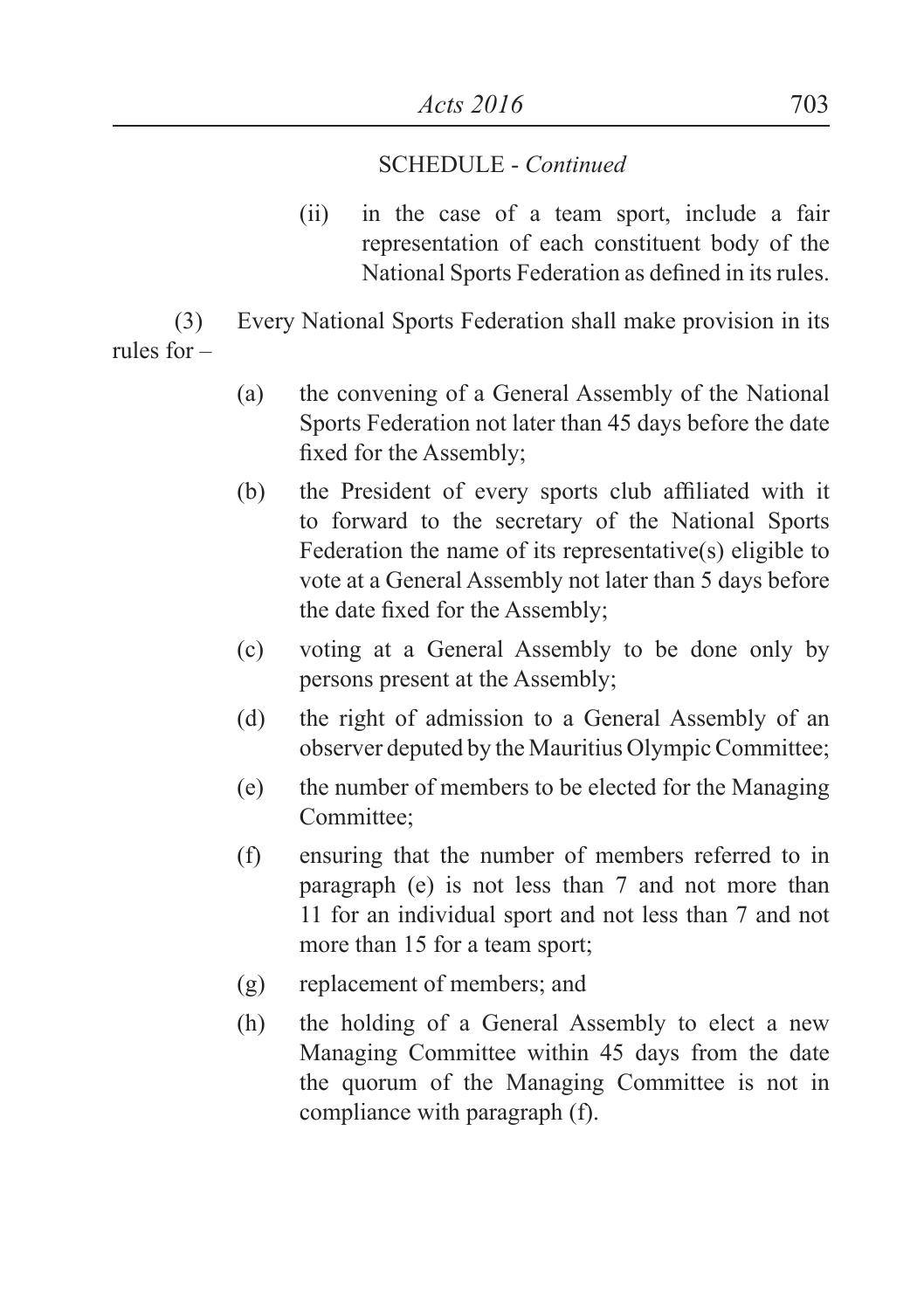(4) Every motion purported to be put on the agenda shall be sent to the secretary of the National Sports Federation not later than three days before the date fixed for the Assembly.

(5) Voting shall be by show of hands or secret ballot if the majority of representatives present and entitled to vote so requests.

(6) The General Assembly shall, by taking a vote, have the power to revoke the auditor of the National Sports Federation and any or all the members of the Managing Committee provided a majority of three quarters of the total number of persons present at the Assembly vote to that effect.

(7) Where all the members of the Managing Committee are revoked, a new Managing Committee shall be elected within a period of one month from the date of revocation of the last Committee.

(8) For the purpose of paragraph (7), the members present at the General Assembly which revoked the members of the Managing Committee shall set up a transitory committee and designate a President to preside that committee and a secretary who shall be responsible to organise the election of the new Managing Committee.

(9) Where the election of members to form the new Managing Committee results in a tie for the last seat, a new vote shall be taken for such seat and, where this results in a new tie, the seat shall be filled by a drawing of lots unless one of the candidates for the seat voluntarily withdraws.

#### **3. Managing Committee**

(1) No person shall be a member of a Managing Committee unless –

- (a) he is 18 years of age;
- (b) he is a citizen of Mauritius;
- (c) he is domiciled in Mauritius; and
- (d) he resides for more than 9 months in a year in Mauritius.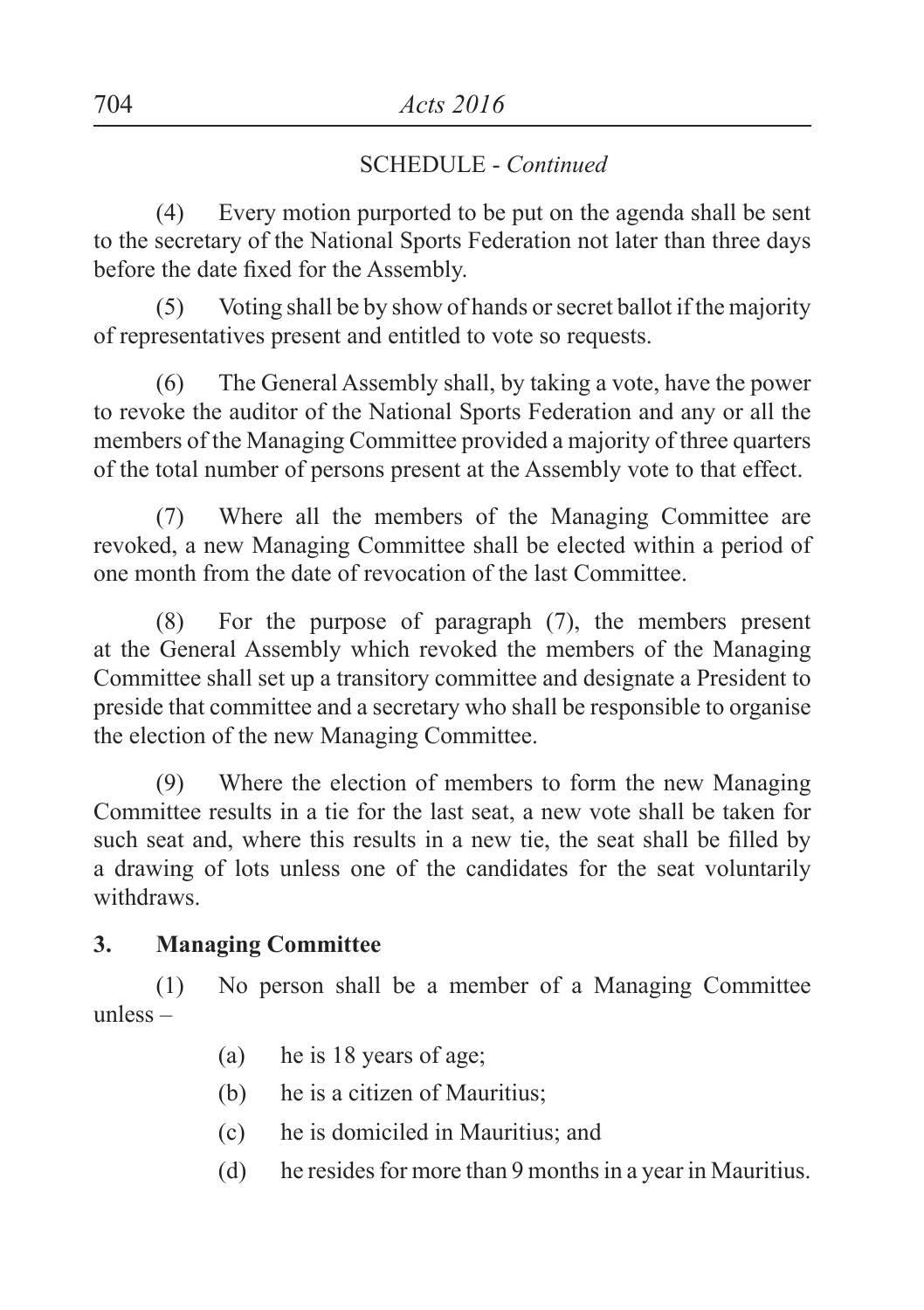(2) The Managing Committee shall meet at least once monthly.

(3) The quorum shall be constituted by more than half the number of voting members of the Managing Committee.

(4) (a) No member shall take part in the deliberations of the Managing Committee on any matter which directly concerns an athlete or coach to whom he is related by blood or marriage.

(b) A member referred to in paragraph (a) shall disclose, in writing, the nature of his relationship.

(5) Every person wishing to stand as a candidate for election in its Managing Committee shall –

- (a) send a written and signed notification to that effect by registered post so as to reach the office of the regional committee of the sports region concerned not later than 21 days before the date fixed for the General Assembly of the National Sports Federation;
- (b) include, in the notification, his name, surname and private address.

(6) A regional sports committee referred to in paragraph  $(5)(a)$ shall send the names of 3 representatives to stand as candidate at the General Assembly to the secretary of the Managing Committee not later than 10 days before the date fixed for the General Assembly.

(7) A representative referred to in paragraph (5) may, at least four days before the date fixed for the General Assembly, withdraw his candidature by notice in writing to the secretary of the Managing **Committee** 

(8) Where the number of candidates to stand for election in the Managing Committee is equal to or less than the number of seats to be filled, the candidates shall be declared elected at the General Assembly.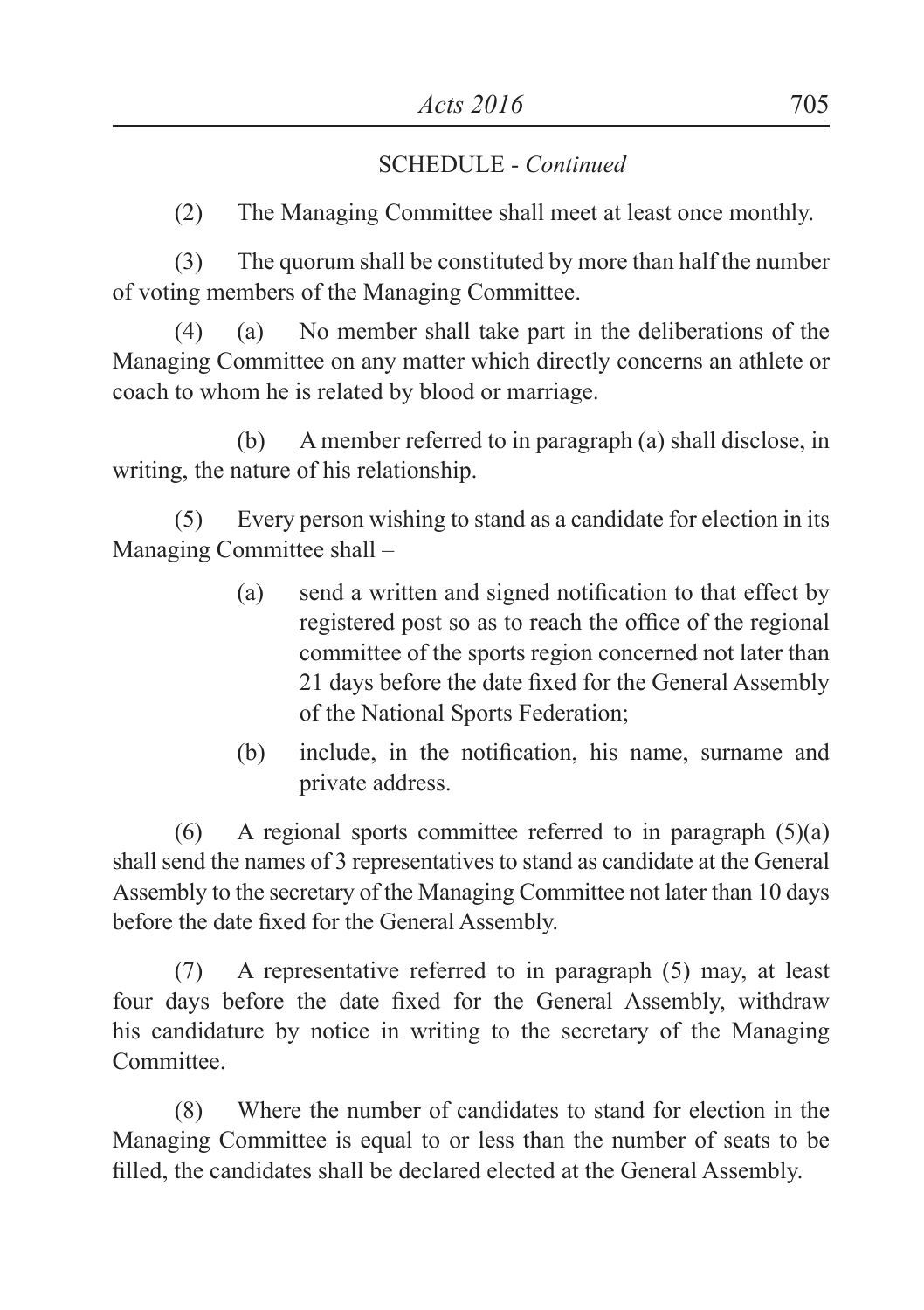(9) Where the number of candidates to stand for election in the Managing Committee exceeds the number of seats to be filled, the election shall take place by secret ballot.

(10) For a vote to be valid, the elector shall on the basis of one vote per candidate vote for the same number of candidates required to fill the vacancies on the Managing Committee.

(11) Where an election cannot take place for lack of quorum or where the number of candidates is less than the number of seats to be filled, another General Assembly shall be immediately fixed within a fortnight and the secretary of the National Sports Federation shall, through the press in one of the daily newspapers approved by the Registrar of Associations, invite for candidature, where necessary, for the remaining number of seats to be filled.

(12) Where all the seats are not filled during the second General Assembly, the member presiding the meeting shall invite candidatures from the members present.

(13) A person specified in section  $9(5)$  and (6) of the Sports Act 2016 shall not be eligible to stand as candidate as an officer of a National Sports Federation.

 $(14)$  Elections for officers of the Managing Committee –

- (a) shall be held, for each position on the Managing Committee, in accordance with the rules of the National Sports Federation; or
- (b) shall, after their election, be made by electing or designating from among themselves a President, one or more Vice-Presidents, a Secretary, an Assistant Secretary, a Treasurer and an Assistant Treasurer who shall assume office as from their election.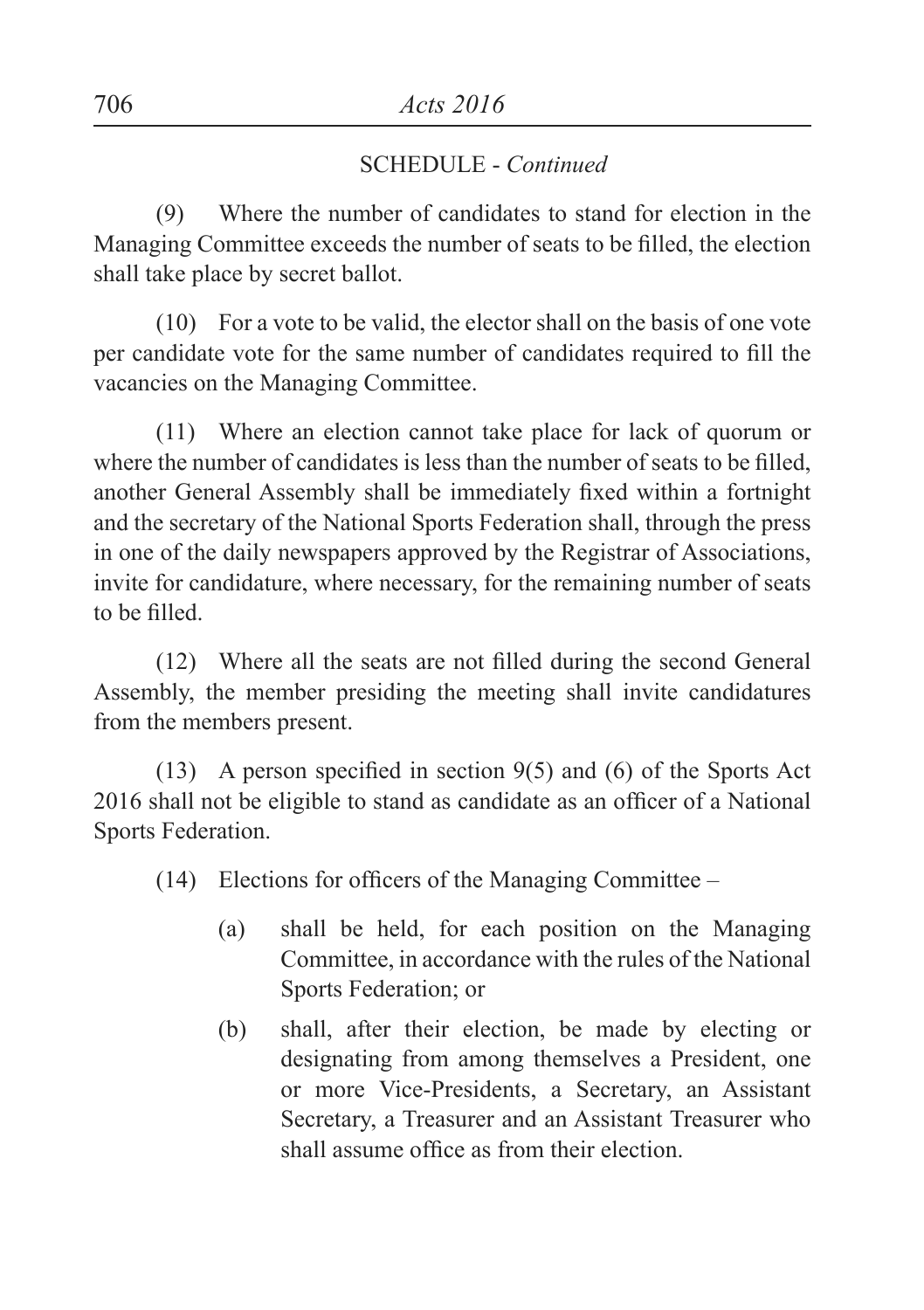(15) Where the President of the Managing Committee is absent, the Managing Committee shall be presided by the Vice-President and, where the latter is absent, the Managing Committee shall be presided by a member of the Managing Committee designated by the officers of the Managing Committee for that purpose.

(16) (a) Decisions by the Managing Committee shall be taken by a majority of the votes cast by the members present.

(b) In case of an equality of votes, the President shall have a casting vote.

(c) Voting shall, where a majority of the members present at a meeting of the Managing Committee so requests, be by secret ballot.

## **4. Powers of Managing Committee**

The Managing Committee shall have the power to –

- (a) incur expenditure in such manner as specified in its rules;
- (b) appoint, and fix the emoluments of, employees to carry out the work of the National Sports Federation and to secure, with or without remuneration, the services of any person for any purpose;
- (c) appoint a qualified accountant for the preparation of the accounts of the National Sports Federation.

## **5. Office bearers of National Sports Federation**

(1) The Managing Committee shall be responsible for the proper running of the National Sports Federation.

(2) The secretary of the National Sports Federation shall notify the Permanent Secretary of the Ministry, the Mauritius Olympic Committee, the Sports Council and the Registrar of Associations of any change effected to the membership of the Managing Committee within 2 weeks of the date of the change.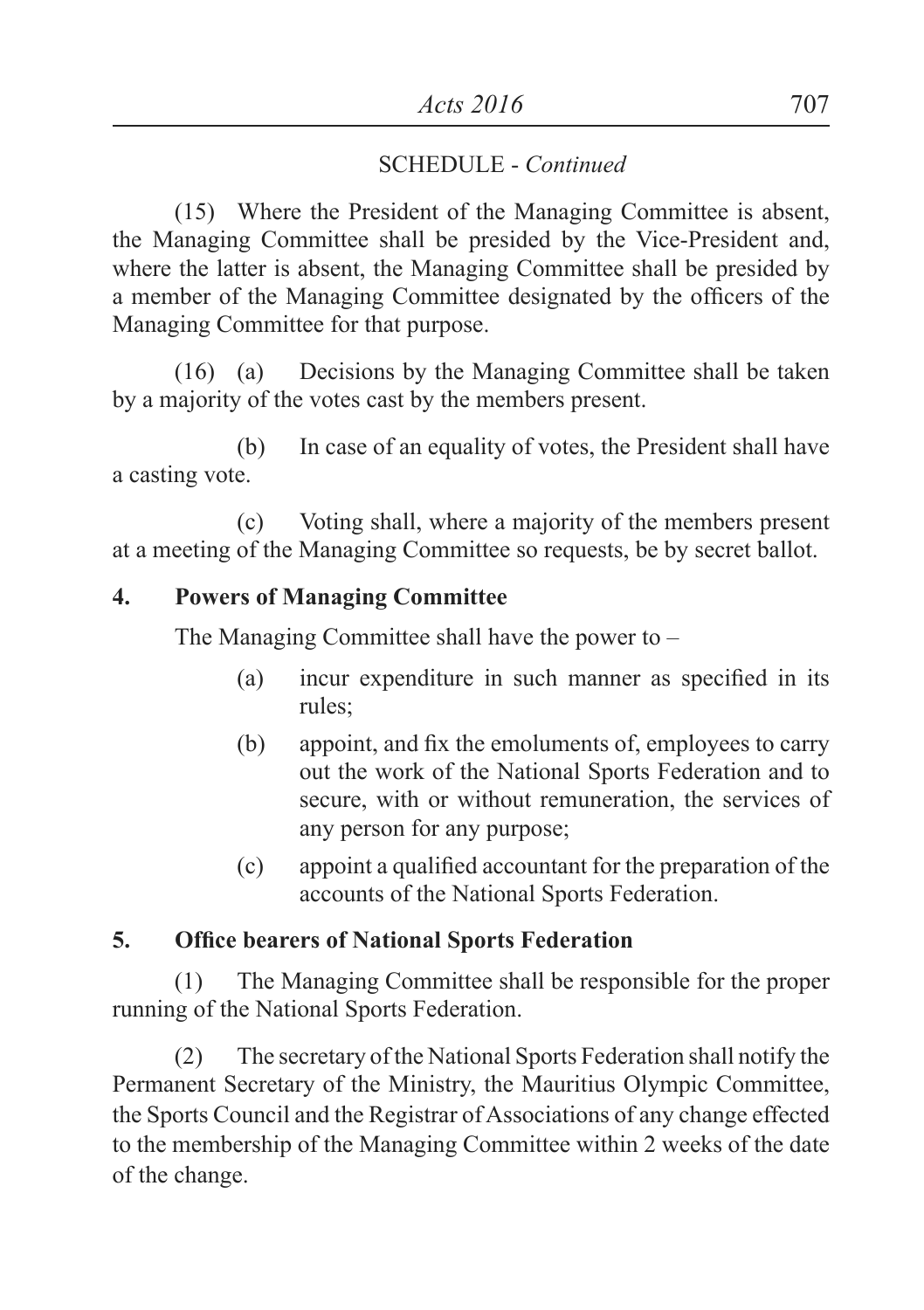#### **6. Termination of membership**

A sports club shall cease to be affiliated with a National Sports Federation –

- (a) with the winding up or voluntary withdrawal from the federation of a sports club;
- (b) where it does not comply with the Sports Act 2016;
- (c) where the Managing Committee, after hearing its defence, strikes off the roll a sports club for –
	- (i) pursuit of objectives contrary to the rules of the federation or causing disrepute to the federation;
	- (ii) failure to pay to the federation the required annual fee;
	- (iii) refusal to comply with a decision taken by the General Assembly;
- (d) where its registration as a registered association has been cancelled by the Registrar of Associations.

**––––––––––––––––**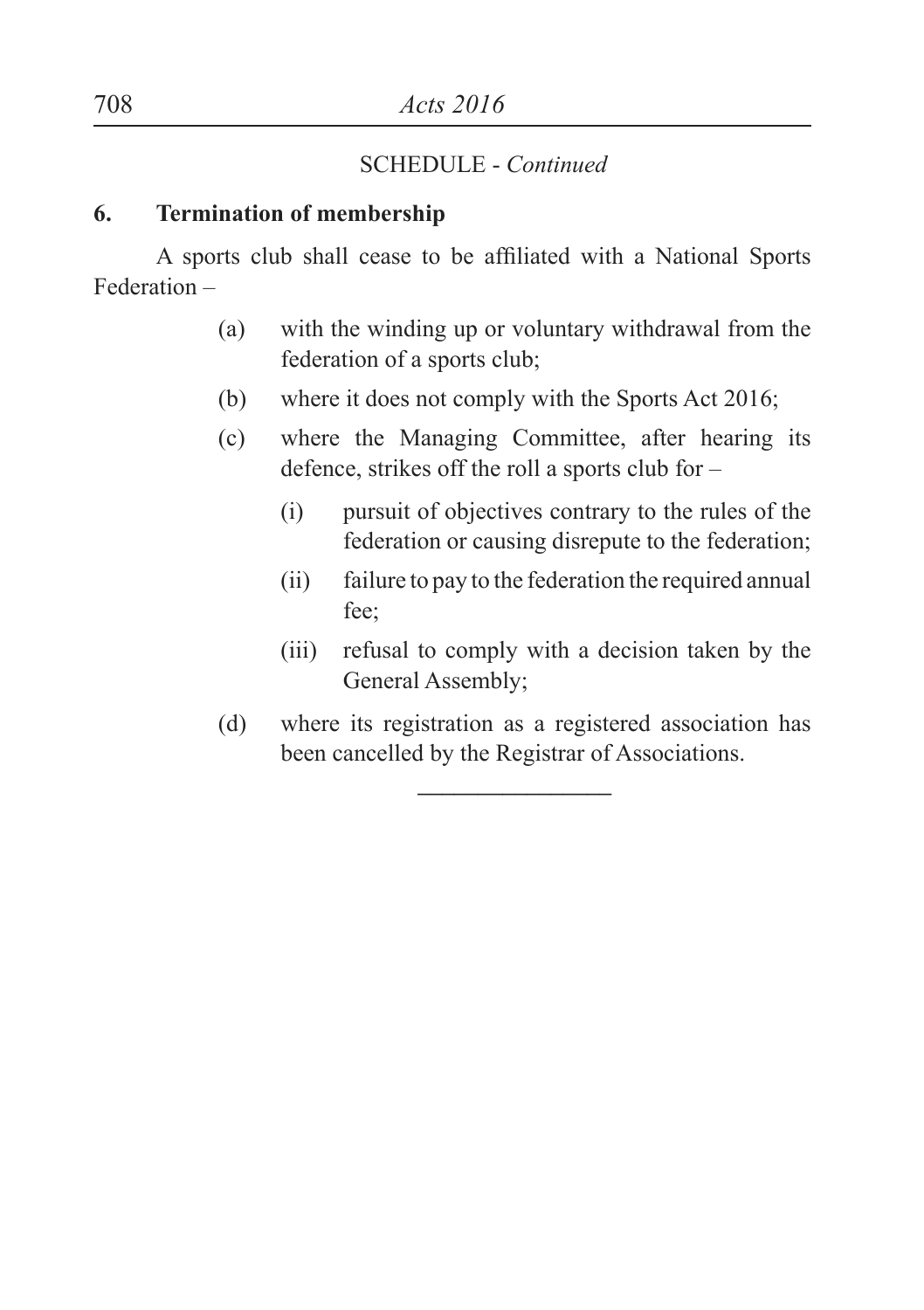#### **THIRD SCHEDULE**

[Section 9(7)]

## **FAITHFUL DECLARATION WHEN STANDING AS CANDIDATE FOR ELECTION AS A MEMBER OF THE MANAGING COMMITTEE OF A NATIONAL SPORTS FEDERATION**

I, ……………………........…....., bearing National Identity Card number *(name)* ............................... and residing at ......……...………..…, declare that I *(address)* comply with the provisions of section 9(5) and (6) of the Sports Act 2016.

…………………………………….. ..............................................

Name Signature

………………………… Date

**–––––––––––––**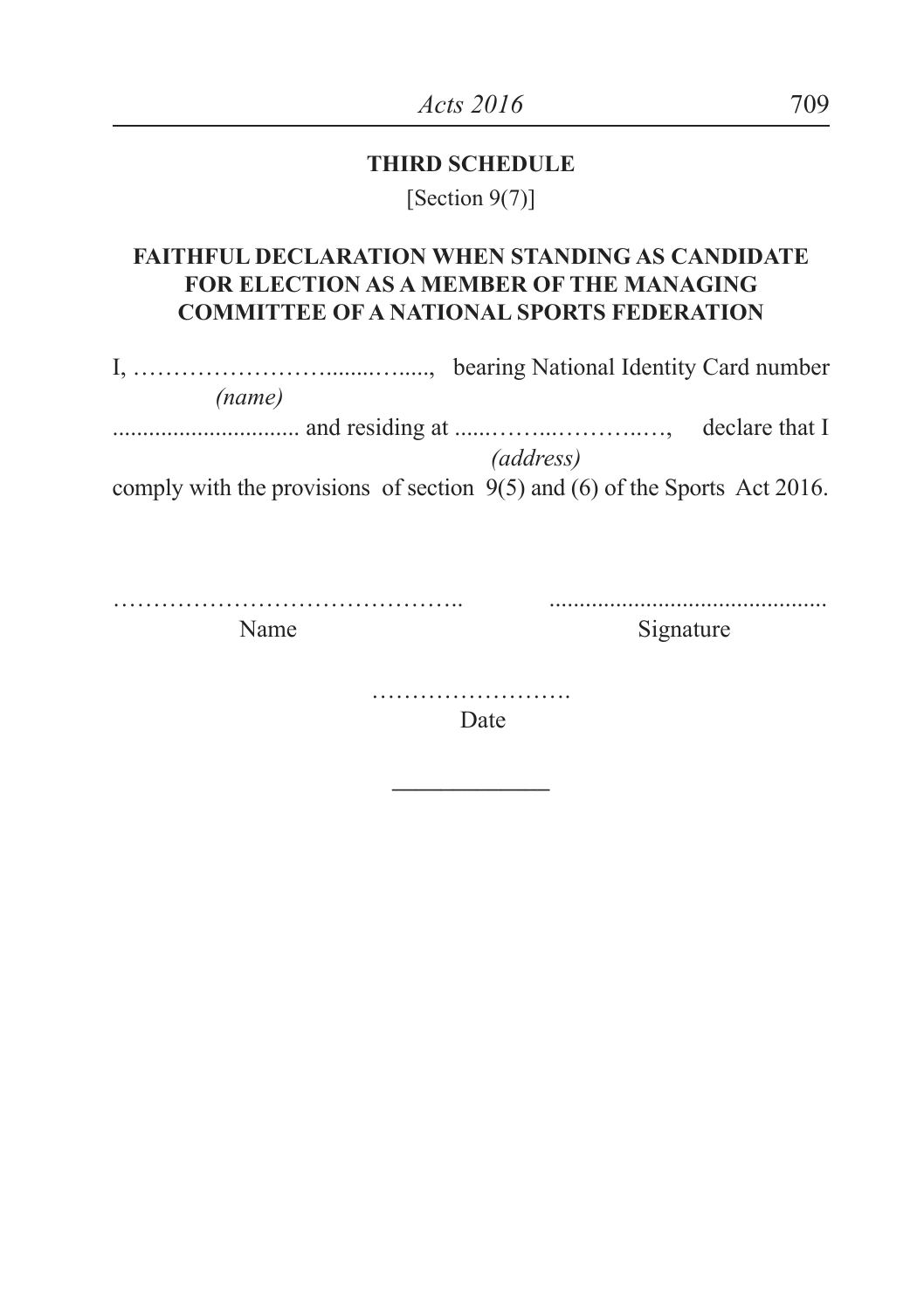## **FOURTH SCHEDULE**

[Section 12(3)]

## **RULES APPLICABLE TO REGIONAL SPORTS COMMITTEES**

## **1. General**

Every regional sports committee shall –

- (a) adopt rules approved by its National Sports Federation which shall be in conformity with the Sports Act 2016;
- (b) have such powers and duties, not inconsistent with this Sports Act 2016, as its National Sports Federation may assign to it;
- (c) uphold and operate on the principles of good governance, transparency, democracy, fairness and non-discrimination; and
- (d) at a General Assembly, elect and delegate not more than 3 representatives to stand as candidate, for the election of a new Managing Committee, at the General Assembly of the National Sports Federation.

# **2. General Assembly**

(1) There shall be a General Assembly which shall meet at least once every year for the purpose of taking stock of any relevant development at regional level.

(2) There shall be a General Assembly every four years for the purpose of electing the persons who shall be the officers of the regional sports committee for the next mandate.

(3) A regional sports committee shall, not later than 10 days before the date fixed for the General Assembly of its National Sports Federation, send to the secretary of the National Sports Federation, the names of its 3 representatives together with the declaration referred to in section 9(7) of the Sports Act 2016.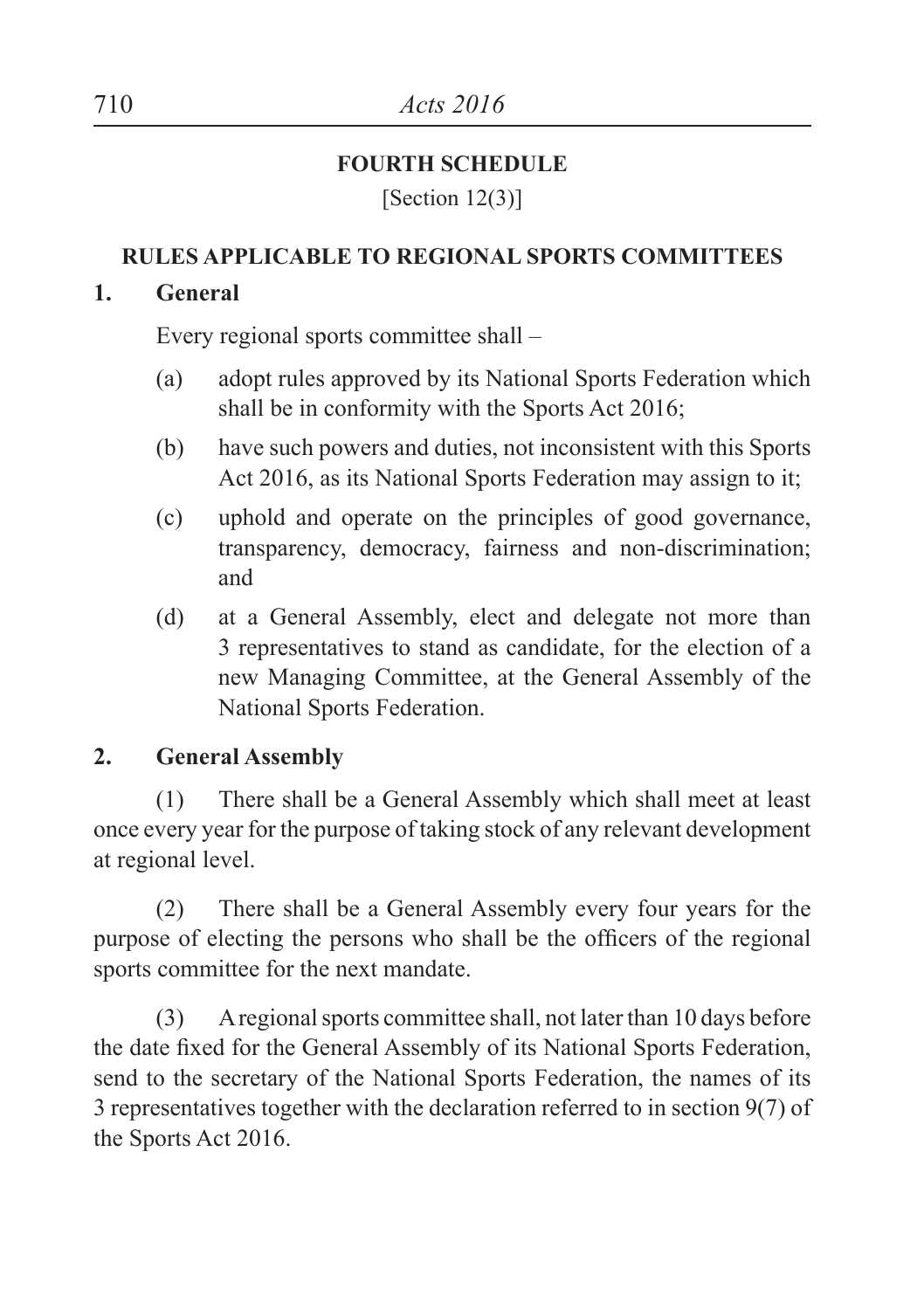(4) Every sports club allocated to a regional sports committee shall send to the General Assembly of its regional sports committee one representative who has been a member of the sports club for at least one year immediately preceding the General Assembly.

(5) Where the total number of sports clubs in a sports region is less than 7, every sports club shall send an equal number of representatives to the General Assembly so that the total number of clubs exceeds or equals 7.

(6) Where a minimum of 50 per cent of the members of a regional sports committee constituting the General Assembly of the regional sports committee so require, an election for the General Assembly of a regional sports committee shall be supervised by an officer deputed by the Electoral Commissioner.

(7) A General Assembly of a regional sports committee shall be convened by the secretary of the Managing Committee of the regional sports committee at least fourteen days before the General Assembly.

(8) The representatives shall vote by raising of hands or by secret ballot where requested by a majority of representatives present.

(9) The representatives present at the General Assembly of a regional sports committee shall elect amongst themselves not less than 7 and not more than 11 persons to sit on the Managing Committee of the regional sports committee for a period of 4 years.

(10) Notice of candidature for election to the Managing Committee of the regional sports committee shall be given to the secretary of the Managing Committee of the regional sports committee not later than 3 days before the date scheduled for the General Assembly of the regional sports committee.

(11) Where there are fewer candidates than the required number, the General Assembly of the regional sports committee shall elect any representative present to complete the Managing Committee.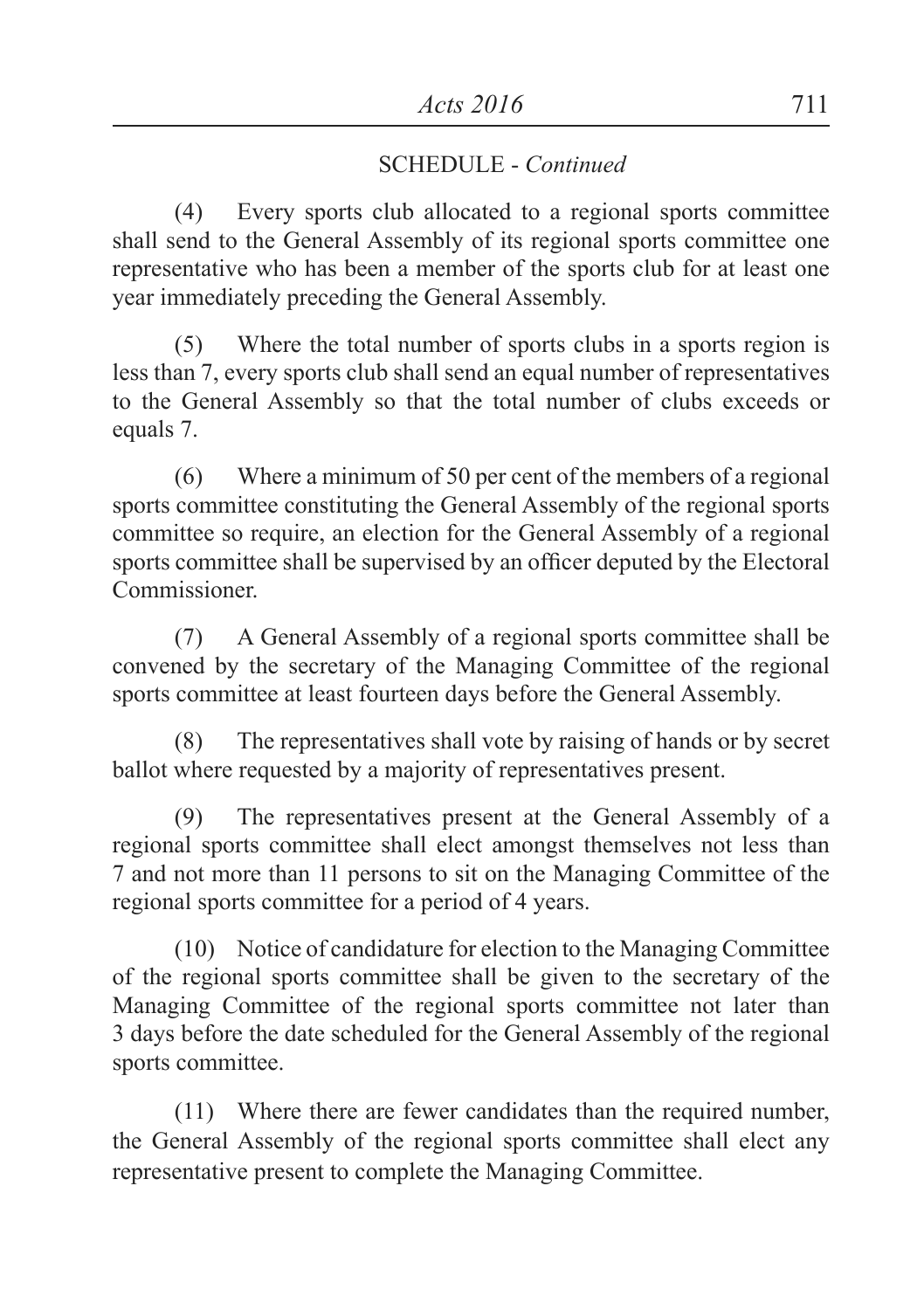(12) Where there is a tie for the remaining seats on the Managing Committee of the regional sports committee, the seats shall be filled by a drawing of lots unless there is a voluntary withdrawal.

## **3. Managing Committee**

(1) The members of the Managing Committee shall, not later than 7 days after their election, meet to elect from among themselves a President, a Vice-President, a Secretary, an Assistant Secretary, a Treasurer and an Assistant Treasurer.

(2) The Managing Committee shall meet –

- (a) at least once quarterly;
- (b) at the request of the President; or
- (c) at the motivated request of half of its members.

(3) A meeting of the Managing Committee shall be convened by the secretary of the Managing Committee not less than 5 days before the date fixed for the meeting.

(4) Half of the number of members of the Managing Committee plus one shall constitute the quorum for a meeting of the Managing Committee.

(5) The President of the regional sports committee shall preside the General Assembly and the Managing Committee of the regional sports committee and ensure that all relevant laws, rules and regulations are followed.

(6) The secretary shall keep minutes of the proceedings of every meeting of the Managing Committee.

# **4. Cases of indiscipline**

(1) Any case of misconduct by members of a sports club of a sports region shall be referred to the Managing Committee of the National Sports Federation.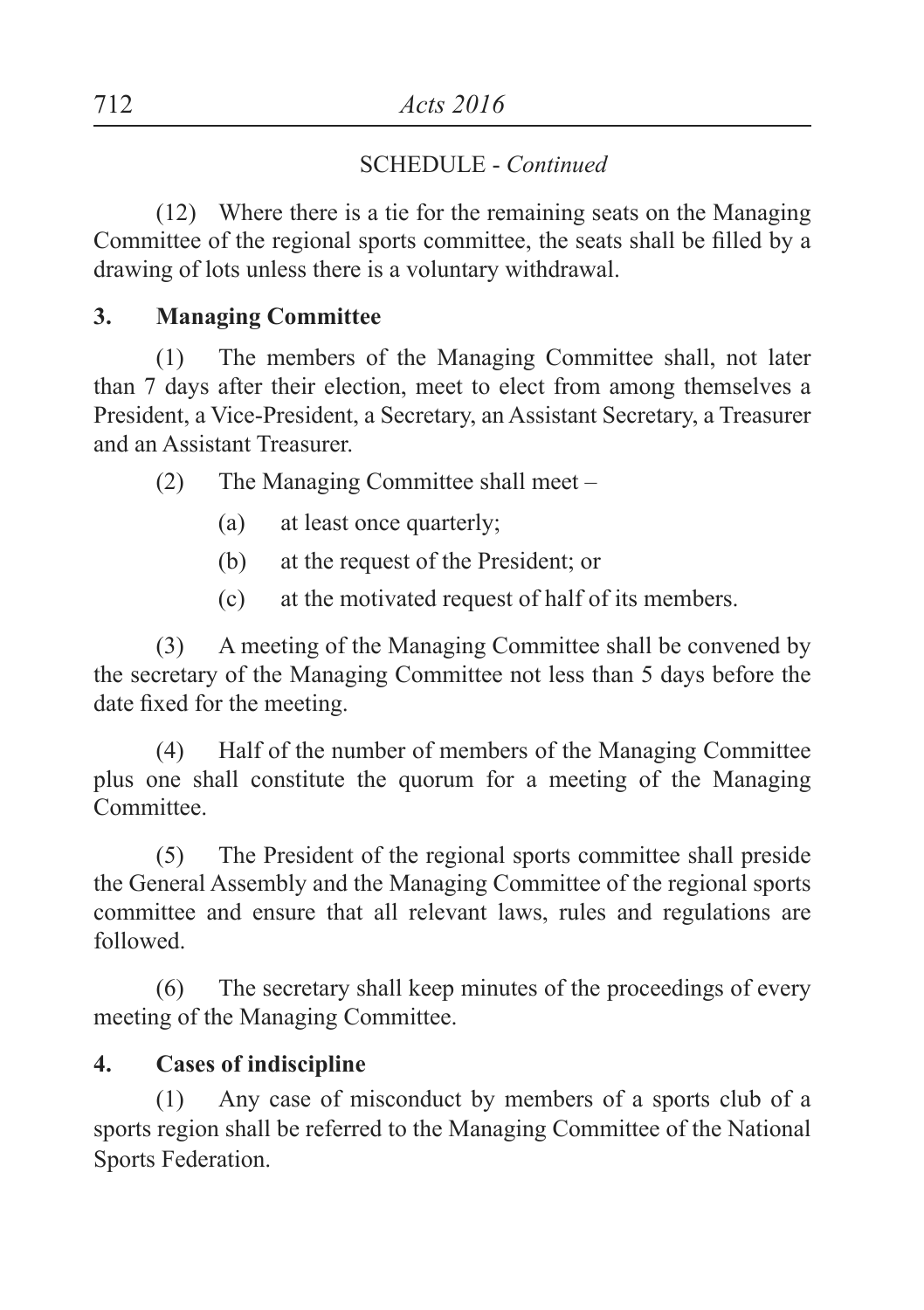(2) Any member against whom disciplinary action is taken by the National Sports Federation may appeal to the General Assembly of the National Sports Federation.

(3) Notification of such appeal shall be made by registered letter within 15 days of the date of receipt of the decision of the Managing Committee of the National Sports Federation.

(4) The secretary of the National Sports Federation shall convene the General Assembly of the National Sports Federation within 30 days from the date of receipt of the appeal from any member.

**––––––––––**